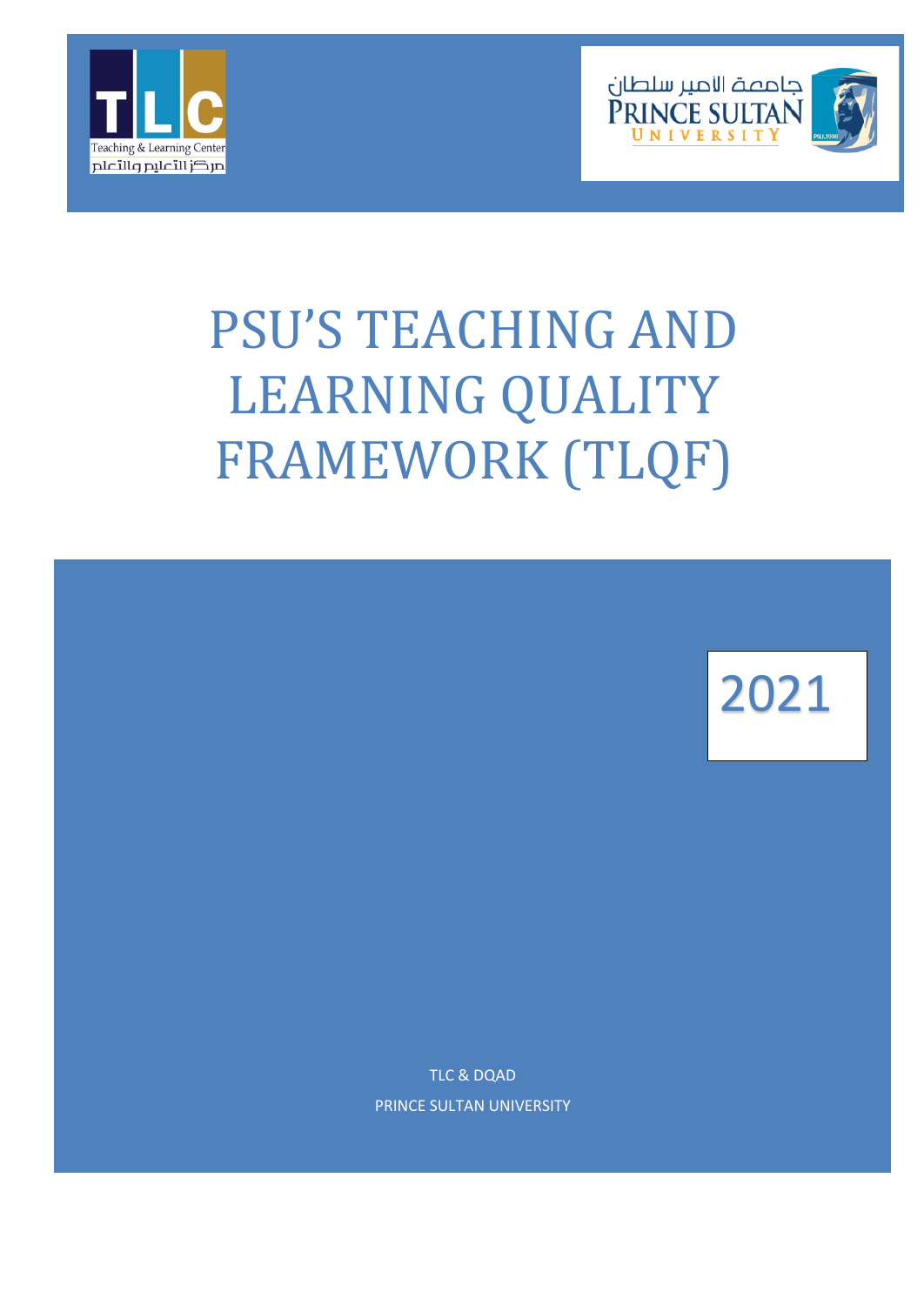#### **FOREWORD**

<span id="page-1-0"></span>Prince Sultan University (PSU) is the leading not for profit private university in the Kingdom of Saudi Arabia. PSU has established a standard of quality education as the pioneers of the private education sector in the Kingdom.

This booklet introduces you to the Teaching and Learning Quality Framework, which is a guide to the policies and procedures for the teaching and learning process at PSU.

#### **The key offices responsible for monitoring and implementing the TLQF are:**

Deanship of Quality Assurance and Development Teaching and Learning Center Quality Assurance Center Center for Statistics and Information All Programs within each College

#### **The key committees responsible for monitoring and implementing the TLQF are:**

Institutional Executive Quality Committee Institutional Learning & Teaching Committee Institutional Quality Committee Institutional Curriculum Committee College Quality Committee Department/Program Quality Committee College Teaching & Learning Committee Institutional Policy Committee

The Teaching and Learning Center would like to thank everyone who has contributed to the writing of the policies and providing feedback about the complete document.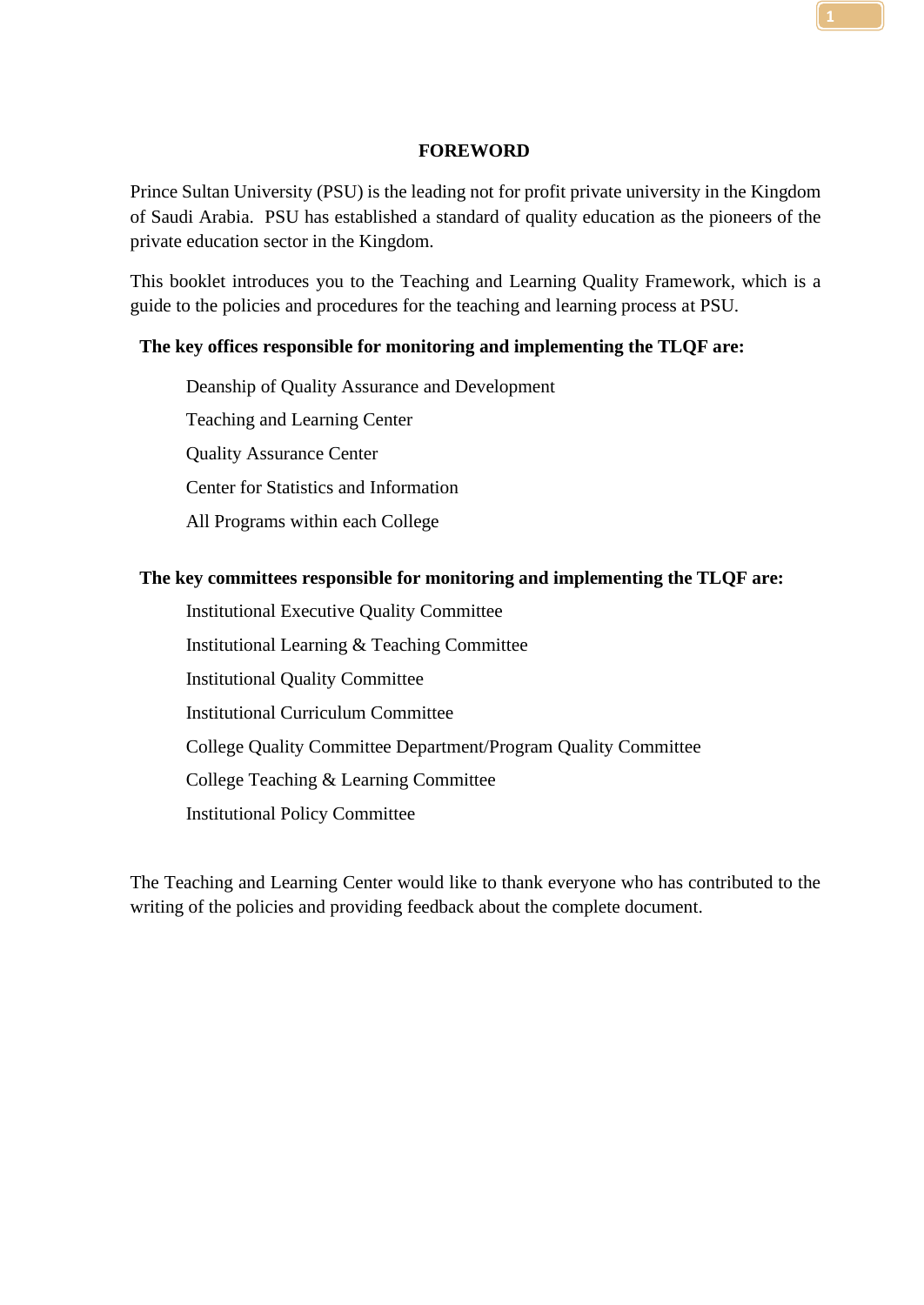| whitehills                                                                 |  |
|----------------------------------------------------------------------------|--|
|                                                                            |  |
|                                                                            |  |
|                                                                            |  |
|                                                                            |  |
| SYSTEM OVERVIEW: THE TEACHING AND LEARNING QUALITY                         |  |
|                                                                            |  |
|                                                                            |  |
|                                                                            |  |
|                                                                            |  |
|                                                                            |  |
|                                                                            |  |
|                                                                            |  |
|                                                                            |  |
|                                                                            |  |
|                                                                            |  |
|                                                                            |  |
|                                                                            |  |
| Information Technology support for Teaching and Learning (ITTL) Policy  64 |  |
|                                                                            |  |
|                                                                            |  |
|                                                                            |  |
|                                                                            |  |
|                                                                            |  |

# **Contents**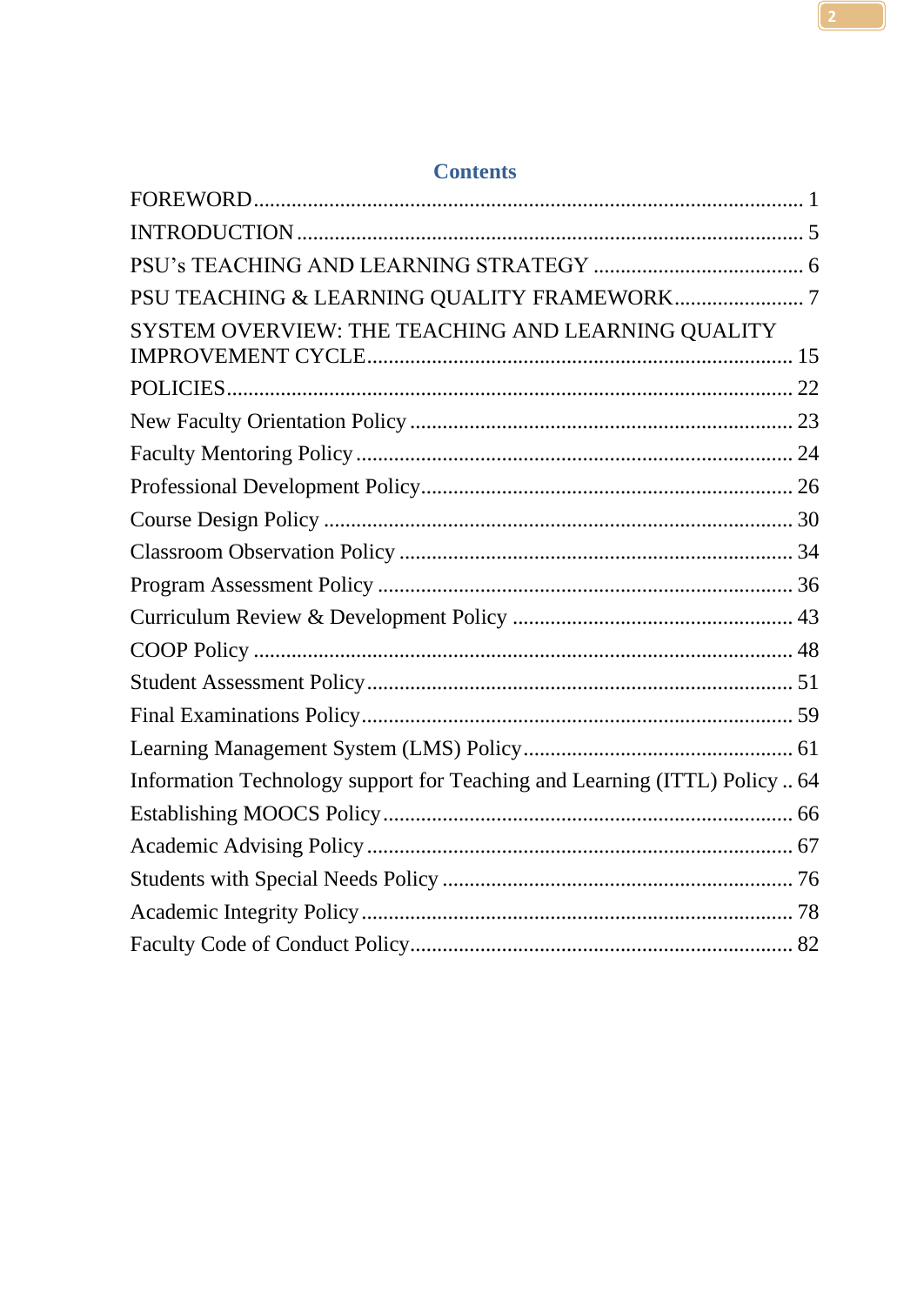# **List of Figures**

# **List of Tables**

|--|--|--|--|--|--|--|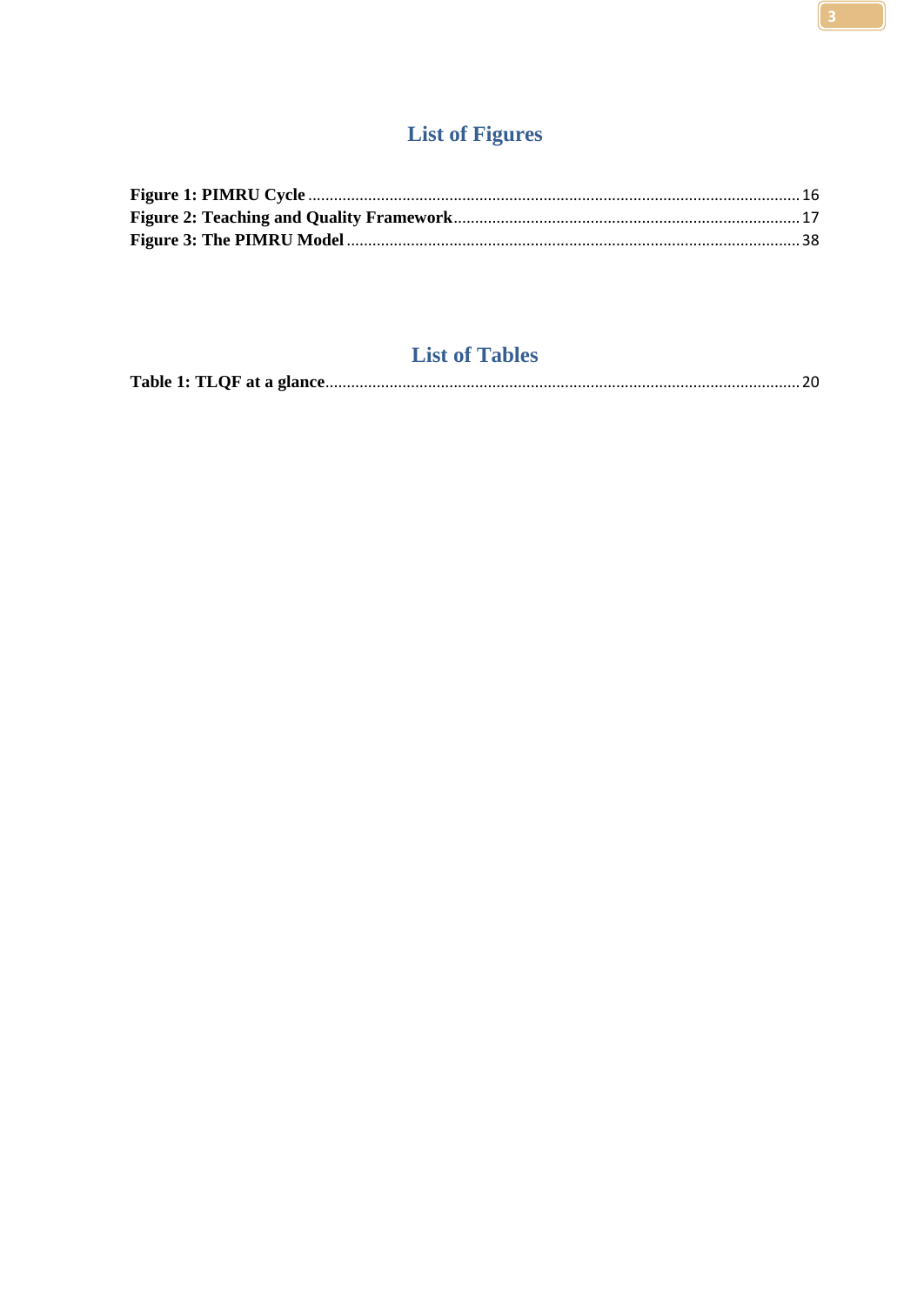# **Definitions and Abbreviations:**

| <b>ARO</b>   | Admission & Registration Office                        |  |  |
|--------------|--------------------------------------------------------|--|--|
| <b>CSI</b>   | <b>Center for Statistical Information</b>              |  |  |
| CQC          | <b>College Quality Committee</b>                       |  |  |
| <b>POC</b>   | <b>Program Quality Committee</b>                       |  |  |
|              | <b>EAAC</b> Evaluation & Academic Accreditation Center |  |  |
| <b>ELC</b>   | <b>E-Learning Center</b>                               |  |  |
| <b>ILTC</b>  | Institutional Learning & Teaching Committee            |  |  |
| <b>IQC</b>   | <b>Institutional Quality Committee</b>                 |  |  |
| <b>ICC</b>   | <b>Institutional Curriculum Committee</b>              |  |  |
| QAC          | <b>Quality Assurance Center</b>                        |  |  |
| <b>OBE</b>   | <b>Outcome-Based Education</b>                         |  |  |
| $_{\rm IPC}$ | <b>Institutional Policy Committee</b>                  |  |  |
| <b>PAC</b>   | <b>Program Assessment Committee</b>                    |  |  |
| PAP          | Program Assessment Plan                                |  |  |

- **T&L** Teaching and Learning
- **TLC** Teaching & Learning Center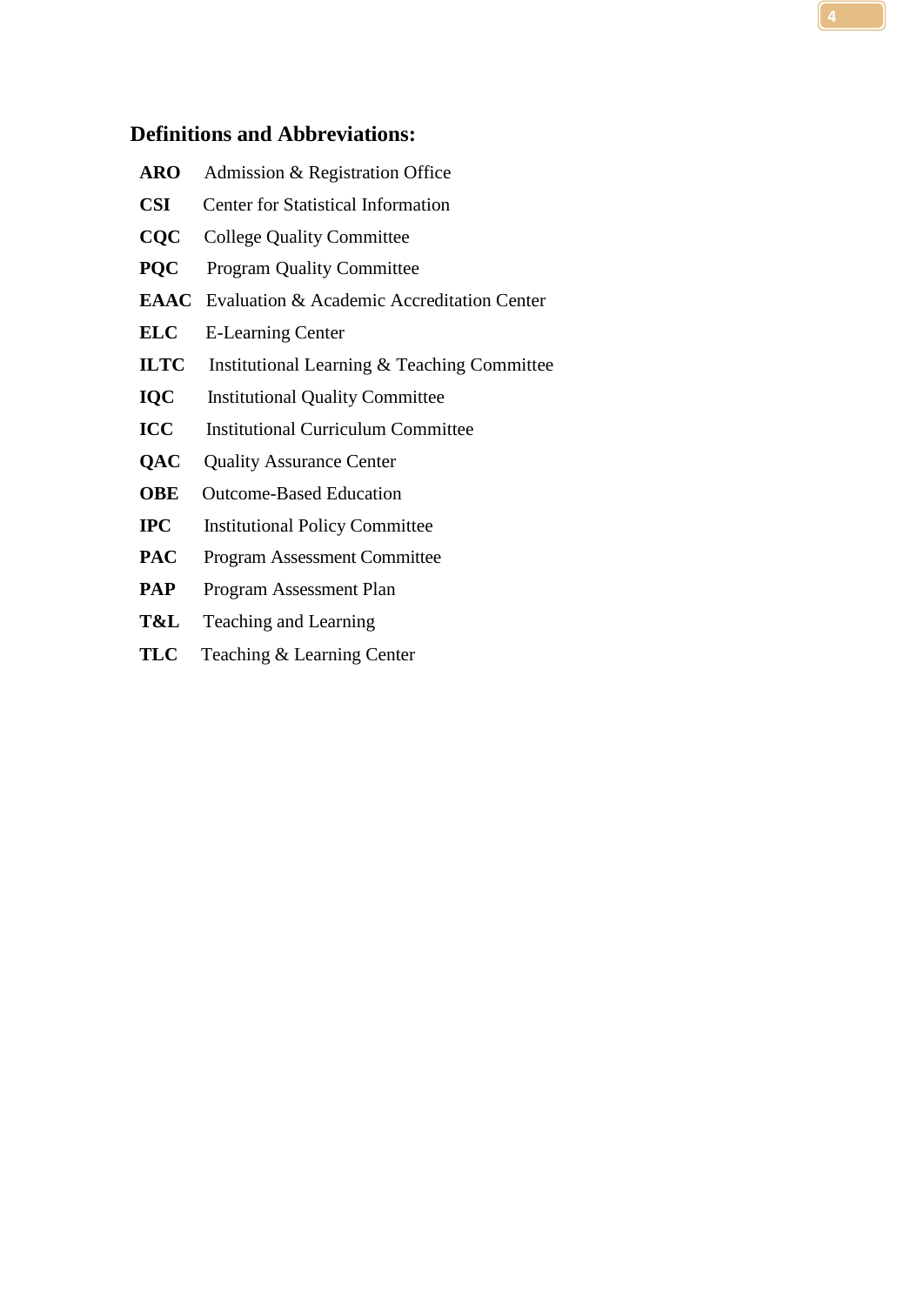#### <span id="page-5-0"></span>**INTRODUCTION**

The teaching and learning process at PSU espouses the highest of quality from both the faculty members and students. This ideology stems from the belief that "high quality teaching in higher education matters for student learning outcomes. But fostering highquality teaching presents higher education institutions with a range of challenges at a time when the higher education sector is coming under pressure from many different directions. Institutions need to ensure that the education they offer meets the expectations of students and the requirements of employers, both today and for the future. Yet higher education institutions are complex organizations where the institution-wide vision and strategy need to be well-aligned with bottom-up practices and innovations in teaching and learning. Developing institutions as effective learning communities where excellent pedagogical practices are developed and shared also requires leadership, collaboration, and ways to address tensions between innovators and those reluctant to change." (Henard & Roseveare, 2012, p.3)

#### **Quality teaching: why does it matter?**

At PSU, the quality practices for teaching and learning are at four different levels: Institutional, College, Program, and the individual. Quality teaching involves following the quality culture that is a part of the university. At Prince Sultan University, we have developed the following strategy, framework, and policies to ensure we are achieving the highest levels of quality education.

While solidly aligned with the principles and precepts of the Ministry of Education of the Kingdom of Saudi Arabia, Prince Sultan Universit is also carefully aligned internationally with the United Kingdom Professional Standards Framework of the Higher Education Academy (UK). The UKPSF is in an attached Appendix, but for an introduction, the UK Professional Standards Framework does the following:

- 1. Supports the initial and continuing professional development of staff engaged in teaching and supporting learning
- 2. Fosters dynamic approaches to teaching and learning through creativity, innovation and continuous development in diverse academic and/or professional settings
- 3. Demonstrates to students and other stakeholders the professionalism that staff and institutions bring to teaching and support for student learning
- 4. Acknowledges the variety and quality of teaching, learning, and assessment practices that support and underpin student learning
- 5. Facilitates individuals and institutions in gaining formal recognition for qualityenhanced approaches to teaching and supporting learning, often as part of wider responsibilities that may include research and/or management activities

(taken from the UKPSF)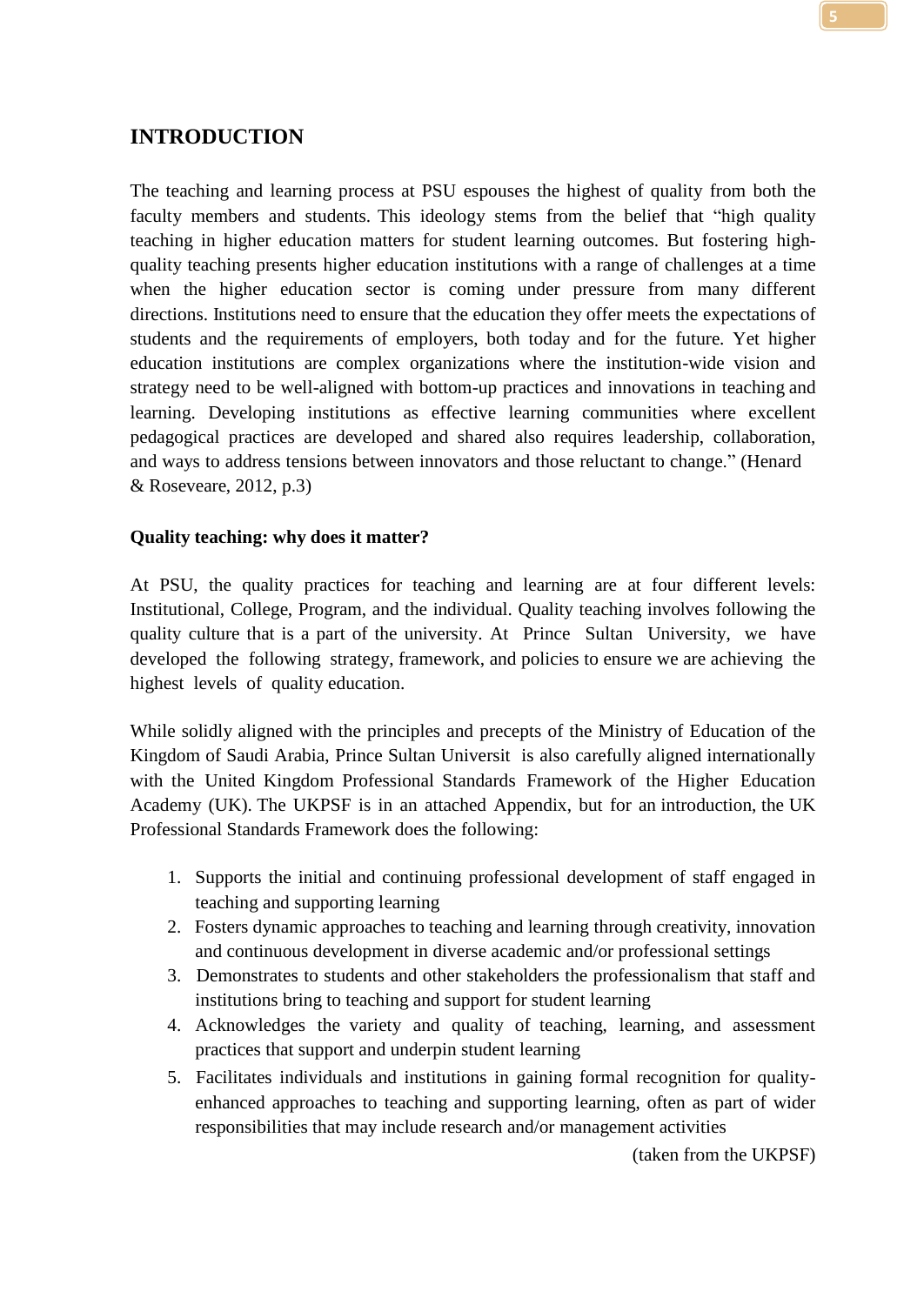The UKPSF is concerned with providing world-class instruction and guidance in "Areas of Activity," "Core Knowledge," and "Professional Values" (See Appendix 1 for further details of the PSF.)

In this TLQF manual you will find:

- 1. PSU's Teaching & Learning Strategy described
- 2. PSU's Teaching & Learning Quality Framework
- 3. PSU's Policies and Guidelines for Implementing the TLQF

# <span id="page-6-0"></span>**PSU's TEACHING AND LEARNING STRATEGY**

The Teaching and Learning Strategy (TLS) is supported and guided by the mission of Prince Sultan University, which is:

"Prince Sultan University aims to provide the Middle East with a quality education to the highest international standards. In its efforts towards a successful and responsible life-long learning, PSU integrates modern technology, pedagogy, and human values for the advancement of scientific research, productivity, and leadership towards a more meaningful social life. PSU is committed to the effective management of institutional resources to optimize its multiple roles as a catalyst for new learning opportunities, national and international partnerships, continuous studies, professional growth, community service, and diversity in educational horizons for the good of humanity."

The goal of the *Teaching and Learning Strategy* is to advance and enhance the University's Mission and paramount values, while simultaneously and vigorously continuing to stimulate and energetically foster and support excellence and innovation in teaching and learning.

While continuously ensuring the high quality of teaching offered at PSU, and proposing adjustments and improvements where appropriate, the TLS seeks to generate and implement inspiring innovations, effective strategies, and ever more reliable and precise methods for evaluating student Learning Outcomes, and faculty teaching itself, thus leading to a demonstrably superior education and student experience, which will actively promote lifelong learning.

In terms of practical implementation, as outlined in the *Teaching & Learning Quality Framework*, this strategy is enacted by the conducting of regular and intensive seminars and workshops on all aspects of Teaching and Learning: for example, writing learning outcomes, student assessment, student advising, new faculty and new student orientation, early academic support, academic assessment and the use of Rubrics, Key Performance Indicators, constructive formative Peer Review of teaching, and exploration of all manners of teaching techniques and strategies, innovative action research, and up-to-date pedagogical theory. A crucially important and value-added enactment of all this is through the faculty professional development offered by the Teaching and Learning Center in the form of a Higher Education Teaching and Learning Certificate Program that can lead to Fellowships with the Higher Education Academy that is conducted here on an annual basis.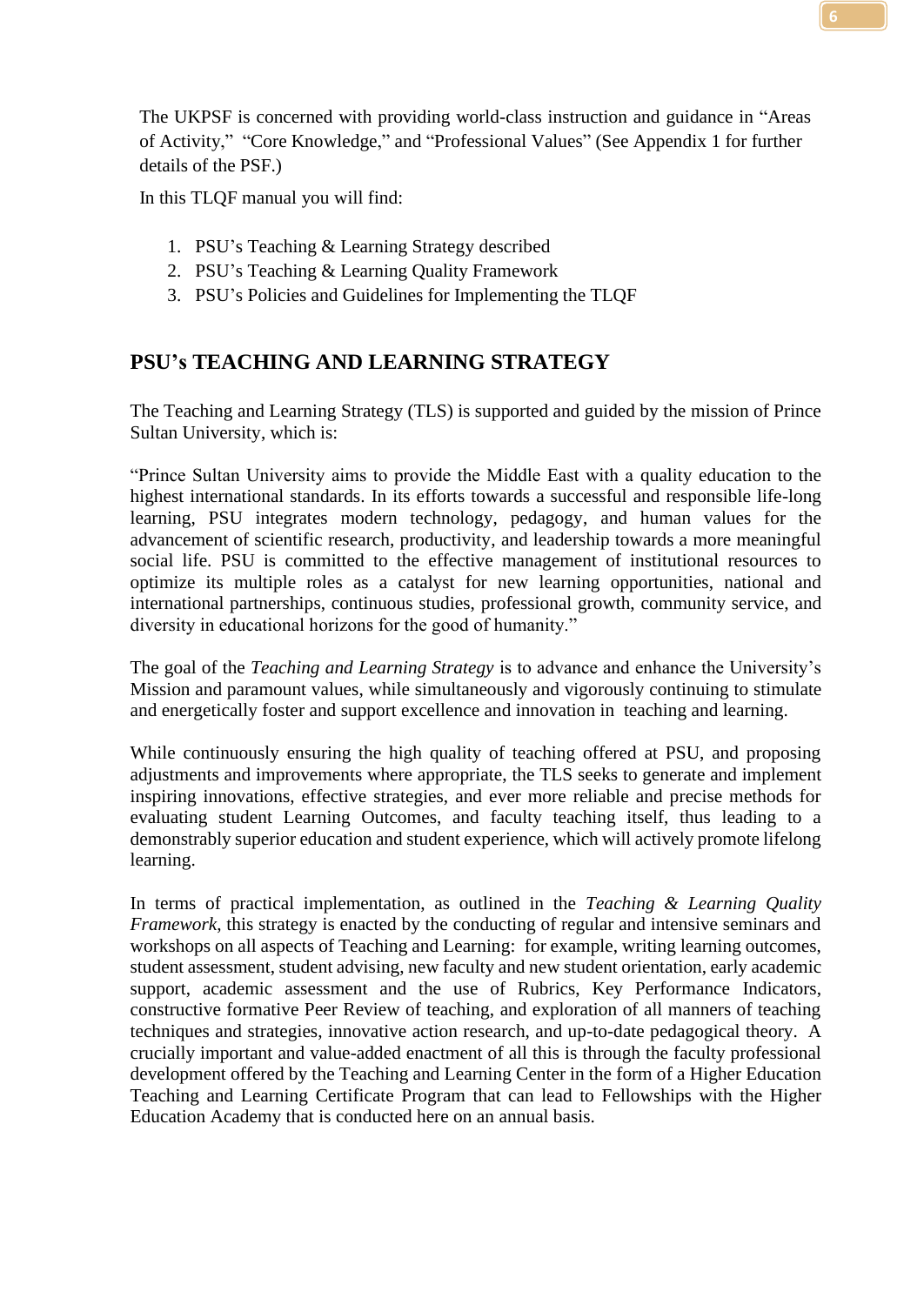This Strategy is one of the major undertakings to be implemented by the Teaching and Learning Center, which reports directly to the Deanship of Quality Assurance and Development: hence the main goal is not only to "assure" but to "develop" in an ongoing dynamic that will be actively monitored and adjusted by the Teaching and Learning Center. (See Appendix 2 for the detailed TLS.)

#### <span id="page-7-0"></span>**PSU TEACHING & LEARNING QUALITY FRAMEWORK**

PSU Teaching & Learning Quality Framework (TLQF) is a guide to know how to implement the Teaching & Learning Strategy as well as a frame for how to put into practice the policies that support it as mandated by PSU's Teaching and Learning Strategy. The framework is based upon NCAAA standards and the National Quality Framework for Saudi Arabia.

Below you will find a collection of the policies, processes, and guidelines that have been developed to oversee and ensure the quality of Teaching and Learning in all programs offered. The policies cover the major areas of T&L Quality assurance, such as Assessment of Student Learning Outcomes, Curriculum Development, Student Assessment, Academic Advising, Program Evaluation & Assessment, or Faculty Professional Development. In addition, the TLQF defines a reporting process with clear responsibilities and KPI's to facilitate effective monitoring of the T&L quality strategy and timely actions for corrections and improvement.

As may be expected, the TLQF assumes an Outcome-Based approach where all activities from Program Design to Student Assessment are strongly based on clearly defined Program and Course Learning Outcomes.

This document provides a brief outline of the main PSU policies and guidelines that are used to implement the TLQF.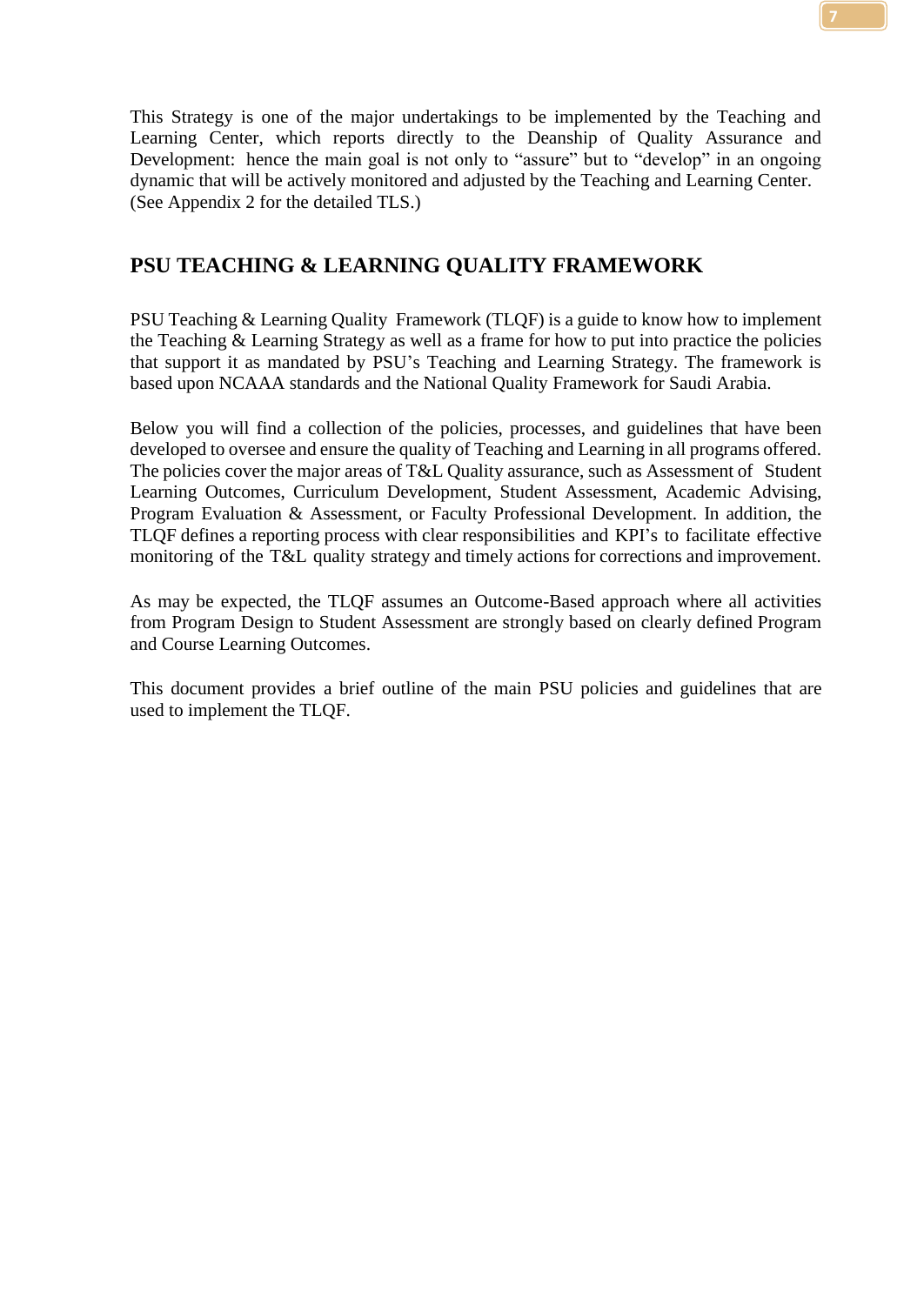## <span id="page-8-0"></span>**SYSTEM OVERVIEW: THE TEACHING AND LEARNING QUALITY IMPROVEMENT CYCLE**

PSU provides sound and current programs designed using a proven curriculum development process that takes into consideration current developments and society's needs. All programs in PSU are required to do the following:

- 1. A TLC Coordinator from each campus is assigned for each college to liaise with the TLC every 2 years.
- 2. Action plans and progress reports on action plans from the course reports should be a catalysis for preparing a summarized report in relation to teaching and learning to be submitted to the TLC. (End of semester reports prepared by the TLC Coordinators for each college)
- 3. Regular Classroom Observations (Peer and Performance-based) to ensure the quality of teaching and learning in the classroom. A report from the College Deans/Vice Deans about the classroom observation process should be submitted to the TLC.
- 4. Professional development to stay abreast of the current trends in areas of specialization. The TLC prepares a report about the participation of the stakeholders in professional development (faculty members, students, and administrators). It is mandatory that all faculty and staff members attend a minimum of 10 hours of PD per academic year.
- 5. To mentor new or junior faculty members about the teaching and learning practices within their specific programs.
- 6. The reporting process followed to help in monitoring the teaching and learning cycle.
- 7. To establish and monitor the Program Assessment Processes to evaluate and improve Teaching and Learning Quality. (See Appendix 3 for the Program assessment guidelines and Appendix 4 for the Assessment of Learning Outcomes at PSU Handbook)
- 8. A Program Assessment Committee has been created. The members of the team are comprised of both the Director and Associate Directors of the TLC and the Directors of the QAC along with College representatives from each center. They work together to monitor the whole process.

In addition, the TLC establishes regular T&L skills development programs that ensure all faculty members and instructors are equipped with the necessary T&L skills needed for the courses they teach in their programs. Generally, the T&L review process is based on the wellknown PIMRU Model (**Plan→ Implement →Monitor →Review →Update).**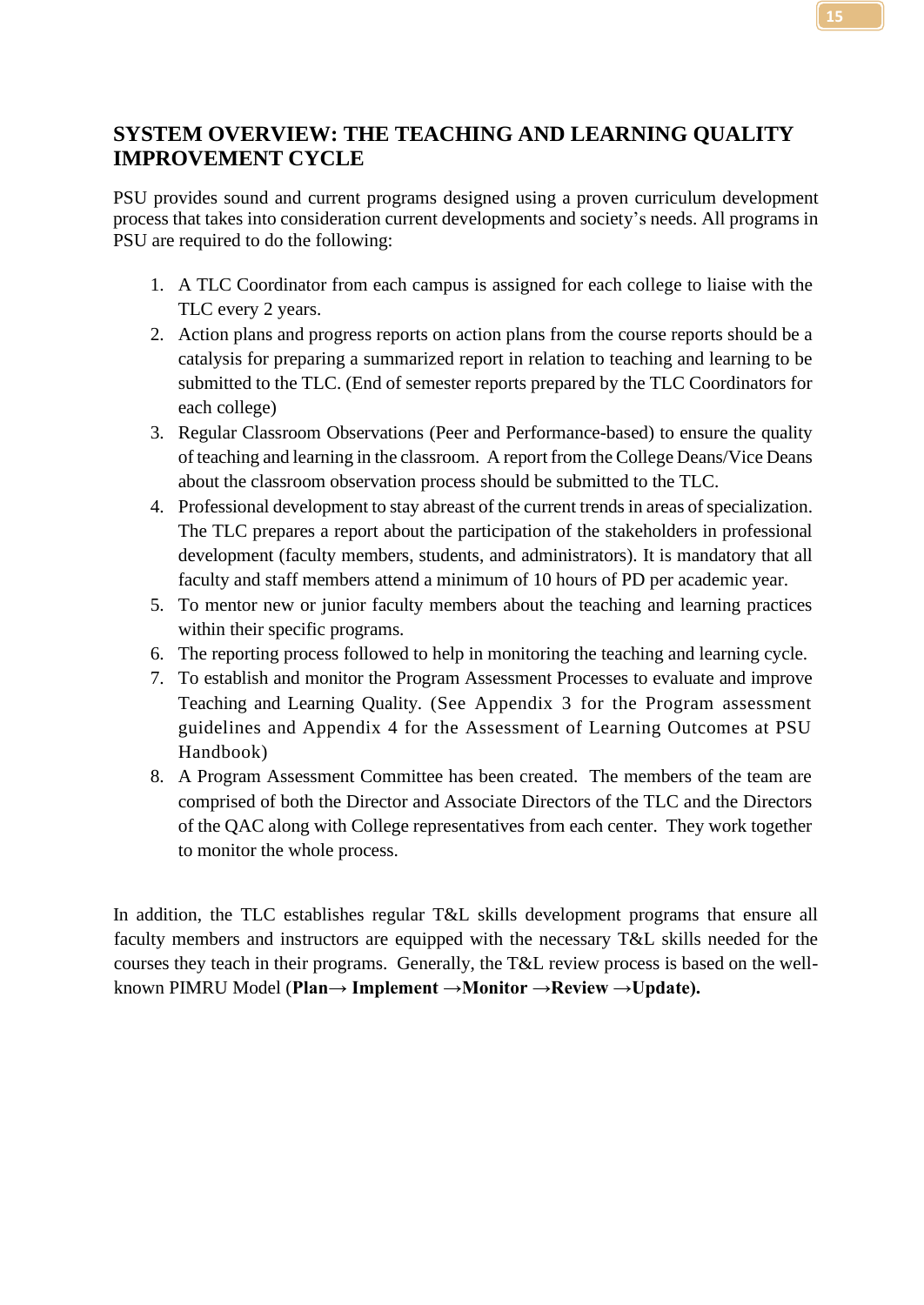In addition, the TLC establishes regular T&L skills development programs that ensure all faculty members and instructors are equipped with the necessary T&L skills needed for the courses they teach in their programs. Generally, the T&L review process is based on the well-known PIMRU Model (**Plan→ Implement →Monitor →Review →Update).**



<span id="page-9-0"></span>**Figure 1: PIMRU Cycle**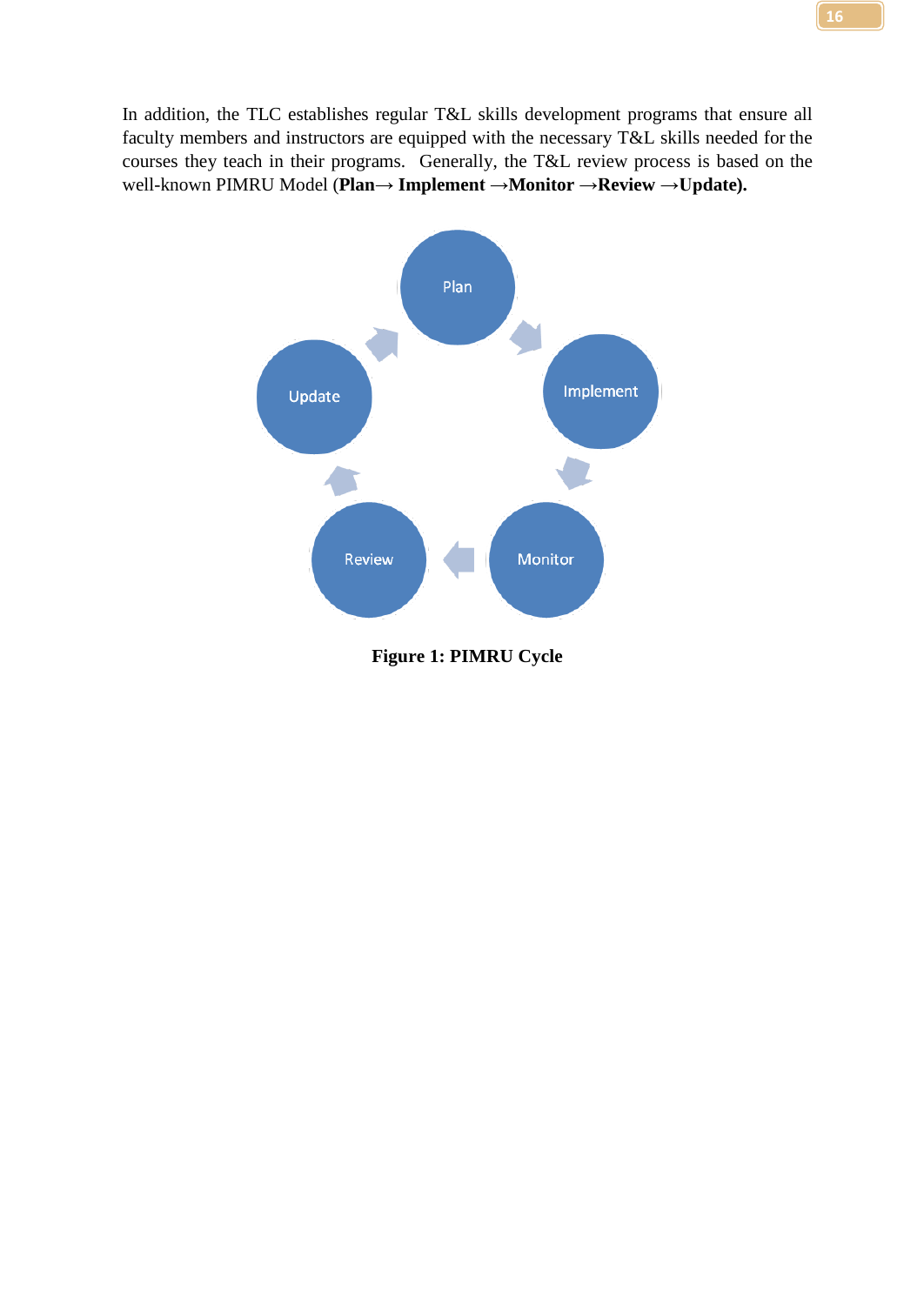Departments are required to prepare T&L Program Assessment Plans and report on the progress at the beginning of each year and execute the PIMRU cycle.

Quality in Teaching

Quality in Program Assessment Processes

Quality Student Assessment

Quality in IT Support services & Learning Resources for Teaching and Learning

Quality in Academic Support **Services** 

**Figure 2: Teaching and Quality Framework**

<span id="page-10-0"></span>Achieving excellence in Teaching and Learning to produce top-quality graduates is one of the major themes in the **PSU Mission**. A solid framework for quality assurance and continuous improvement in Teaching and Learning has been established and maintained in order to support PSU's mission. This document describes the **Teaching & Learning Quality Framework (TLQF)** established by PSU.**Objectives:**

The main objectives of the TLQF are:

- 1. Establish assessment measures that help to ensure that the teaching and learning practices and professional development for the faculty, students, and administrators are of the utmost quality in all programs and are in-line with the mission statement of the university.
- 2. Ensure the participation of all stakeholders in the teaching, learning, and assessment is a part of the continuous improvement processes to ensure quality.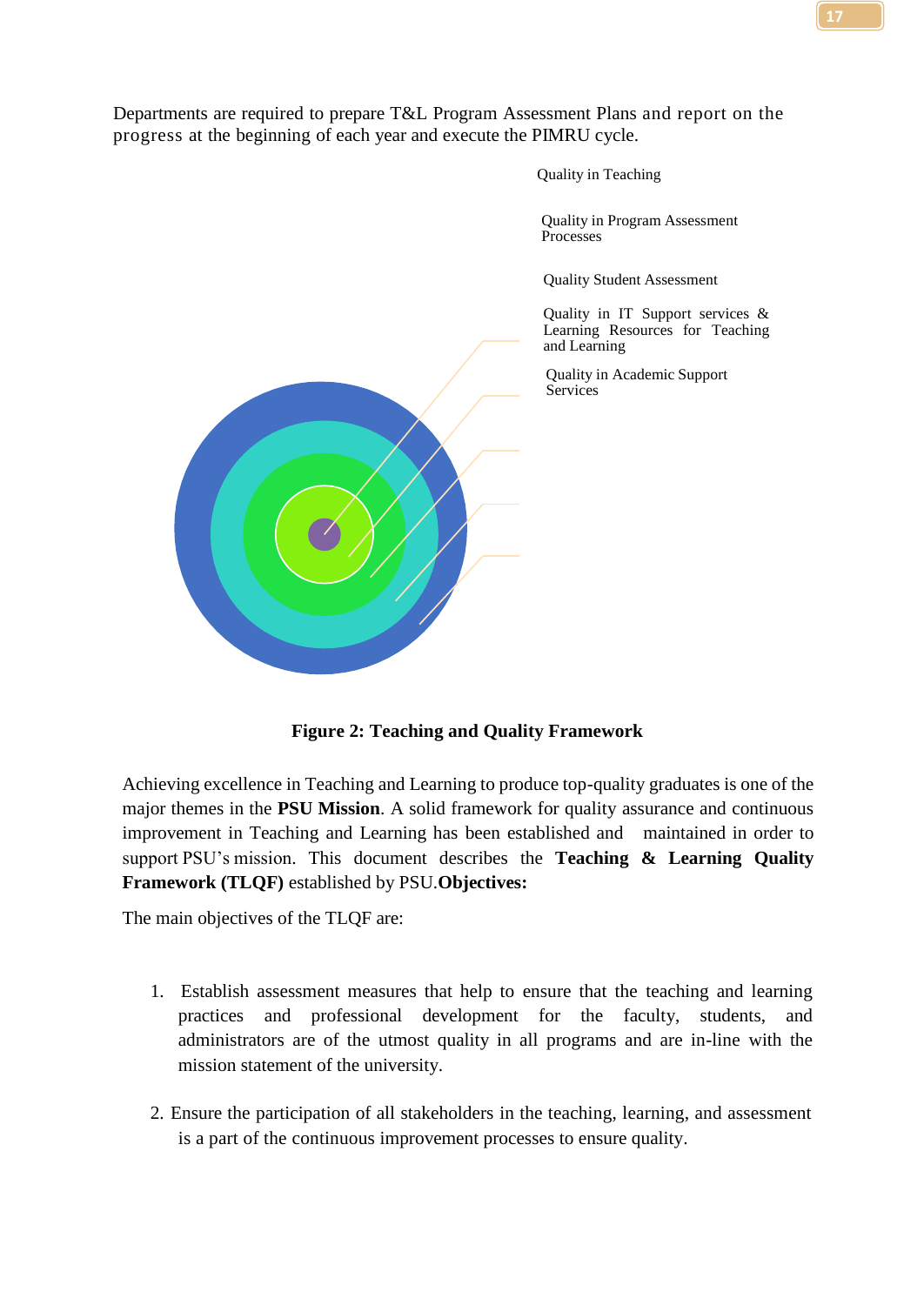- 3. Establish a reporting channel through which teaching, learning, and assessment practices are monitored, and quality issues may be treated as they arise.
- 4. Establish a set of Key Performance Indicators (KPIs) and Benchmarks against which quality may be compared and calibrated in line with teaching and learning.

#### **The Main Components of the System:**

The TLQF is an umbrella system that involves many policies, procedures, and organizational structures. The main components of the system include:

- 1. **New Faculty Orientation Policy**: It is mandatory for all new faculty members to participate in this orientation. The orientation should take place during the nonteaching week prior to the start of the academic semester. (Please note that if for some reason the date has to be modified, then the faculty member along with the department chairperson/director need to find someone to cover their courses.)
- 2. **Course Design Policy:** A policy that provides general guidelines for designing courses and modules in the context of an OBE (Outcome Based Education) system.
- 3. **Professional Development Policy:** The TLQF emphasizes "continuous improvement," which requires that faculty members remain current and up to date regarding their fields and the required T&L skills. The quality assessmentimprovement cycle will not be complete without continuous support for the professional development for faculty members in all skill areas relating to Teaching and Learning. This policy describes PSU's strategy regarding the development of T&L skills.
- 4. **Classroom Observation Policy:** The purpose of this policy is to provide guidelines on the process and procedures of classroom observations.
- 5. **Program Assessment Policy**: a policy that outlines the main T&L Quality assessment processes at the program level, including the use of an electronic software system. The PAP uses outcome-based education as its underlying philosophy and employs a number of tools to assess T&L Quality and recommend improvements. The review process is cyclic, and the results are raised every year to the TLC.
- 6. **Curriculum Development and Review Policy :** A policy that describes in detail the principles and procedures that should be followed to develop new curricula or review existing programs. The policy ensures that all PSU programs remain current, sound, and relevant.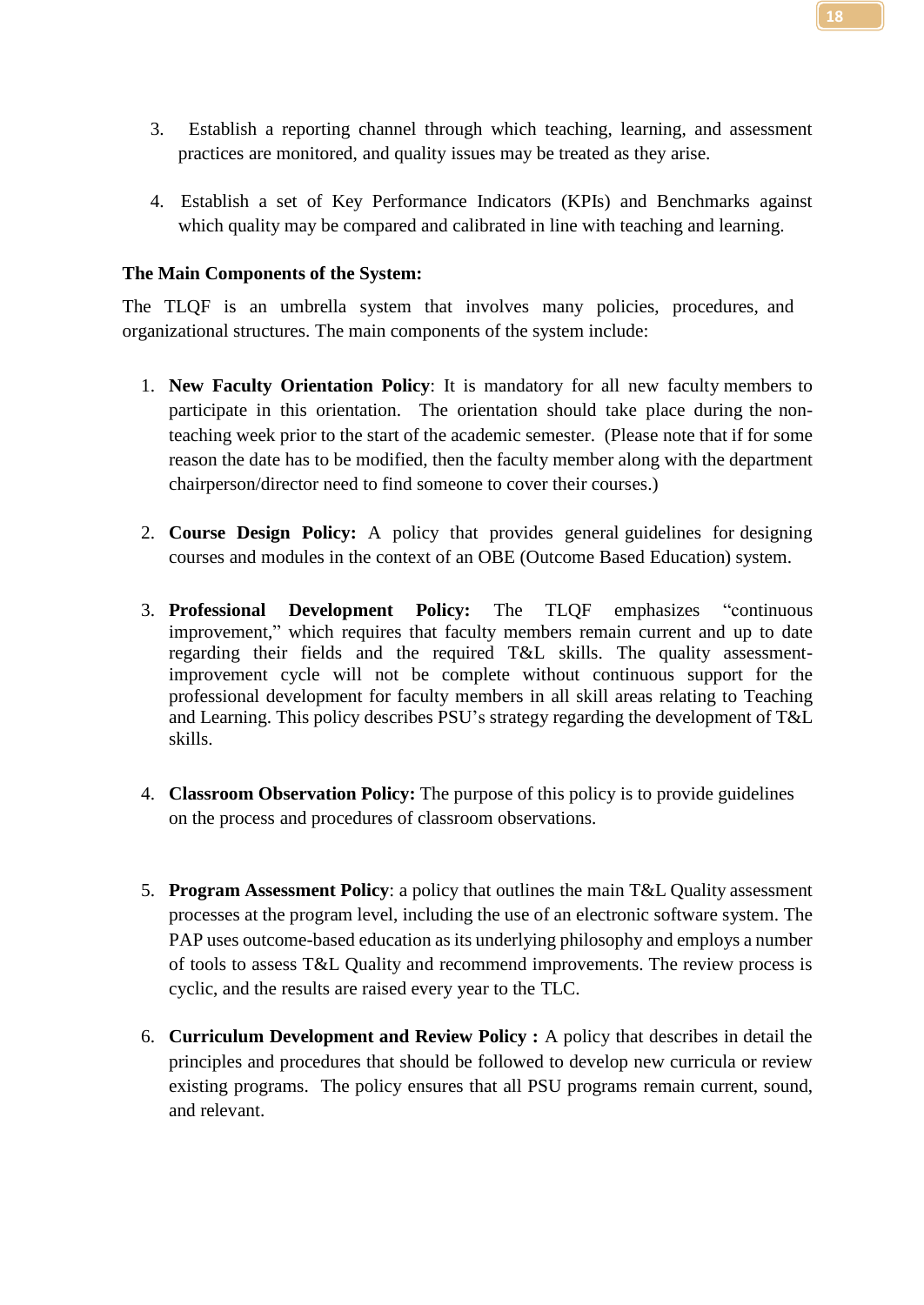- 7. **COOP Policy:** The goal of the CO-OP Program is to associate modern academic studies with the business sector. The Program emphasizes theoretical studies and, at the same time, exposes the students to the practical environment of selected institutes and corporations during the training period. This method enables students to gain hands-on experience in a realistic environment. This method enables students to gain hands-on experience in a realistic environment. The goal of this practical stage is to enhance the students' skills and relate principles and perceptions to the practical field by allowing them to acquire new skills, getting them used to creative thinking, and permitting them to practice problem-solving and decision making.
- 8. **Student Assessment Policy & Final Examination Policy**: These policies outline the major principles, goals, guidelines, and processes for Student Assessment. They are strongly based on the principles of Outcome-Based Education (OBE Centric).
- 9. **Learning Management System (LMS) Policy**: The purpose of this policy is to enhance the quality and effectiveness of the University's LMS with the aim of providing students with access to fundamental course materials, resources, and any needful information
- 10. **Information Technology support Teaching and Learning Policy:** The ITTL Policy is to provide IT support for faculty members to become more effective and more efficient in their teaching. It is to encourage collaboration with students and faculty members to promote high-quality educational experiences at Prince Sultan University via the use of technology in the T&L cycle in line with the Learning Outcomes. The Instructional Technology Unit (ITU) is developed to support, promote, and encourage faculty and staff to apply technology in their day-to-day academic and administrative (tasks/responsibilities).
- 11. **Academic advising Policy:** All faculty members within a degree-granting program will be assigned students to advise. Academic advising is mandatory for all students to be able to register for their courses. All faculty members are required to learn about the procedures required for advising by attending the workshop sessions offered by the Teaching and Learning Center and the ARO. The purpose of this policy is to provide guidelines on academic advising for University-Level students.
- 12. **Student Special Needs Policy:** A policy that attempts to identify problems and other difficulties with those students who are perceived as being somewhat challenged and in need of more remediation than the norm in that group or class.
- 13. **Academic Integrity Policy:** A policy that emphasizes academic honesty and the avoidance of plagiarism and all practices that contradict well established academic integrity standards.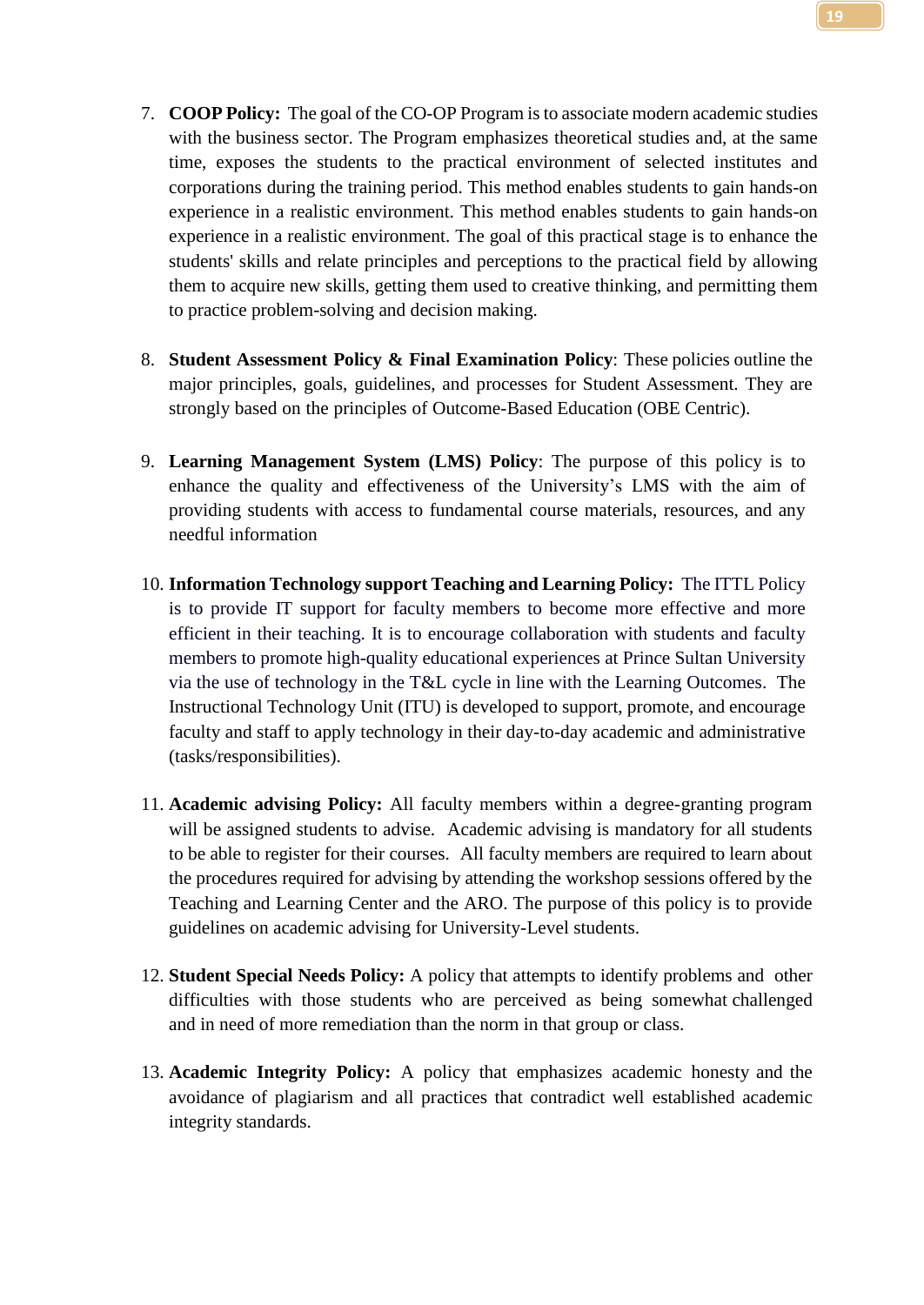14. **Faculty Code of Conduct Policy:** The purpose of this policy is to provide guidelines on the code of ethics of faculty members. It is intended to help maintain a high standard of professional conduct and personal integrity. It provides the grounds for informing faculty members of the acceptable behavior that is consistent with the university mission, the system of values of the society, and the universally-accepted principles or norms of academic professionalism.

<span id="page-13-0"></span>

| #              | Main aspects of<br><b>TLQF</b>                   | <b>Name of the Policies</b>                                                                                                                                                                        | <b>Responsible</b><br>Committee(s)                                                                                               | Coordinating<br><b>Center</b>                                                    |
|----------------|--------------------------------------------------|----------------------------------------------------------------------------------------------------------------------------------------------------------------------------------------------------|----------------------------------------------------------------------------------------------------------------------------------|----------------------------------------------------------------------------------|
| $\mathbf{1}$   | Quality in<br>Teaching                           | New Faculty &<br>a.<br><b>Staff Orientation</b><br>Policy<br>b. Course Design<br>Policy<br>Professional<br>$\mathbf{c}$ .<br>Development<br>Policy<br>Classroom<br>d.<br><b>Observation Policy</b> | Institutional &<br>College                                                                                                       | Teaching and<br><b>Learning Center</b>                                           |
| $\overline{2}$ | Quality in<br>Program<br>Assessment<br>Processes | Program<br>a.<br>Assessment Policy<br>b. Curriculum<br>Development<br>Policy<br>COOP Policy<br>$\mathbf{c}$ .                                                                                      | Program<br>Assessment<br>Committees;<br>All Curriculum<br>Committees;<br>Institutional<br>Teaching and<br>Learning<br>Committee; | Teaching and<br><b>Learning Center</b><br>$\&$<br>Quality<br>Assurance<br>Center |

#### **Table 1: TLQF at a glance**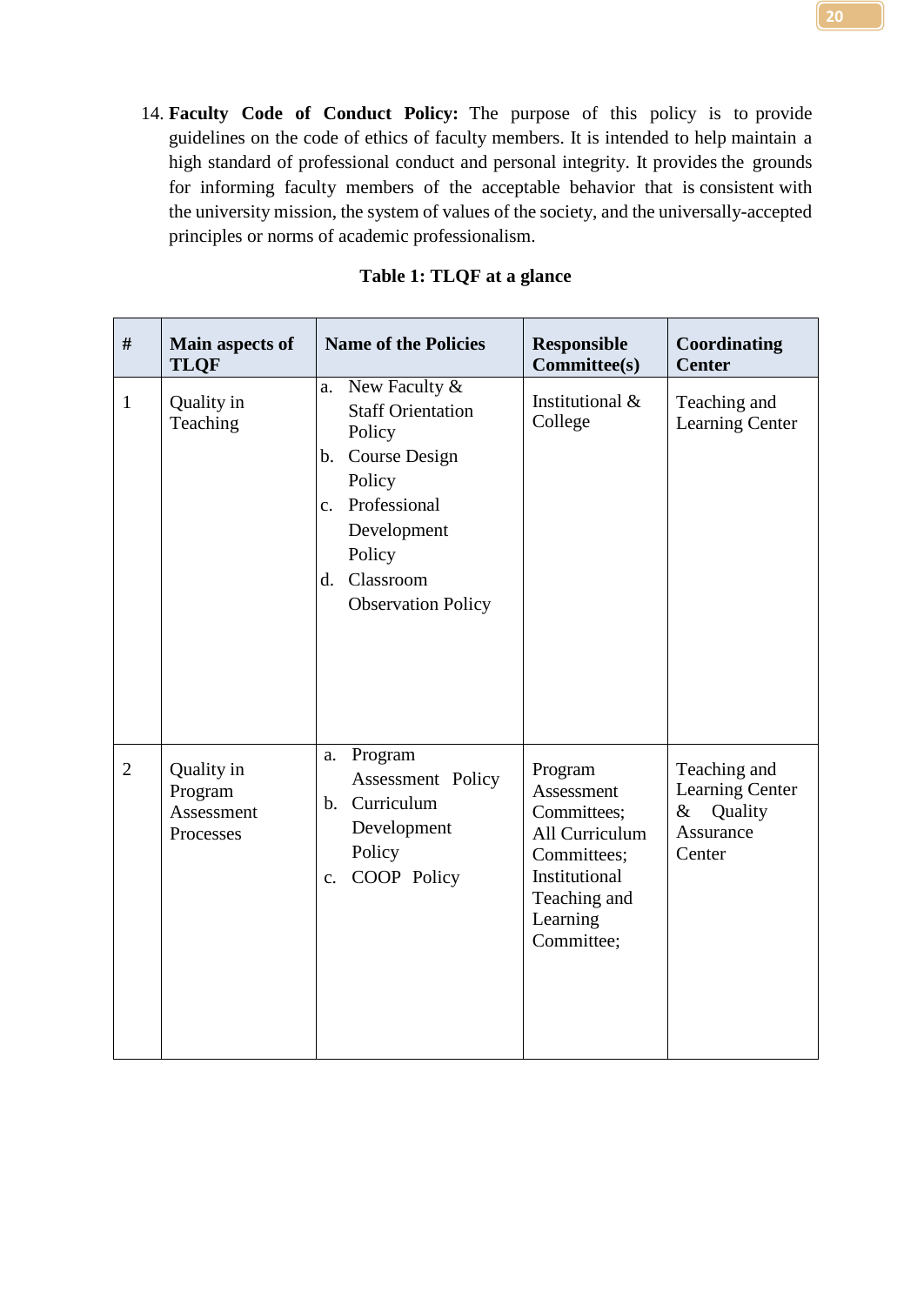| 3              | <b>Quality Student</b><br>Assessment                                                         | Student<br>a.<br>Assessment Policy<br>b. Final Examination<br>Policy                                                                                              | Institutional<br>Teaching $\&$<br>Learning<br>Committee;<br>Academic<br>committees<br>from the<br>Colleges; FECC                                                                                                  | Teaching $&$<br>Learning Center;<br>DAR; QAC                                   |
|----------------|----------------------------------------------------------------------------------------------|-------------------------------------------------------------------------------------------------------------------------------------------------------------------|-------------------------------------------------------------------------------------------------------------------------------------------------------------------------------------------------------------------|--------------------------------------------------------------------------------|
| $\overline{4}$ | Quality in IT<br>Support services<br>& Learning<br>Resources for<br>Teaching and<br>Learning | a. Learning<br>Management<br>System<br>(LMS)Policy<br>b. Information<br>technology<br>to support<br>Teaching and<br>Learning.<br>c. Establishing a<br>MOOC policy | Institutional &<br>College<br>Learning<br>Resource and<br><b>Facilities</b><br>Committees &<br>Institutional<br>Learning $&$<br>Teaching<br>Committee;<br>Institutional<br>Technology and<br>Quality<br>Committee | E-Learning<br>Center &<br>Quality<br>Assurance<br>Center                       |
| 5              | Quality in<br>Academic<br>Support                                                            | a. Academic<br><b>Advising Policy</b>                                                                                                                             | Institutional<br><b>Student Affairs</b><br>Committee &                                                                                                                                                            | Teaching and<br><b>Learning Center</b><br>& Academic<br><b>Advising Center</b> |
|                | Services                                                                                     | <b>Students</b><br>with<br>b.<br>Special Needs Policy<br>c. Academic Integrity<br>Policy<br>d. Faculty Code of<br>Conduct                                         | Institutional<br>Quality<br>Committee                                                                                                                                                                             | corresponding<br>support offices<br>like ARO; SA                               |

You will find each of the 15 policies mentioned above listed below in detail.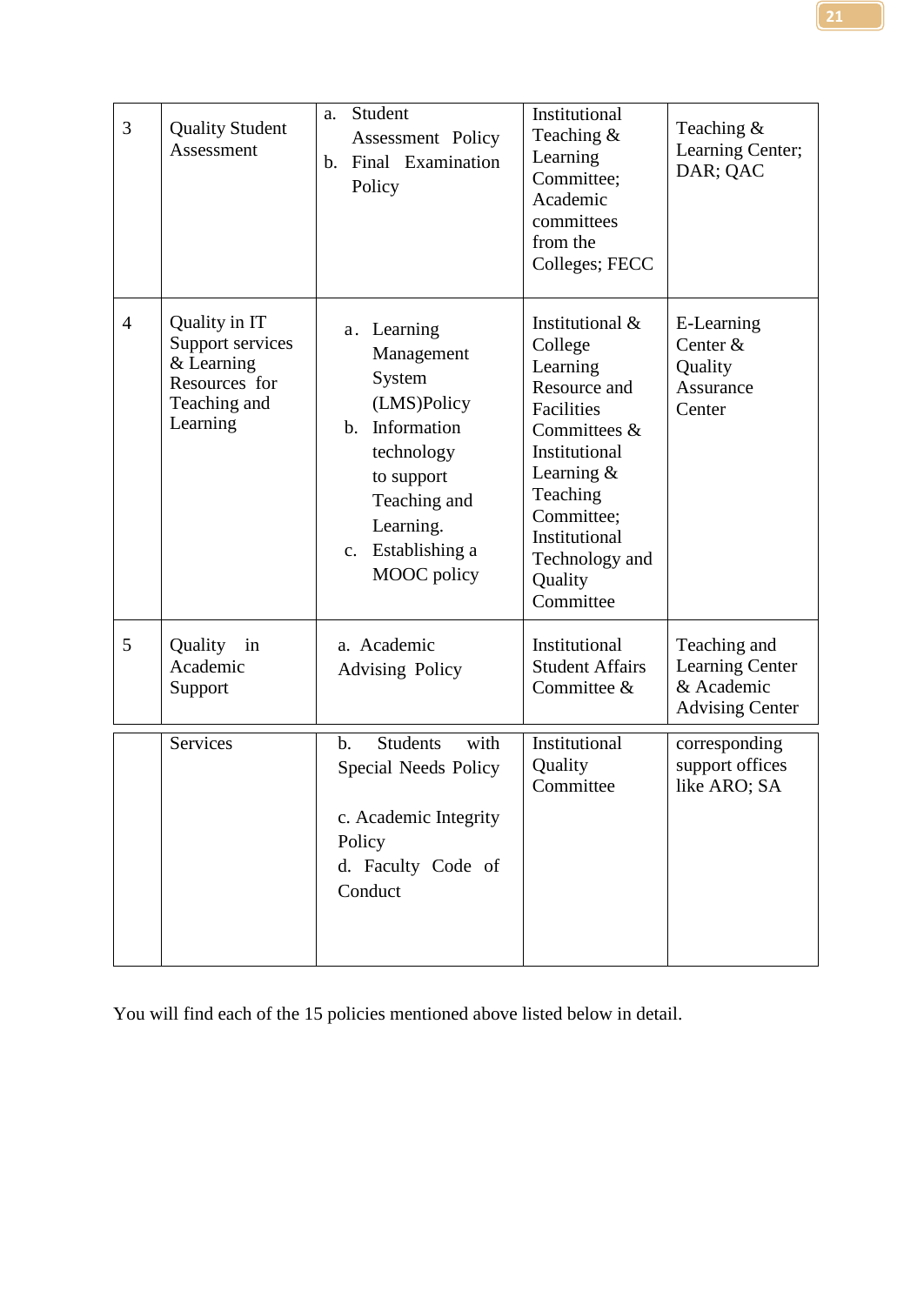# <span id="page-15-0"></span>**POLICIES**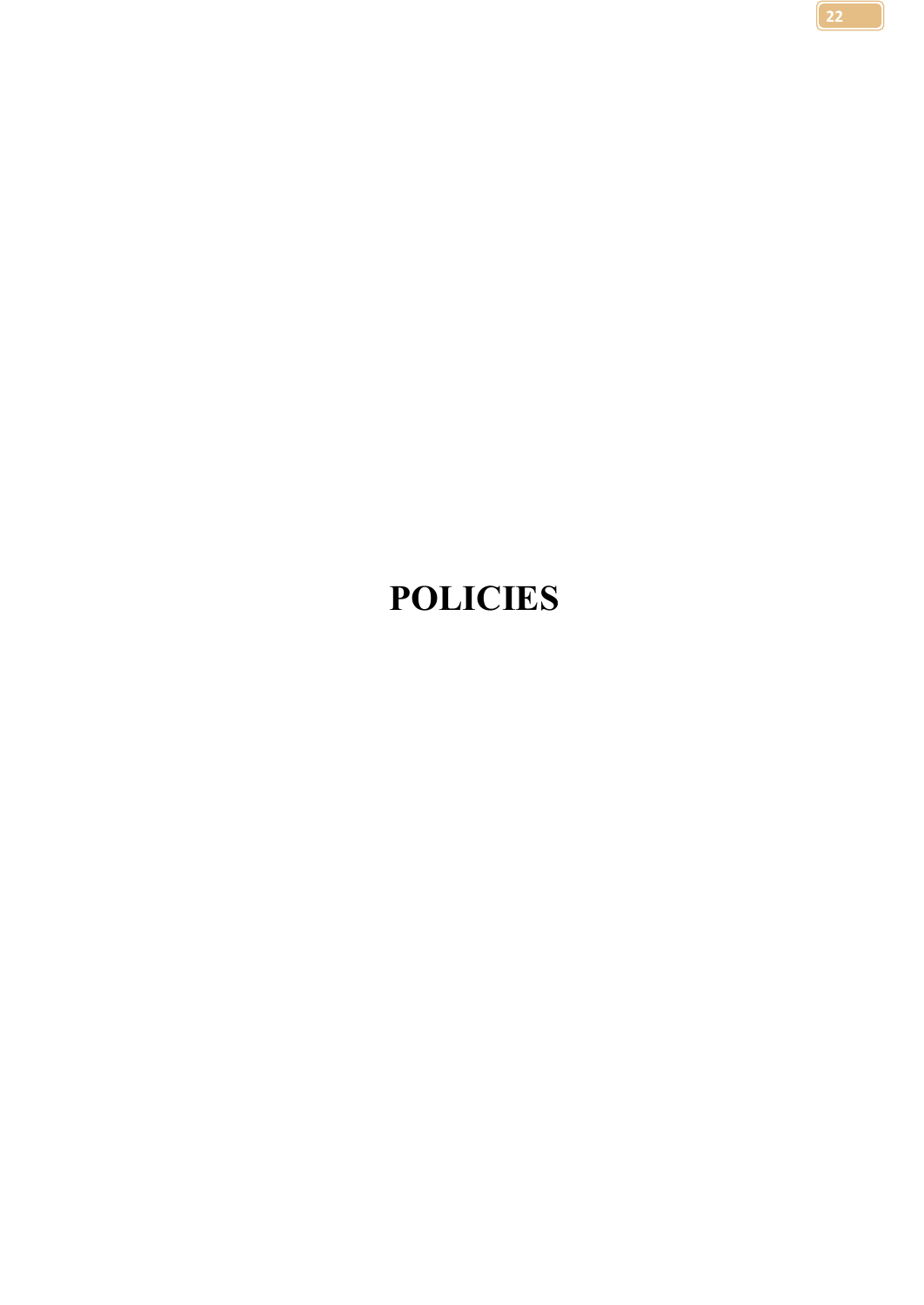#### **Prince Sultan University**

#### **PSU Policy Management System**

#### **New Faculty Orientation Policy**

<span id="page-16-0"></span>**Policy Code:TL0009 Policy Name:New Faculty Orientation Policy Handler:Teaching & Learning Center Date Created:2 February 2017 Date of Current Review: 15 August 2020 Approved by:University Council Date of Approval:**

#### **Overview**

Each academic semester, an orientation program for new faculty members is held. The program isfor all new faculty members(all ranks of professors, lecturers, language instructors, and TAs) whohave joined the university for the current semester.

#### **Purpose**

The main purpose of PSU's New Faculty Orientation Policy is to provide an introduction to PSU and its beliefs about the teaching and learning environment provided for all new faculty membersthat join PSU at the beginning of each academic semester or academic year.

#### **Scope**

This policy applies to all new faculty members joining PSU. TLC and all other offices are involvedin representing their office during the orientation.

#### **Policy**

All new faculty members must participate in this orientation. The orientation should preferably take place during the non-teaching week before the start of the academic semester. (Please note that if for some reason the date has to be modified than the faculty member along with the department chairperson/director need to find someone to cover their courses.)

Orientation Involves:

- Attending the orientation session(s)
- Attending the course design series at the beginning of the semester
- Submission of all assignments given during this training to the teaching and learning center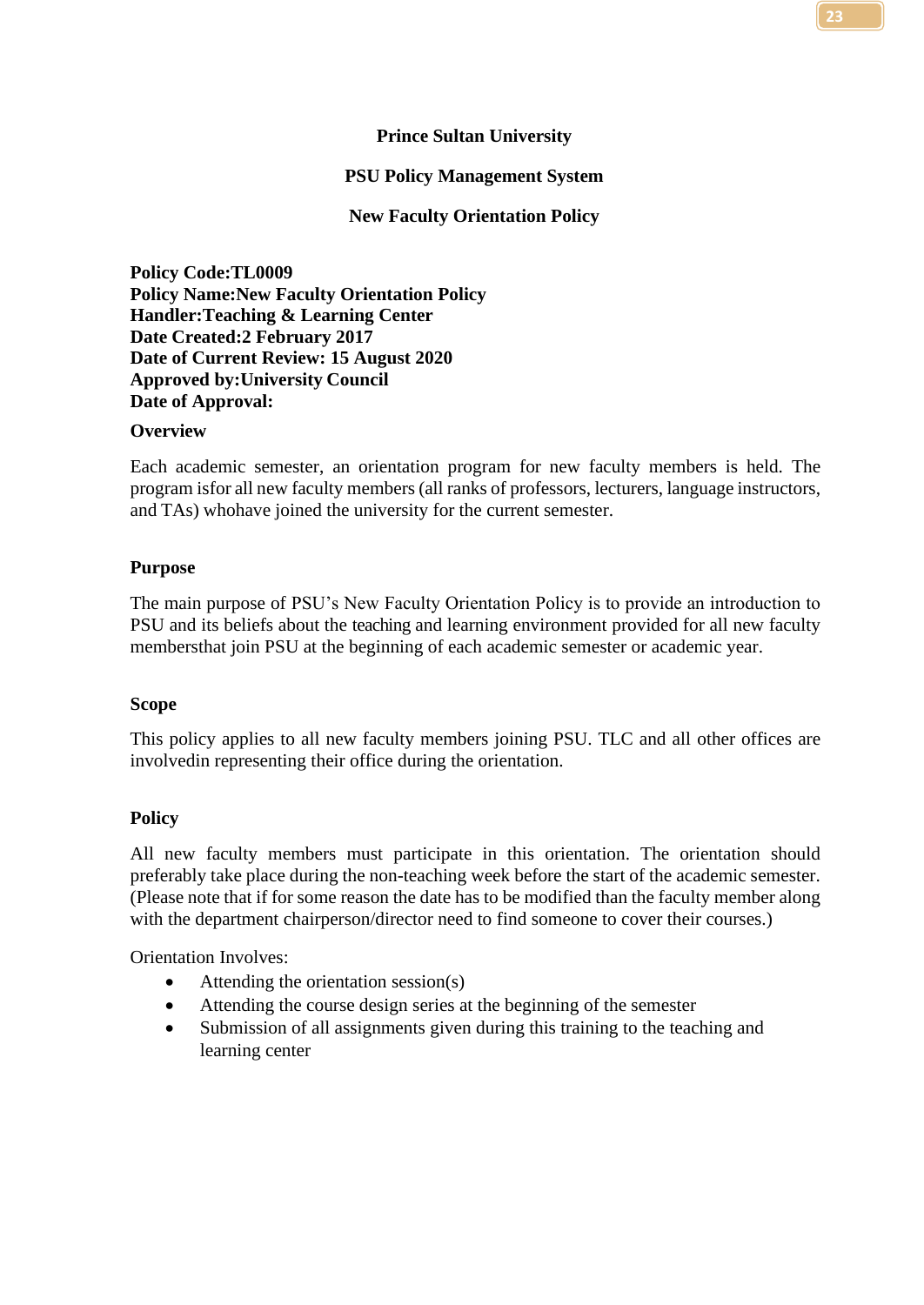#### **Prince Sultan University**

#### **Policy Management System**

#### **Faculty Mentoring Policy**

<span id="page-17-0"></span>**Policy Code: TL0011 Policy Name: Faculty Mentoring Policy Responsible Unit:Academic Deans & Chairs Date of Current Review: October 2019 Approved by: University Council Date of Approval: 2/2/2017; Pending approval of the updated policy**

#### **Overview**

The mentoring programs at PSU will support the University to accomplish its objectives for faculty members with high-quality teaching standards, variety, broad excellence, and a respectful and positive work environment in which all members of the university can succeed. In PSU, we mainly support the Guidance Model (appropriate for new faculty members) and the Companions Model (appropriate for existing faculty members) for faculty members.

#### **Purpose**

The purpose of mentoring is to guide and help the new faculty members of different colleges, departments, and programs to understand the structure, resources, and culture at PSU. Chairpersons from each department have the primary responsibility for mentoring their respective faculty members, especially for their annual performance evaluations. However, each department assigns a senior faculty member for new faculty members to act as a mentor in reference to learning about PSU's educational culture within their respective departments.

#### **Scope**

This policy applies to all faculty members at PSU.

#### **Definition(s)**

Mentorship: Mentoring may be defined as the method of guiding, teaching, directing, and serving as a particular model for another person. It includes the process by which a senior person guides the development of another person who may be new to the field or workplace.

Policy

- Each college is required to design and implement a faculty mentoring program
- Mentoring can be performed at two levels: College level and Department level
- The college-level mentoring component addresses general information about the university, college, service units, processes, and all non-academic affairs.
- Department level mentoring addresses all academic matters, including teaching, research, career advice, support for new faculty to settle down and prepare well for their courses, academic and teaching policies, how to apply for a research grant, requirements for promotion. Integration and collaboration with existing faculty members.
- The mentor programs should be designed by a team of mentors supervised by chairpersons.
- Each mentoring program should include mission, goals and objectives, general information, activities and events, a calendar for meetings, workshop supplies, …etc.
- Booklets, pamphlets, and websites should support mentoring programs.
- Deans and Chairpersons are responsible for approving the mentoring programs, preparing the mentors and overseeing the implementations of the programs
- Some sort of assessment may be appropriate at the end of the academic year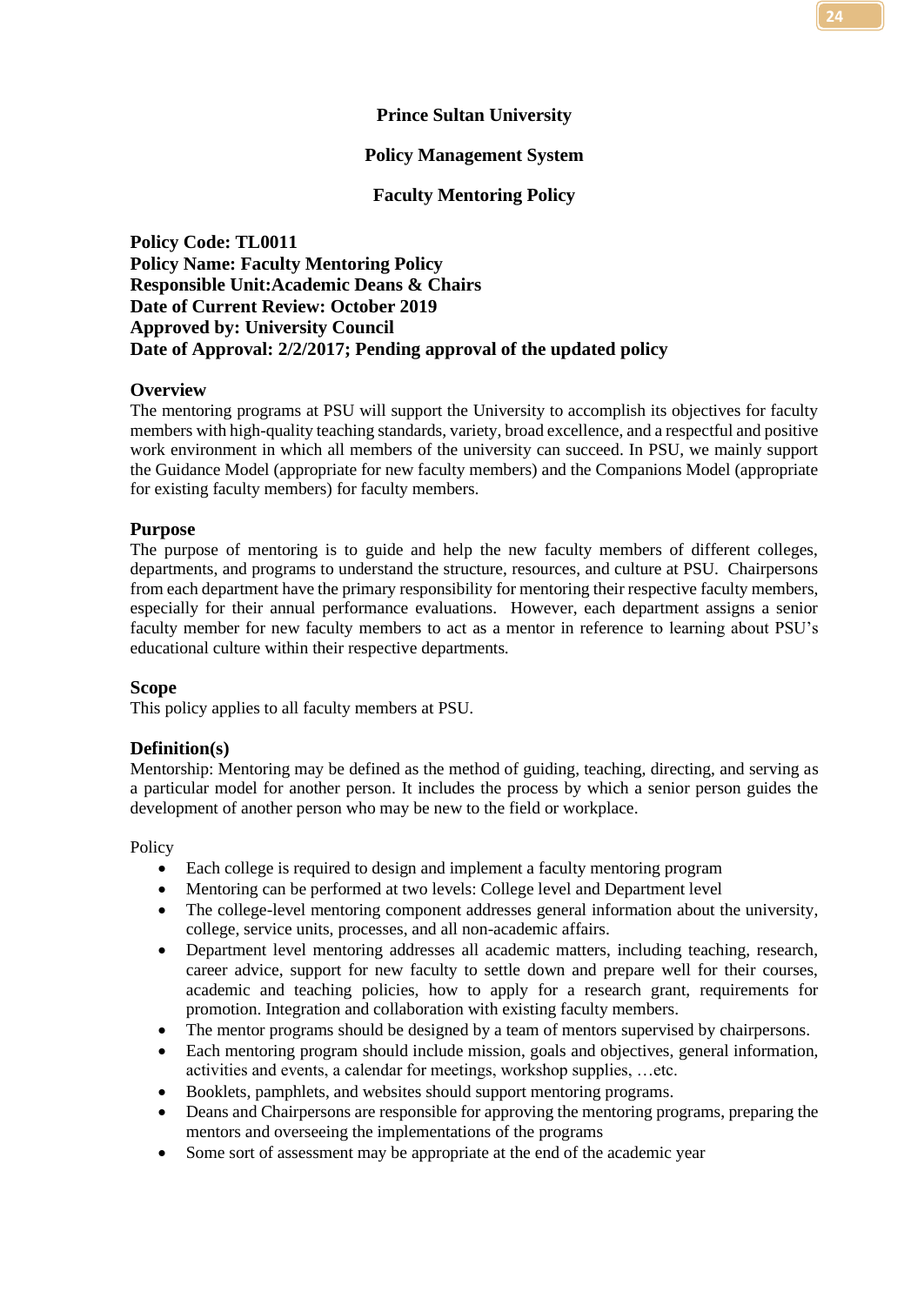#### **Academic Level Mentoring Activities may include, but not restricted to:**

- Assisting mentees in developing short-term and long-term career goals and professional interests and helping them to plan for achieving these goals.
- Attend the programs and workshops offered by the Teaching and Learning, Research Center, ITC, and other campus units.
- Perform peer teaching observations of the mentee.
- Provide information on academic and student support services on campus.
- Provide guidance regarding teaching strategies and philosophies, course design, and curriculum development.
- Discuss research funding and professional development opportunities.
- Getting to know PSU: provide information regarding academic policies and guidelines and the university governance structure. Provide information and guidance regarding student advising, motivating, and academic integrity, plus all matters related to students.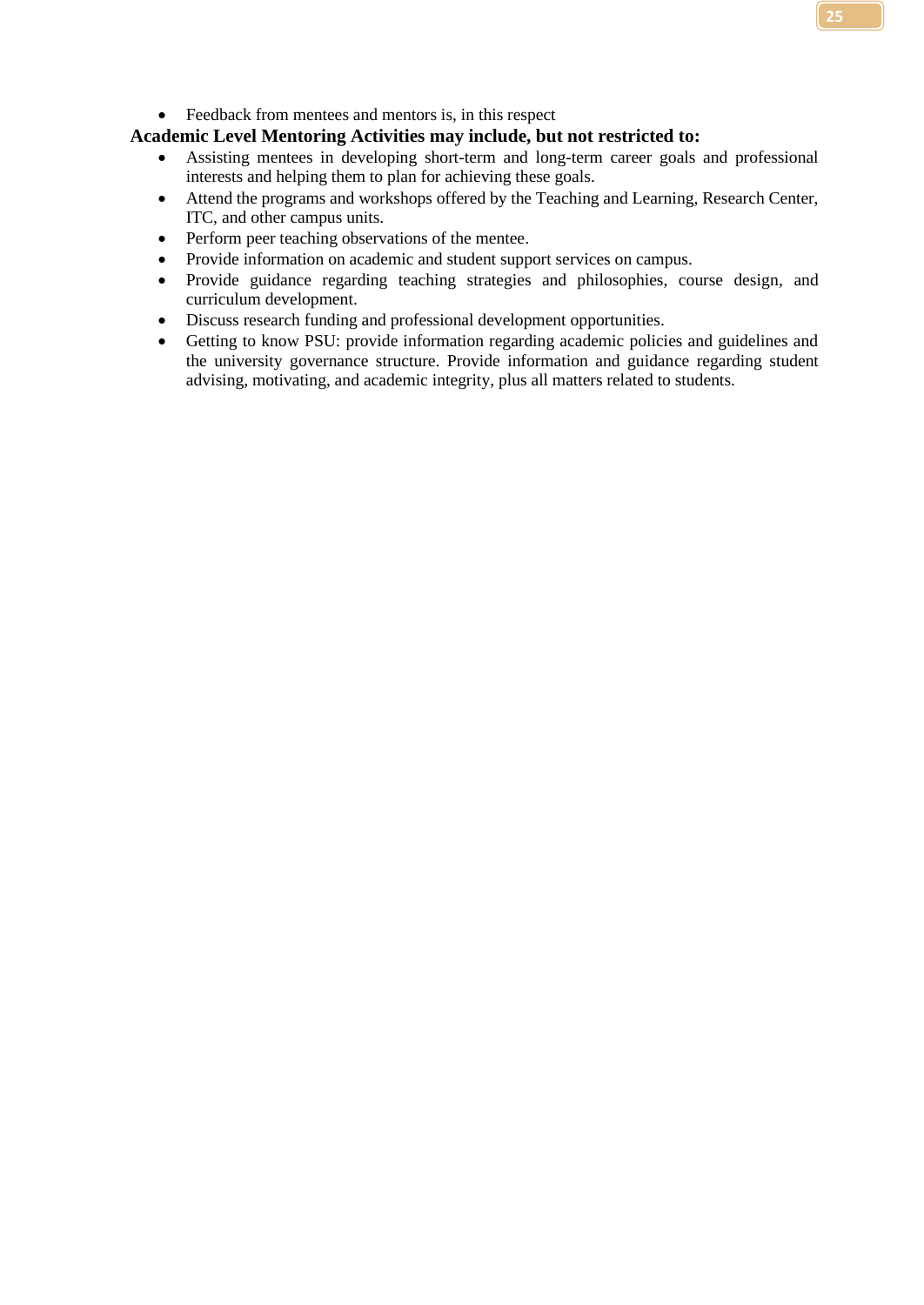#### **Prince Sultan University**

#### **PSU Policy Management System**

#### **Professional Development Policy**

<span id="page-19-0"></span>**Policy Code: TL0010 Policy Name: Professional Development Policy Responsible Unit: Teaching and Learning Center Date of Current Review: December 2019 Approved by: University Council Date of Approval:** 

#### **Overview**

Faculty professional development is a crucial factor for the success of PSU Academic Programs and an important prerequisite for raising the quality of teaching and learning. Faculty members are required to keep abreast of the developments in their fields and effectively apply, when relevant, the latest technologies and approaches to deliver the knowledge they attain. They need to be well-rounded in maintaining competence in the following areas within their specific areas of specialization: teaching, research, professional practice, and quality assurance measures.

Most international universities and higher education institutions recognize the vital importance of faculty professional development in view of the rapid developments in all fields and the rising competition in all areas of education; not only that but faculty professional development plans are now an important prerequisite for accrediting academic programs.

In recognition of these facts, PSU seeks to provide a framework and a conducive environment through which faculty members can develop and promote their capabilities and keep abreast of developments in their fields of specialization.

#### **Purpose:**

The main purpose of this document is to describe PSU's Professional Development Policy in the context of the current regulations and guidelines and to ensure that the faculty members:

- Remain current and keep abreast of developments in their fields of specialization.
- Identify and develop their potential.
- Improve their performance in all areas of competencies related to their jobs.
- Increase job satisfaction.
- Improve the performance of students.
- Improve their self-confidence, motivation, and initiative.
- Respond positively to change and uncertainty.

#### **Scope**

This policy applies to all faculty members at PSU regardless of academic rank.

#### **Policy**

The TLQF emphasizes "continuous improvement," which requires that faculty members remain current and up to date regarding their fields and the required T&L skills. The quality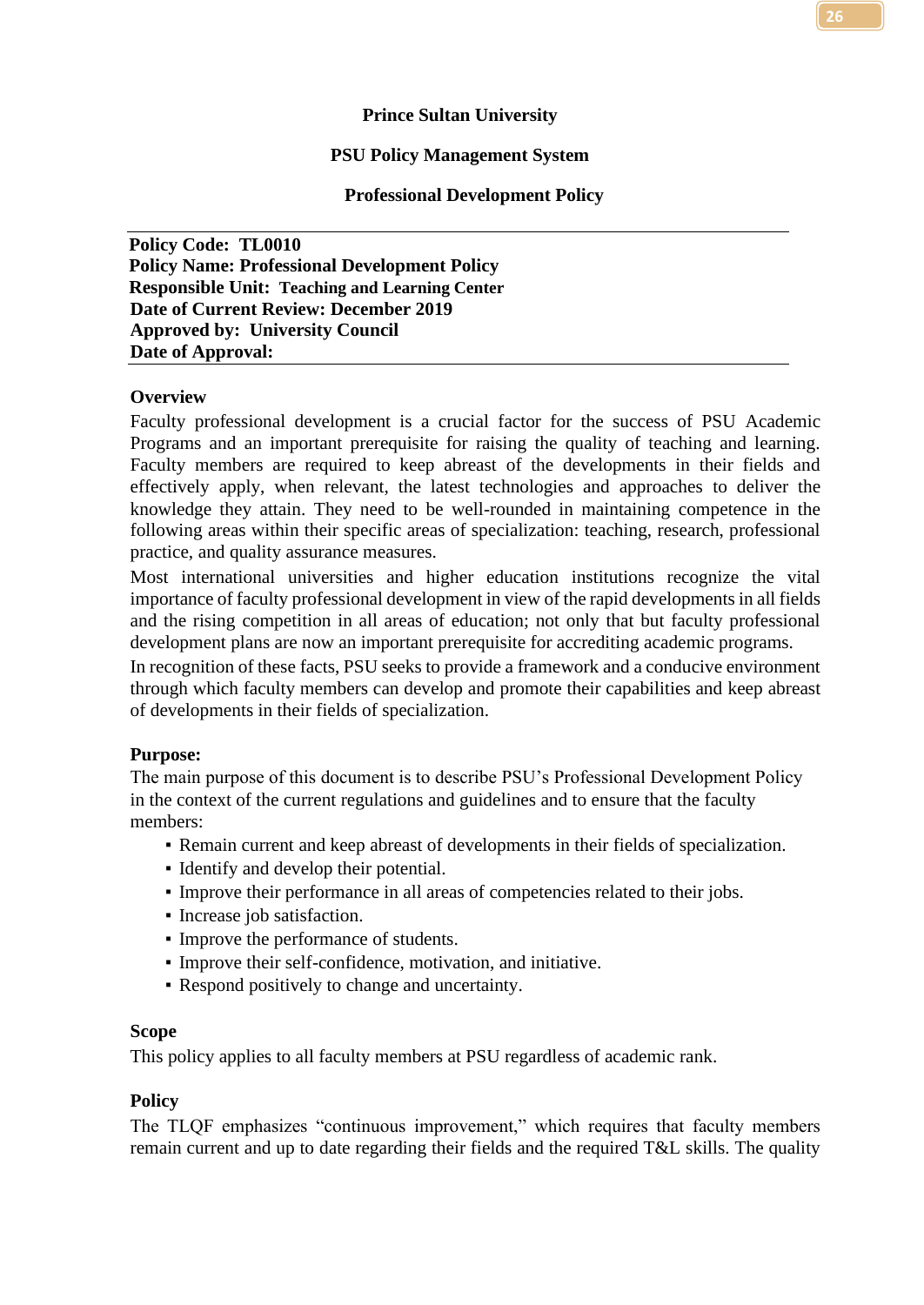assessment improvement cycle will not be complete without continuous support for the professional development for faculty members in all skill areas relating to Teaching and Learning. PSU requires its faculty members to be active in their professional development in their specific fields.

#### **Guidelines:**

- 1. Professional development is a shared responsibility between the faculty member, college, and university.
- 2. The faculty member is responsible for identifying his/her development needs and preparing an annual professional development plan.
- 3. The college/department is responsible for assessing the performance of the faculty member and providing guidance and directions regarding his professional development plan.
- 4. The faculty development plan should be revised and approved by the respective committees, department, and college.
- 5. The university is responsible, depending on the conditions prevailing at the respective time, for making appropriate efforts to provide the time and financial support necessary to implement faculty professional development plans.
- 6. Professional development starts at entry to the university. Each department is required to prepare an orientation program for new faculty in coordination with the college administration and institutional level offices and departments.
- 7. Professional development is an ongoing activity. Faculty members at all levels are expected to engage in continuing professional development.
- 8. Faculty professional development can take place on-job or off-job.
- 9. On-site training includes training sessions provided by the university, experience gained by doing the job, interaction with peers, and colleagues regarding such experience, plus constructive reviews and feedback provided by supervisors.
- 10. Off-site training includes attending conferences, participating in courses, exchange visits, study leaves, etc...

#### **In-house Professional Development programs**

- 1. Whenever possible, the TLC should invite experts to organize on-campus professional development programs in areas of common interest to faculty members.
- 2. Colleges can arrange for the same regarding faculty specialization areas in collaboration with the TLC.
- 3. Each department should nominate attendees for these programs based on needs and priorities.
- 4. The Higher Education in Teaching and Learning Certificate Program.
- 5. New Faculty Orientation
- 6. The Course Design Institute
- 7. The Assessment Series
- 8. New Faculty series of workshops
- 9. New Academic Leader Orientation
- 10. PSU's Faculty sharing their expertise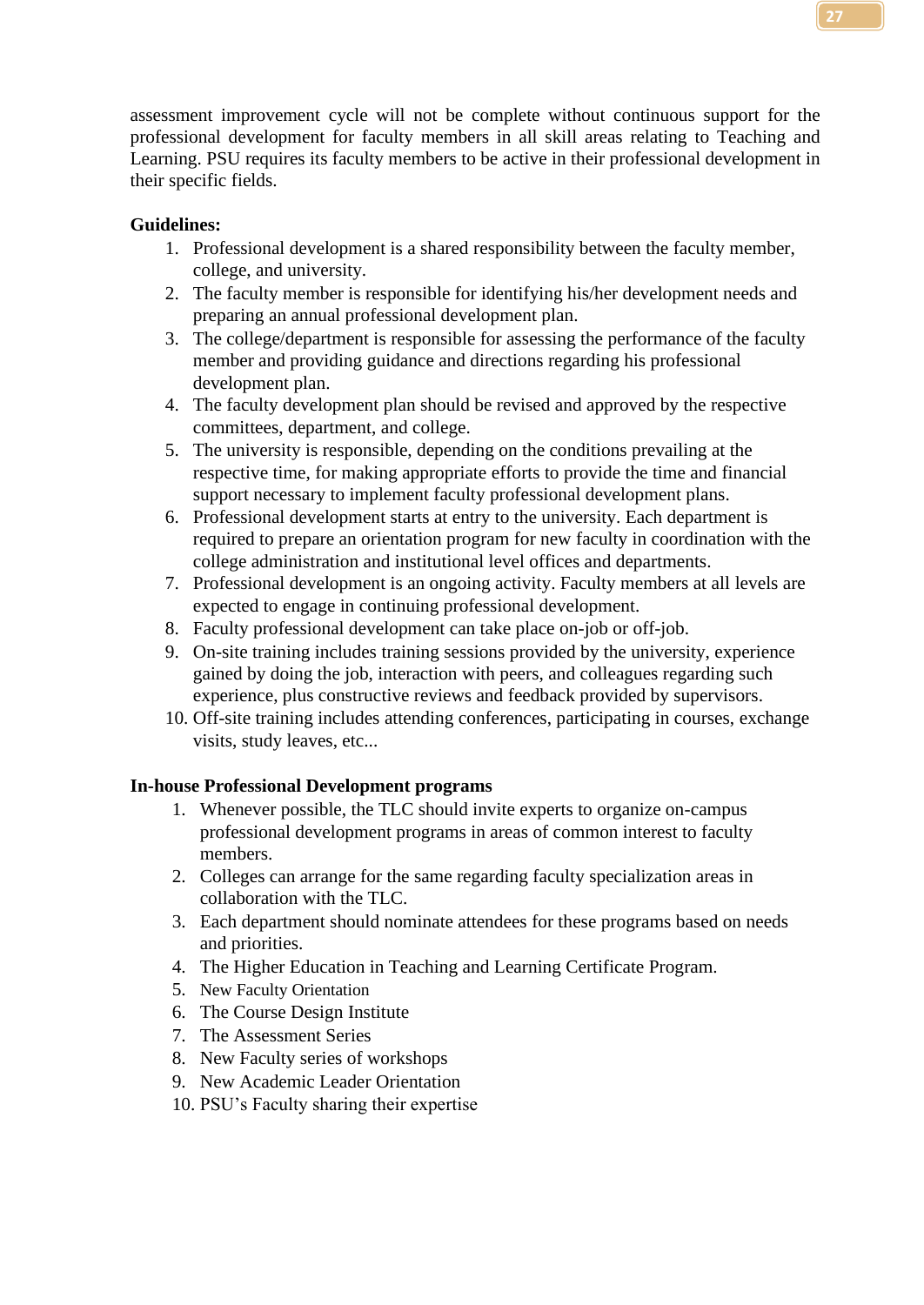#### **Time and Financial Support:**

- 1. Time spent on professional development should be counted as on-job time.
- 2. Based on approved faculty development plans, the university should provide support for professional development leaves, which include sabbatical leaves, partial leaves, and reduced load leaves.
- 3. Sabbatical leaves are one-year leaves supported by a detailed professional development plan (see below).
- 4. Partial leaves are one-semester or less and are treated the same way as sabbatical leaves (see professional development programs below).
- 5. Exchange visits are subject to the agreements signed with the partner institution.

#### **Professional Development Allowance:**

- 1. Eligible faculty members should be allocated an annual professional development allowance.
- 2. This allowance must be spent on activities related to the faculty PD endeavors, and may consist of:
- a. Membership fees for professional associations;
- b. Subscriptions to professional and/or learned journals and other similar professional publications that will support their growth as an educator and researcher that are not available in the current library database;
- c. Computer software and supplies used or consumed in the performance of the faculty member's duties as a scholar and teacher;
- d. Travel allowance, including transportation, food, accommodation and registration fees for the member to attend reputable conferences, research visits, or workshops;
	- 3. To qualify for the professional development allowance, a faculty member should prepare and submit a professional development plan at least 3 months prior to the event, preferably at the beginning of the academic year. The professional development plan should be approved by the respective Councils, Chairs, and Deans.
	- 4. All items purchased in support of this plan will become the property of the university and will be available for the use of the individual faculty member for professional development activities as long as he is associated with the university.
	- 5. Eligible expenses must be supported by original receipts or invoices in accordance with the University's rules and regulations.
	- 6. It is the individual faculty member's responsibility to ensure that the expenses charged against his/her Professional Development Allowance account are legitimate costs incurred for his/her professional development.

#### **Sabbatical Leaves:**

- 1. A sabbatical leave is approved release time for a faculty member so that he/she can engage in research, writing, or any other activity that may contribute to his professional development at PSU.
- 2. The duration of a sabbatical leave can be up to 12 months.
- 3. Anybody holding the rank of a faculty member is considered eligible to request a sabbatical leave after completing at least five full-time years of service at PSU.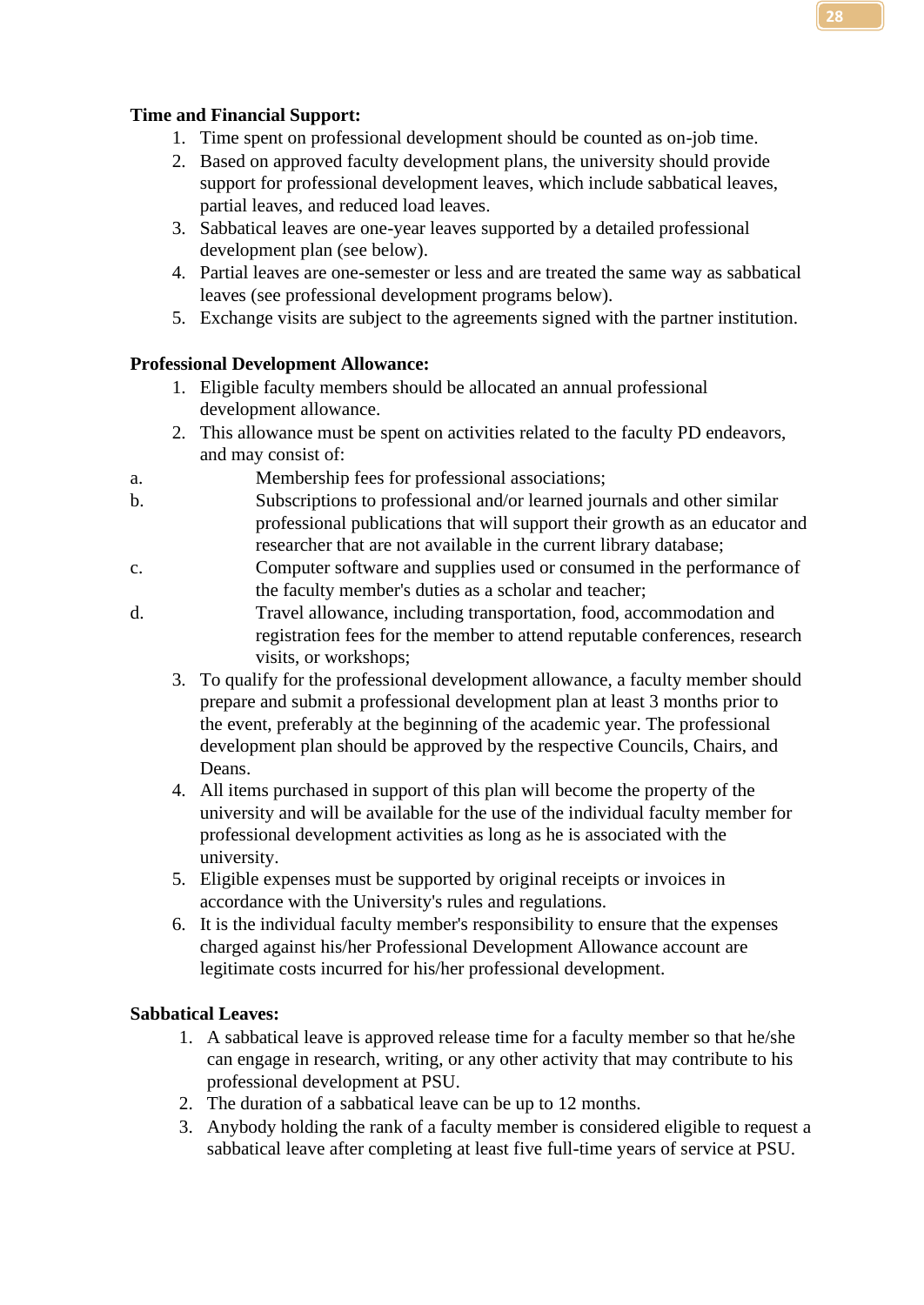- 4. The awarding of a sabbatical leave is not automatic and depends on the merits of the case and the conditions prevailing at the university and the respective academic unit at the time.
- 5. Sabbatical leave applications should be supported by a detailed work plan showing planned activities and expected outcomes.
- 6. Applications for Sabbatical Leaves and work plans should be approved by the department and college council before raising them to the University Administration.
- 7. A faculty member on a Sabbatical leave receives full salary compensation for the whole period.
- 8. At the end of the sabbatical leave, the faculty should submit a detailed report showing the activities and achievements during the sabbatical leave.
- 9. The submitted report should be reviewed and accepted by the respective academic unit.

#### **Professional Development Program (Proposed):**

1. The Professional Development Program (PDP) is a more flexible alternative to sabbatical leaves

2. The eligibility and duration of a PDP leave are given in the table below:

| <b>PDP Leave Duration</b>        | <b>Eligibility</b><br><b>Condition</b> |
|----------------------------------|----------------------------------------|
| Up to 4 months of full pay leave | 4 years of service at<br><b>PSU</b>    |
| Up to 6 months of full Pay       | 6 years of service at<br><b>PSI</b>    |

- 3. Participation in the PDP is not automatic and depends on the merits of the request, the needs of the department, and the conditions prevailing in the university and respective academic units.
- 4. PDP applications and work should be supported by a detailed plan showing activities and expected outcomes.
- 5. PDP applications should be approved by the department and college councils before being raised to the university administration.
- 6. Faculty members participating in the PDP should devote their full energy to the purpose of the program, as indicated by their submitted plans.
- 7. Faculty members participating in the PDP must return to PSU for a period at least twice that of the PDP leave in case of full payment, or at least spend equal time to the PDP leave in case of half-pay.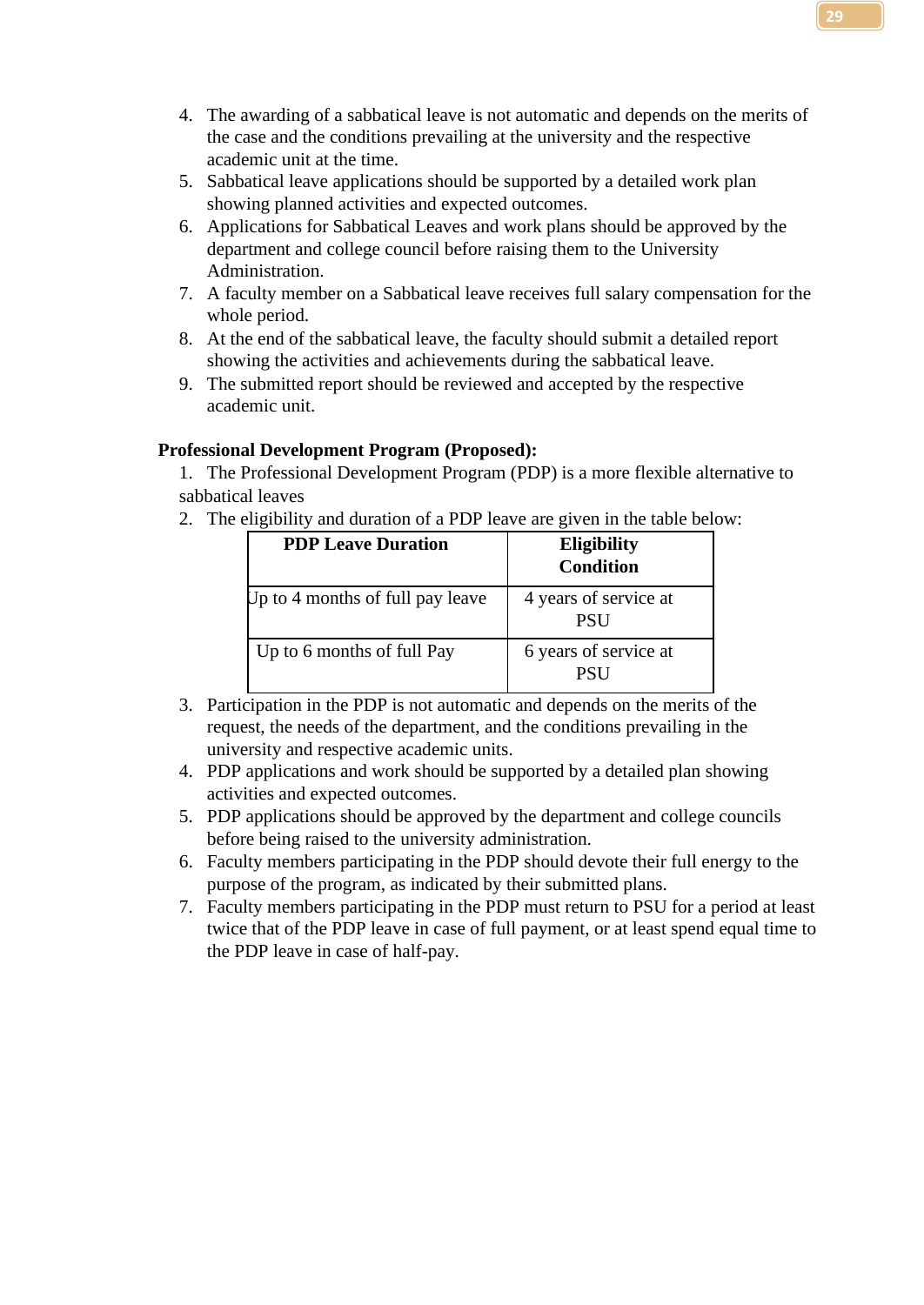#### **Prince Sultan University**

#### **PSU Policy Management System**

#### **Course Design Policy**

<span id="page-23-0"></span>**Policy Code: TL0002 Policy Name: Course Design Policy Responsible Unit: Teaching & Learning Center Date of Current Review: October 2019 Approved by: University Council Date of Approval: 2/2/2017 : Pending approval of the updated policy**

#### **Overview**

Instructors are encouraged and advised to apply Outcome-Based Education (OBE) principles at all levels of curriculum development. The process starts at the top by articulating the Program Learning Outcomes (PLO's) and propagates down to the course level, where instructors derive and articulate Course Learning Outcomes (CLO's). The most important OBE principle at the course level is the principle of constructive alignment, according to which instructional strategies and assessment tasks should be aligned with the course learning outcomes.

#### **Purpose:**

This policy is to ensure the quality and relevance of all University programs and courses by providing a single University-wide policy for their design.

#### **Scope**

This policy applies to all academic courses offered at PSU.

#### **Policy:**

Each faculty member that joins PSU is responsible for the design and implementation of the individual courses and/or multi-section courses as assigned to them in compliance with the University, College, and Department Regulations. All new faculty members are required to attend the course design series offered by the Teaching and Learning Center.

All faculty members will follow the guidelines provided in this policy. Faculty members are required to provide feedback regarding the guidelines and recommendations for amendments or updates.

#### **Constructive Alignment**

1.Articulate the learning outcomes to describe the knowledge and skills students should acquire at the end of the course.

- 2.Adopt instructional strategies that help students meet the intended learning outcomes.
- 3.Design assessment tasks to measure the degree to which the students are meeting the learning outcomes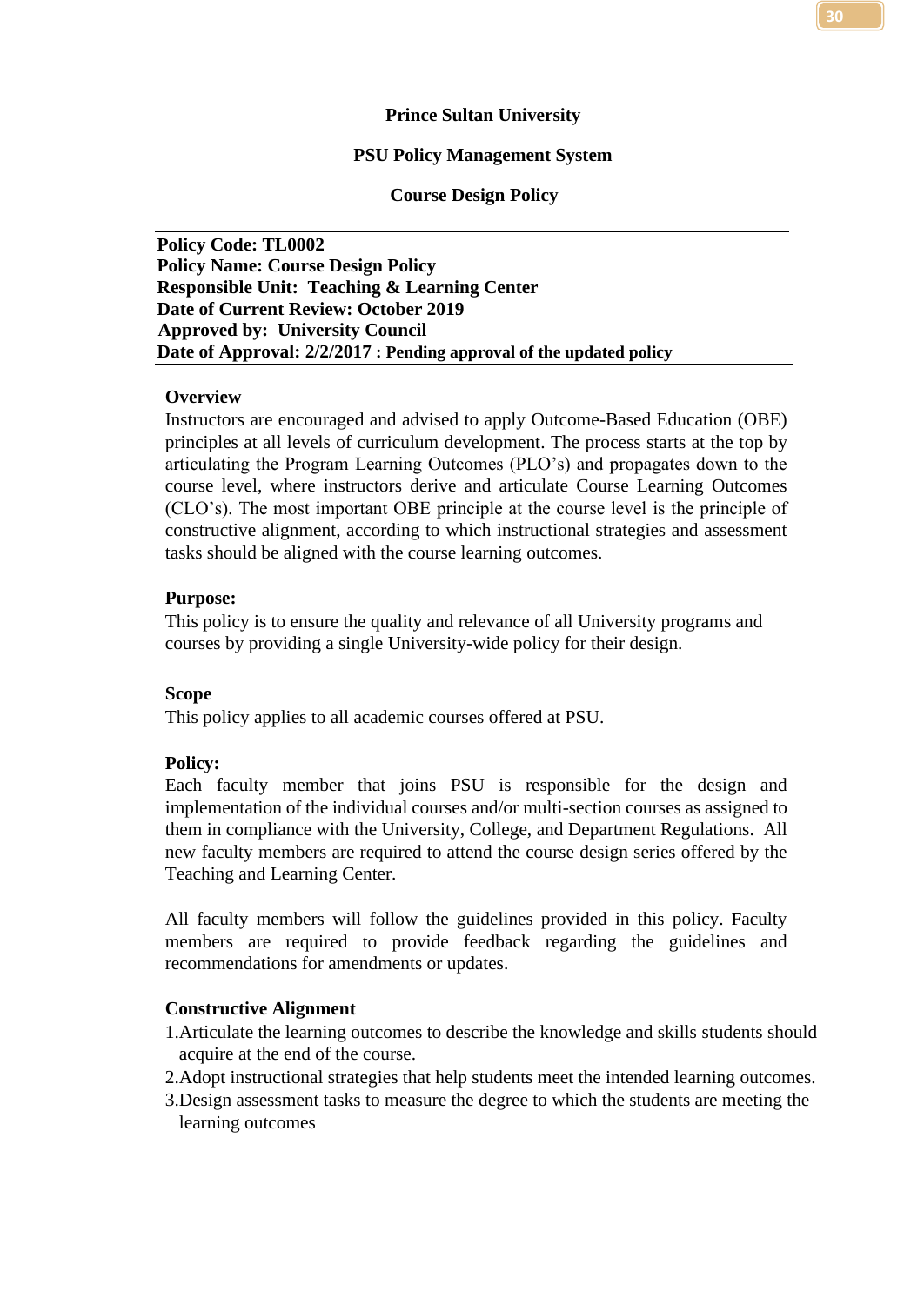The Course Design Process should address the following items;

- *1.*Prepare the course learning outcomes;
- *2.*Research the latest developments and current trends at the local and international levels.



- *3.*Identify the course resources and textbooks.
- *4.*Based on the course learning outcomes, outline the course structure (course content and sequencing).
- *5.*Identify the appropriate instructional strategies. Remember that instructional strategies should be aligned with the course learning outcomes.
- *6.*Identify assessment tasks and activities.
- *7.*Prepare the course schedule.
- *8.*Prepare the course syllabus
- *9.*Grading policy: This would include informing the students about how their assignments and exams will be assessed (e.g., providing them with a copy of the
- i. Instructor's chosen rubric to be used for a writing assignment).
- *10.* Course policies: This would include the policies for the course that the faculty member establishes from the beginning of the semester.

The Learning Outcomes (Learning Outcomes are the specific intentions of a program or course, written in specific terms. They describe what a student should know, understand, and/or be able to do at the end of that program or course.):

- 1. Learning outcomes must be clearly specified, consistent with the National Qualifications Framework and requirements for employment or professional practice.
- 2. Learning outcomes are to be expressed in a student-centric manner and address achievements, knowledge, and skills of students at the end of the course, e.g.:
- "At the end of the course, students should be able to XXXX; or, at the end of the course, students will be able to identify the challenges and opportunities XXXX."
- 3. Learning outcomes break down the learning tasks into smaller achievable cognitive skills.
- 4. Learning outcomes are measurable.
- 5. Use action verbs to specify student behavior.
- 6. Keep statements short and focused on a single outcome.
- 7. Explain expectations for student behavior, performance & understanding.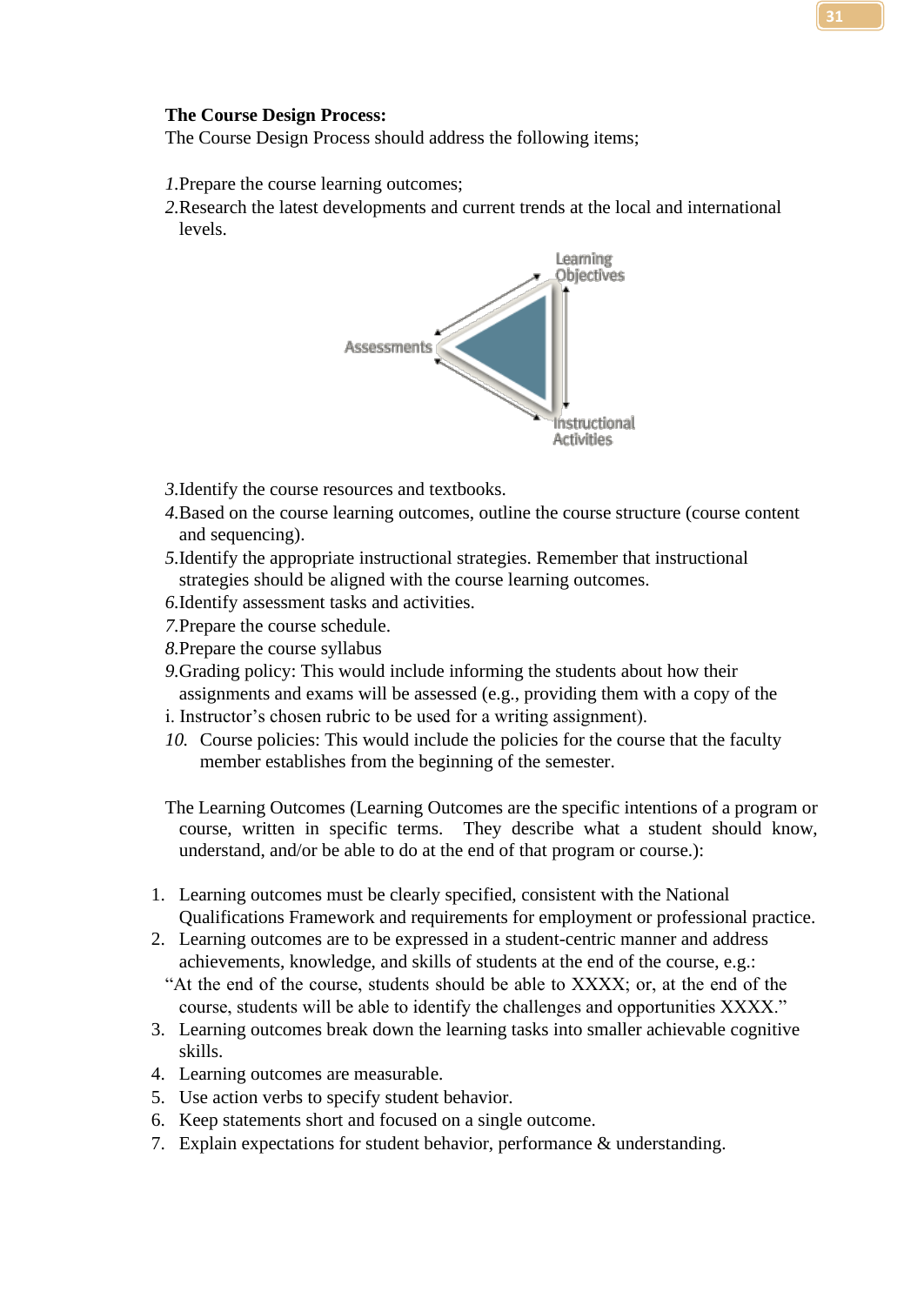8. Use specific terminology that has a clear interpretation to ensure that all students understand the same interpretation.

#### **Course Structure and Organization**

- 1. Sequence topics in a manner consistent with the course learning outcomes.
- 2. Concentrate on essential content that facilitates deeper learning through active engagement.
- 3. Remember that deeper learning and intended learning outcomes are more important than "broad coverage."
- 4. Use the course learning outcomes as a guide for selecting the topics and related activities
- 5. Sequence topics such that they build on one another, or from simple to complex.
- 6. Remember to frame all learning goals around the desired outcome or end result, not around the process or means: this is known as "reverse design." Articulate the result, then plan the means to get to it.

#### **Suggestions for Choosing Teaching Strategies:**

- 1. A teaching or instructional strategy involves the use of a number of activities to help students accomplish the learning goals of the class.
- 2. A general guideline for choosing a teaching strategy is to think of what your students will be able to do after they finish the course. (See Point #6 above)
- 3. Try to answer these questions:
- What are the types of activities that will help the students acquire the intended skills and knowledge?

How can these activities be organized and sequenced to maximize the gain?

#### **Preparing the Schedule:**

- 1. Take into consideration the time constraints and the expected breaks in the semester.
- 2. Spread assignments so that students will be able to handle the load and submit on time.
- 3. Make sure that students will be able to receive the feedback on a given assignment before engaging with the next assignment.
- 4. Leave some unscheduled slots in your schedule to handle risks and emerging topics.
- 5. Prepare your schedule according to the Institutional Syllabus Template (see the PSU Policy website).
- 6. Scheduling is an iterative planning process. Start with a tentative schedule and keep tuning it until you feel satisfied.

#### **Suggestions for Preparing Assessments to be used:**

- 1.One of the major goals of assessment is to measure the degree to which students have achieved the intended learning outcomes.
- 2.The intended learning outcome should guide and drive the choice and design of assessment activities.
- 3.Students' work must be aligned with the assessment activity and course learning outcomes in order to measure their competence with respect to the targeted learning outcome.

**32**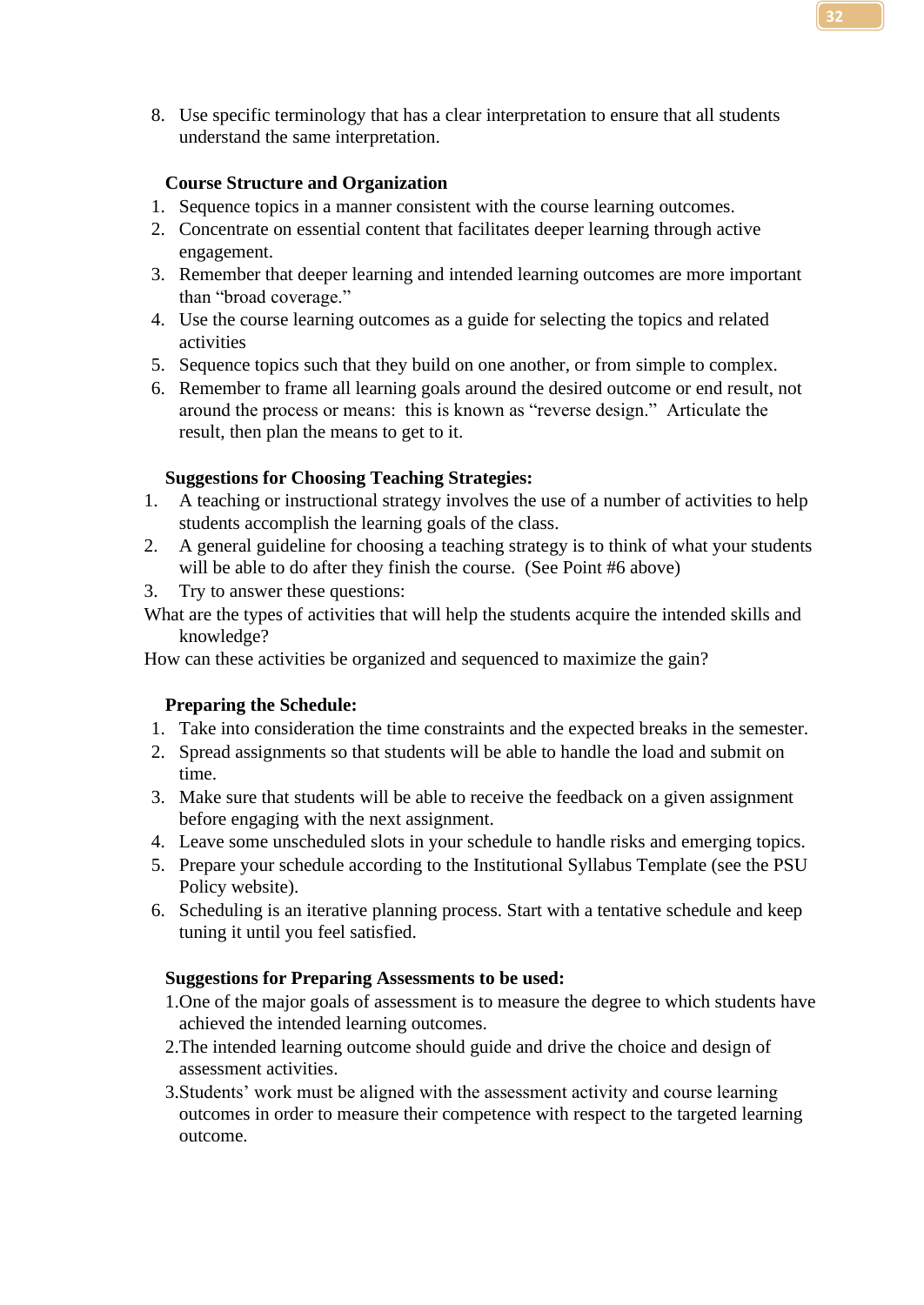- 4.Assessment results must guide and improve student practices from the constructive feedback that has been provided to them.
- 5.Assessment outcomes should be used as a guide and help in choosing the best teaching strategies to be used by the instructor.

#### **The Syllabus:**

A Syllabus is expected to include the following components as found in the Institutional Course Syllabus Template (please refer to the PSU Policy website):

- Title page
- Course code and title
- Instructor contact details
- Program mission
- Course description
- Course objectives
- Course learning outcomes
- Grading and evaluation policy
- Assessment tools
- Course organization and weekly schedule
- Required texts
- Readings
- **Material**
- Prerequisites and co-requisites
- Course requirements
- Course Policies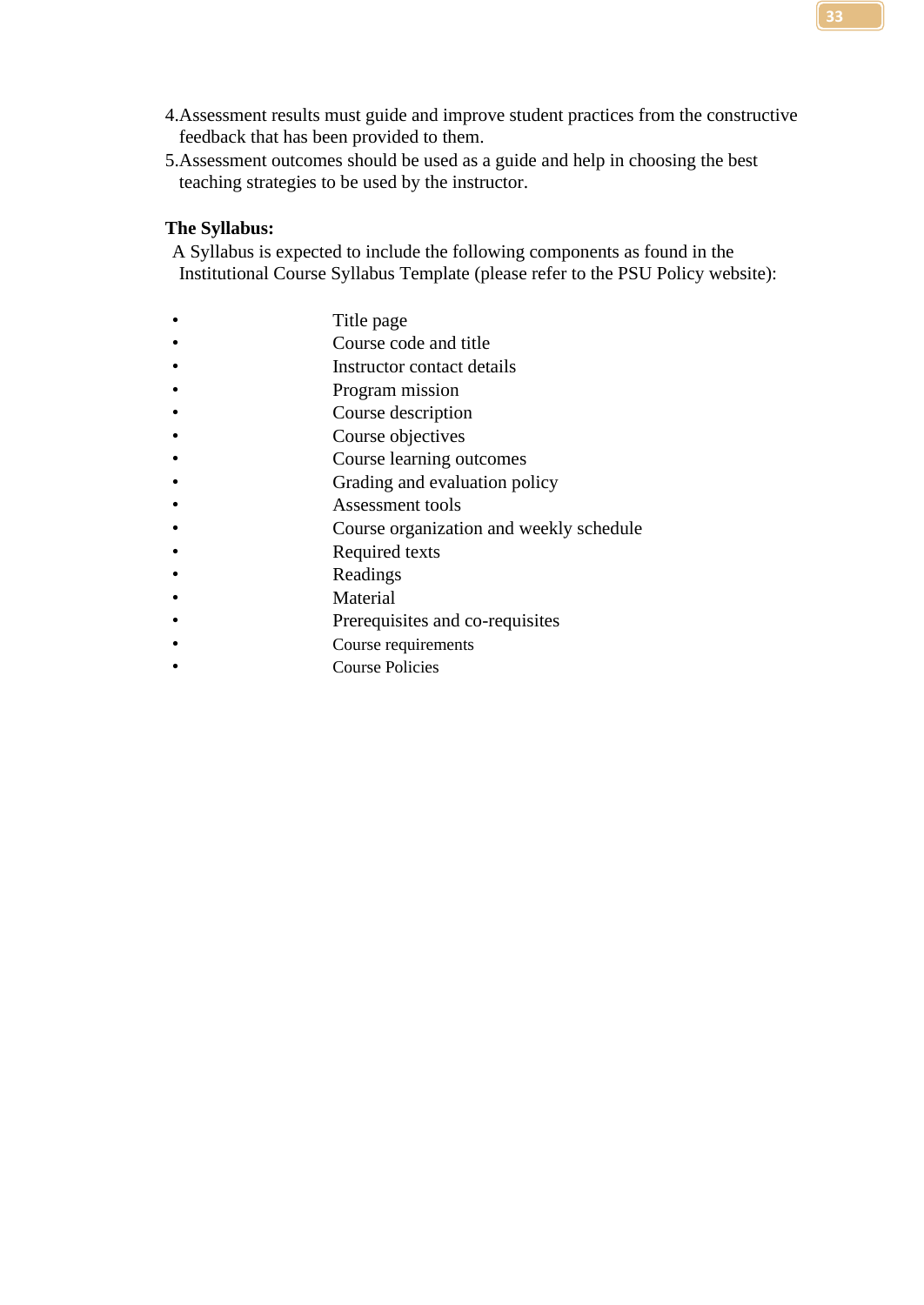#### **Prince Sultan University**

#### **PSU Policy Management System**

#### **Classroom Observation Policy**

<span id="page-27-0"></span>**Policy Code: TL0009 Policy Name: Classroom Observation Policy Responsible Unit: College & Departmental Committees Date of Current Review: October 2019 Approved by: University Council Date of Approval: 2/2/2017 ; Pending approval of the updated policy**

#### **Overview**

Classroom observation of the teaching and learning process is done at PSU to improve the teaching of the individuals being observed, to improve teaching at the university in general, to articulate and underscore the University's commitment to quality teaching, and to enhance the student-centeredness of classroom instruction.

#### **Purpose**

The purpose of this policy is to provide guidelines on the process and procedures of classroom observations.

#### **Scope**

This policy covers all occupants of the classroom: undergraduate and graduate-level students and faculty members from all programs and academic departments.

#### **Policy**

It is mandated that each faculty member will be observed at least once a year to monitor the quality of the teaching and learning process in each program. This mandated observation will consist of a pre-observation meeting, the observation, and a post-observation meeting.

Each academic leader or assigned person to observe will be required to attend the classroom observation workshops offered by the TLC.

#### **Procedures:**

- 1. The academic departments are committed to ensuring that classroom observation is developmental and supportive.
- 2. The department chairperson and/or who represents him/ her are responsible for conducting the class observation. The observer(s) is to carry out their role with professionalism, integrity, and courtesy. They are also responsible for evaluating faculty members objectively and fairly.
- 3. The classroom observation is to be conducted at least once per academic year, of a maximum of 60 minutes in length, except in exceptional circumstances. Those exceptional circumstances are where the faculty member chooses to request a further observation or where concerns have been raised about a faculty member's performance, which may require further observation to take place.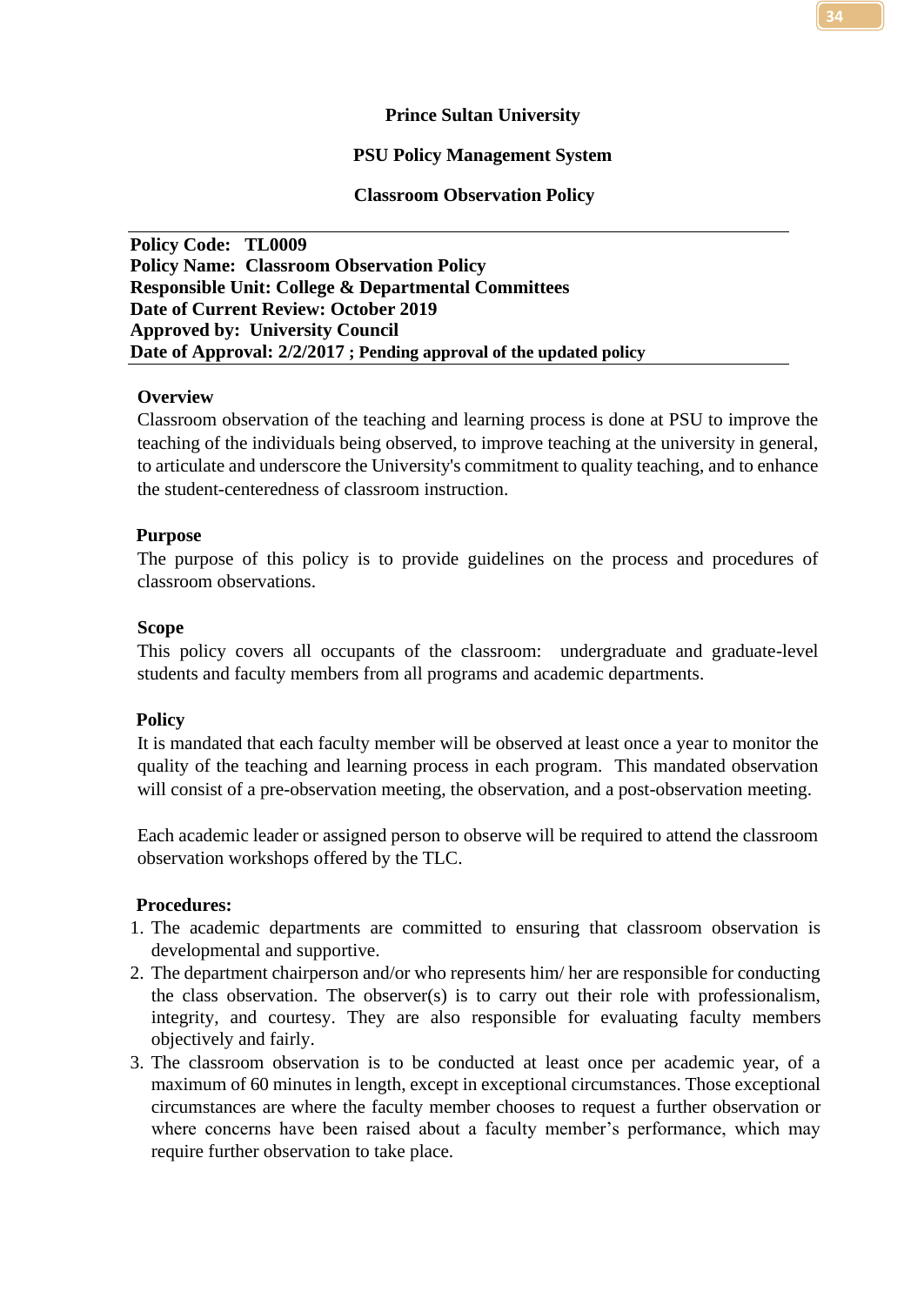- 4. The classroom observation process has to be recorded and reported accurately, and the confidentiality of the information gained has to be maintained.
- 5. The department chairperson or whoever represents him/her has to reach an agreement in advance on classroom observation to be carried out. The process has to be recorded using the Pre-observation form.
- 6. The classroom observation is to be recorded using the Observation form. The written record of feedback will include the date on which the observation took place, the lesson observed, and the length of the observation.
- 7. The faculty member will have access to the observation feedback after the observation.
- 8. A brief post-observation meeting is to be conducted with the faculty member to discuss the observation and the feedback on it. The faculty member will be able to respond to the feedback given at the post-observation meeting. The process is to be recorded using the Post Observation form.
- 9. The classroom observation data is to be used in the annual faculty evaluation.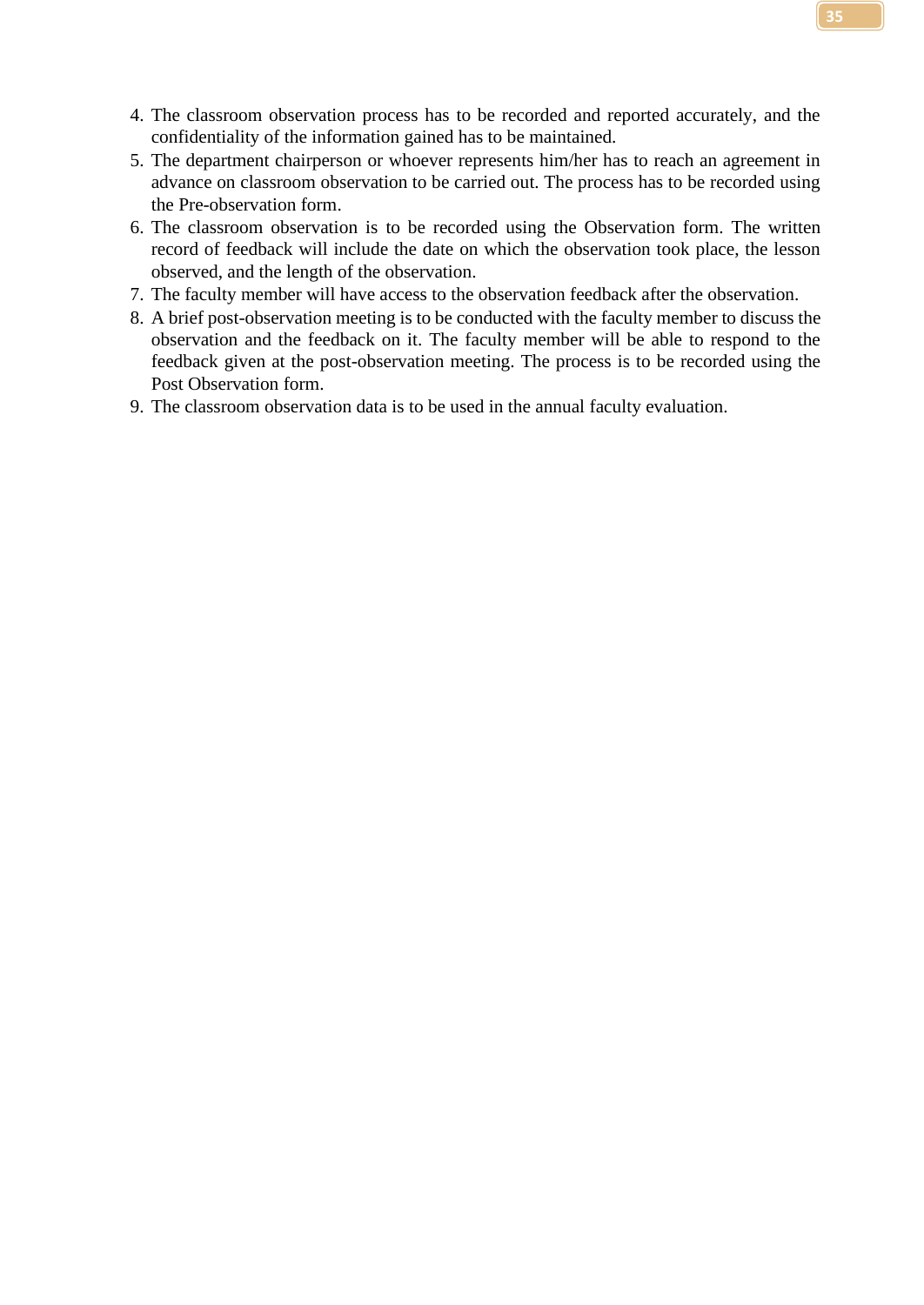#### **Prince Sultan University**

#### **PSU Policy Management System**

#### **Program Assessment Policy**

<span id="page-29-0"></span>**Policy Code: QA0004 Policy Name: Program Assessment Policy Responsible Unit: Deanship of Quality Assurance and Development (DQAD) Date of Current Review: October 2020 Approved by: University Council Date of Approval: 2/2/2017; Pending approval of the updated policy**

#### **Overview:**

The Program Assessment Policy is a crucial component of the PSU's continuous improvement process in relation to the Teaching and Learning Quality Framework(TLQF) that complements the Institutional Quality Framework. All programs in PSU are required to implement a variation of the Program Assessment Process described in this policy that is in compliance with the National Qualifications Framework (NQF).

This policy has Spady's (1994), an educational researcher, outcomes-based education as its premise. He claimed that demonstrating learning is the essential point of assessing learning. It is not just a matter of knowledge of the content but being able to apply it.

#### **Purpose of Assessing the Program**

The main purpose of program assessment is to help programs recognize ways in which they can improve the quality of programs with respect to teaching and learning, thereby closing the program assessment cycle loop. It is also to track the continuous improvement of the implementation of teaching and learning within the program, assess the achievement of program learning outcomes, and assess the achievement of the course learning outcomes.

#### **Scope:**

This policy applies to all programs and departments on campus that have courses that contribute to a degree-granting program at the undergraduate and graduate levels.

#### **Definitions:**

Program Assessment: It is the systematic and ongoing method of collecting, analyzing, and using information from measured outcomes (both direct and indirect) to improve the quality practices of student learning. It is different from an individual course, student, or faculty evaluation assessment. It utilizes the data gathered to make informed decisions about the quality improvement of the program.

Continuous Improvement: It is the monitoring, tracking, evaluating, analyzing of data gathered about the quality enhancements needed to maintain the level of quality education expected at PSU.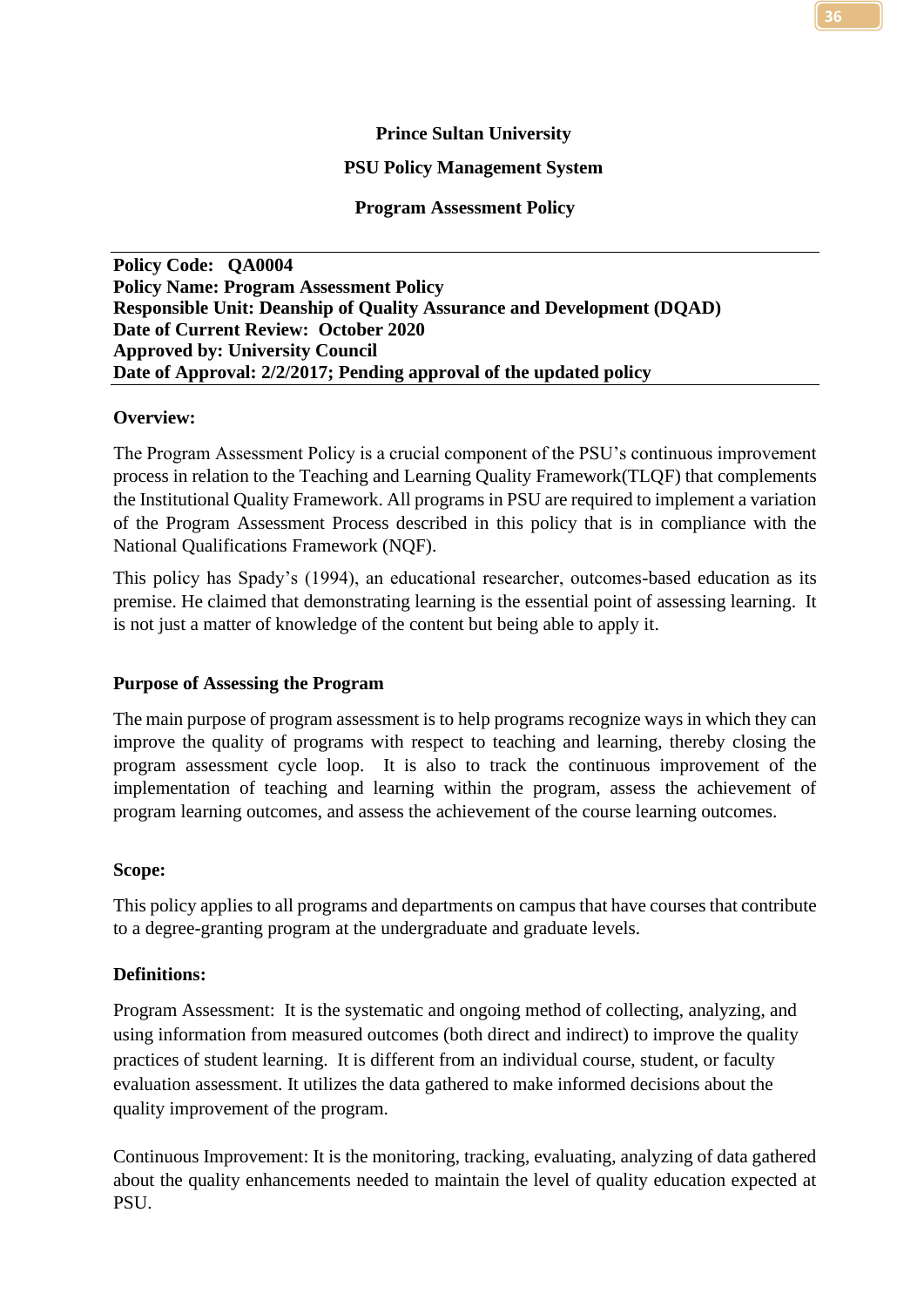ILO (Institutional Learning Outcome): These learning outcomes focus on the broad conceptual knowledge and adaptive soft skills required by the institution upon graduation.

PLO (Program Learning Outcome) or SO (Student Outcome), depending on the program. These learning outcomes focusing on the overall skills students will be able to do upon completion of the program.

CLO (Course Learning Outcome): These learning outcomes are what students will be able to do upon completion of course. It should only include one action verb per outcome and refer to learning that is transferable.

Direct Measures: These are the summative methods that are employed in our courses like written assignments, quizzes, projects, presentations, or midterms.

Indirect Measures: These can take the form of surveys like the mandatory Course Exit Survey required at the end of each semester for students to complete. In addition, formative assessment methods can be a form of indirect measures as well.

#### **(Kindly refer to the Student Assesment Policy for further definitions.)**

#### **Policy:**

It is mandatory that all programs take part in the implementation of the program assessment requirements. This involves attending any necessary training or workshop related to program assessment conducted by the concerned center(s) from DQAD. It also involves submitting documents like the assessment plan for the program and a record of its implementation to the DQAD concerned center(s) for monitoring. It is also mandatory to use rubrics for assessing student achievement of learning outcomes at the program and course levels.

Prerequisite to the Assessment Process:

- 1. The program objectives should be clearly defined to all the stakeholders of the Program.
- 2. The Program Learning Outcomes  $(PLO)^1$  should be clearly defined to all the stakeholders of the Program.
- 3. Complying with International Accrediting Bodies standards or criteria based upon their specific disciplines. For example, for ABET, a program will have established Program Objectives (PO) to comply with international accrediting standards for a specific discipline that are aligned with its Program Learning Outcomes (PLO) or the terminology appropriate with the accrediting body from their specific disciplines.
- 4. The program curriculum is mapped with its Program Learning Outcomes, which demonstrates how learning activities in specific courses map to these learning outcomes. (Key: I- Introduced, R- Reinforced, A-Advanced)

<sup>&</sup>lt;sup>1</sup> In some programs, Program Learning Outcomes(PLOs) are called Student Outcomes (SOs) in compliance with the international accrediting body's standards and criterion.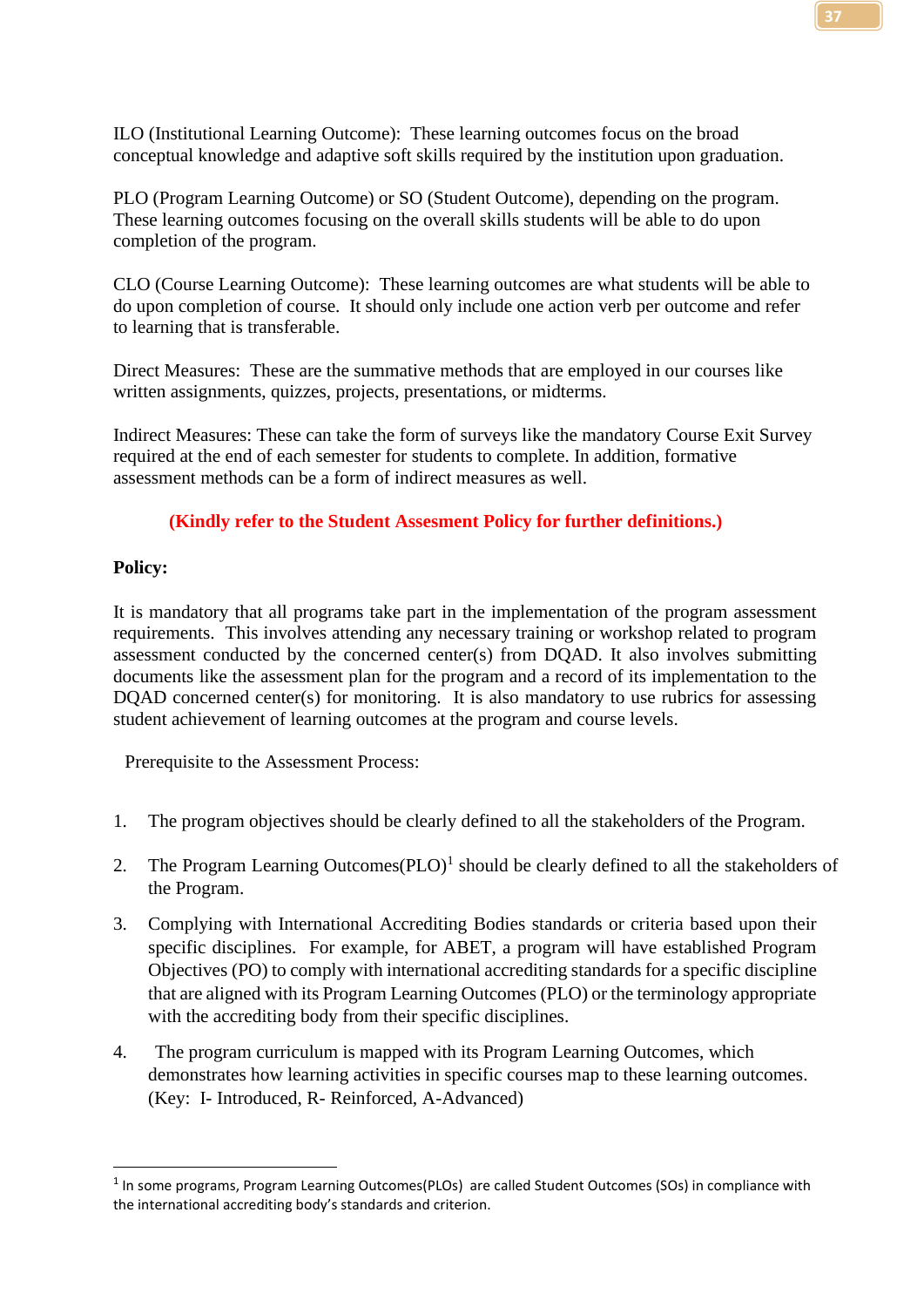- 5. The Program Learning Outcomes (PLO) are aligned with the Course Learning Outcomes (CLO) of every Foundation, Core and Elective courses
- 6. The Course Learning Outcomes for a particular course are aligned with various assessment methods.
- 7. The Course Learning Outcomes for a particular course are aligned with various teaching strategies (methods).

This entire mapping of the Program Learning Outcomes with its course learning outcomes, teaching strategies, and the assessment methods has been represented by a diagram, as shown below:

#### **The Assessment Process:**

The T&L Quality Assurance and Improvement process are based on a continuing annual cycle based on the principles of PIMRU (Plan→ Implement →Monitor →Review →Update, Figure 1 below).



**Figure 3: The PIMRU Model**

#### <span id="page-31-0"></span>**Planning:**

Every department is required to prepare an Academic Program Assessment Plan (AP), which shows a roadmap of assessing the programs at two levels.

- a. Course Level Assessment
- b. Program Level Assessment

**Assessment Plans** should be based on **OBE** principles and Learning Outcomes. Assessment Plans should include course level and program level assessments in accordance with PSU's rules and regulations. Refer to the program assessment handbook for further details.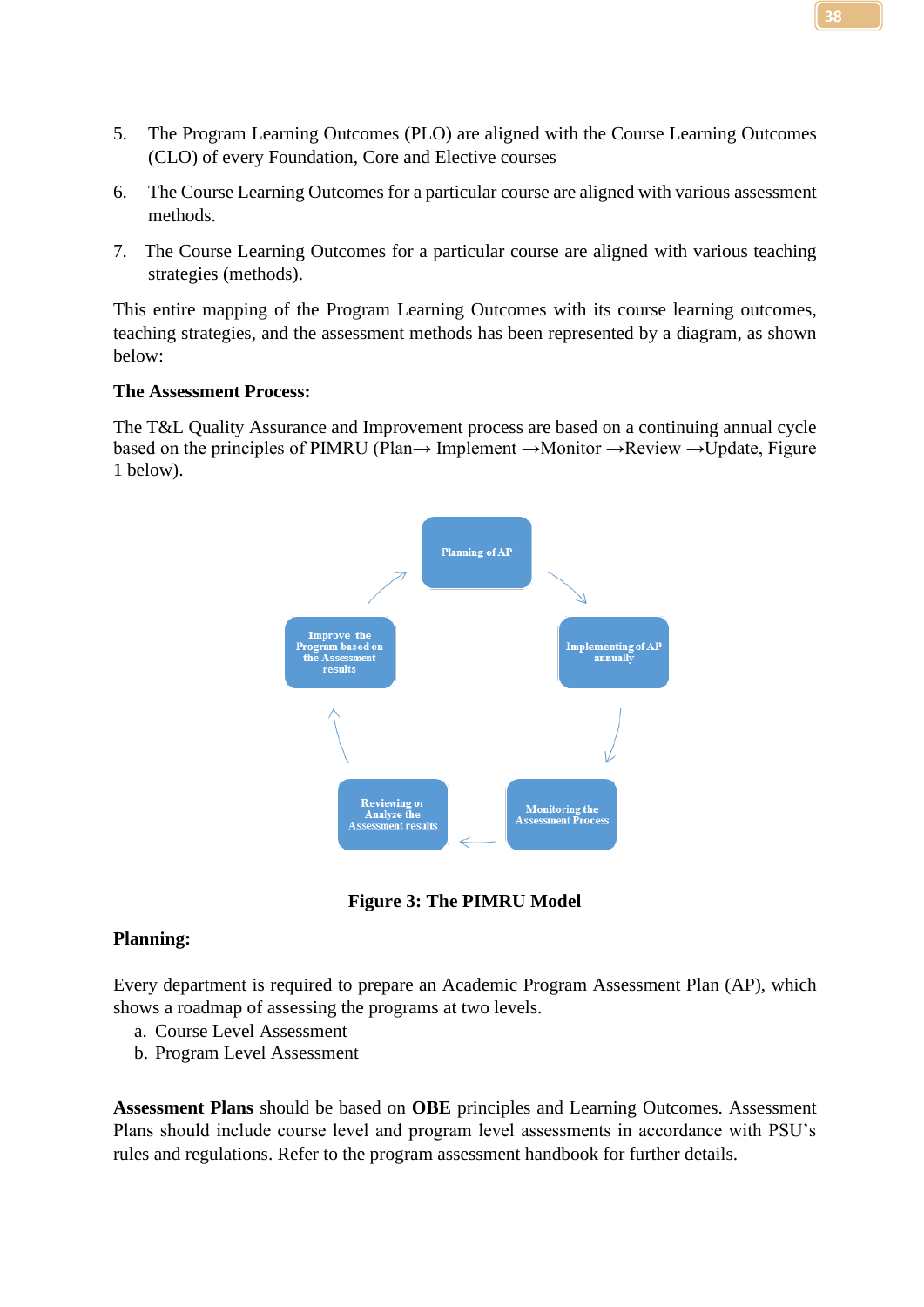#### **Course Level Assessment**

The course instructor will select relevant assessment tools for course-level assessment with the help of which each CLO in the course will be measured using both direct and indirect assessment methods (e.g., course exit surveys) via a learning outcome's rubric. The Academic units will have the discretion of deciding the process of course-level assessment. This should occur regardless of the environment (F2F or online).

- 1. The selected assessment method(s) should cover all CLOs in a course in every academic semester.
- 2. The selected tools account for at least 50% of overall course assessment, such as a final exam or major exam(s) and a course project.
- 3. The course instructor should conduct a Course Exit Survey every academic semester or year, depending on the department policy.
- 4. The Course Assessment Plan should incorporate a Review-Update cycle to illustrate the continuous improvement of the programs.
- 5. The course assessment plan should be approved by the course group supervisor/coordinator or chairperson/director.

#### **Program Level Assessment**

- 1. The Assessment Plan should be prepared in which all the PLOs will be assessed using direct or indirect methods over a period of 2 to 4 years. Every year a subset of the full list of Program Learning Outcomes is required to be assessed.
- 2. The **PAC** identifies the courses to be used in assessing the selected program learning outcomes for the current year. The courses which are highly contributing to the selected PLO should be used for direct and indirect assessments. It is advisable to use mainly program core courses for assessing the program learning outcomes.
- 3. The Program Learning Outcomes should be aligned with the National Qualifications Framework (NQF) categorized under three domains of learning (Knowledge, Skills, and Values).
- 4. The program assessment plan should be submitted by the PAC to the department chairperson and then subsequently to the department and College Council for approval.
- 5. Once approved by the College Council, the academic unit level Academic Assessment Plans are raised to the **Program Assessment Committee** (the committee is comprised of the members from the TLC or Quality committees in the program and college) for review and coordination.
- 6. Every semester the courses that have been selected for PLO assessment will prepare a detailed course assessment plan mentioning what CLOs and assessment methods are being used to measure the selected PLOs. The CLOs which are highly contributing to the PLOs should be assessed.

#### **Implementing:**

- 8. The approved course assessment plan is implemented using direct (such as Rubrics) or indirect methods (using Course Exit surveys).
- 9. Academic departments are free to make use of the appropriate tools and approaches to measure the learning outcomes based on an acceptable standard scale.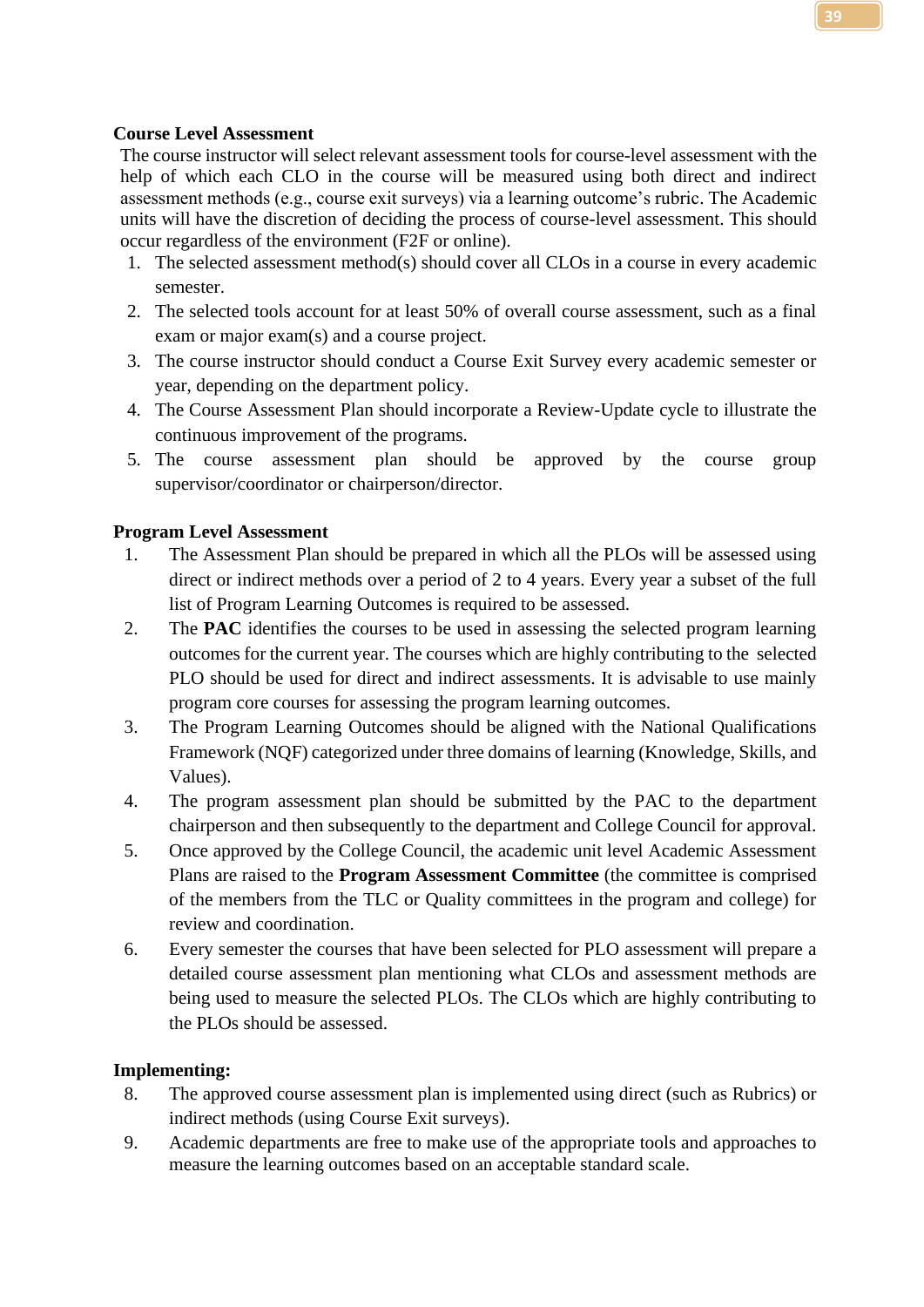- 10. At the end of every academic semester, the course instructors are required to submit the CLOs and the PLO assessment results for the courses selected for the assessment.
- 11. The course instructor will also report all CLO results using direct and indirect methods in the semester in accordance with the course report per NCAAA regulations.

#### **Monitoring:**

- 12. The PAC members are required to monitor the assessment process throughout the semester.
- 13. At the end of every semester, the PAC and the Course Group or Course Coordinators collect the CLO and PLO assessment results (direct and indirect) for the respective courses and analyze the Program assessment data using appropriate calculations and tools. These data are then submitted to the department chairperson to be included in the decision making process and continuous enhancement of the program.

#### **Reviewing (Auditing) and Updating (Closing the Loop):**

**Assessment Plans** should incorporate a Review-Update cycle to illustrate the continuous improvement of the programs.

- 14. Based on the analysis done in the above step, **PAC** will prepare detailed recommendations for improvement or promotion of good practices in coordination with program course groups or leaders and the department chairpersons.
- 15. The program assessment results are recorded in the annual program report and reported to DQAD for monitoring and feedback at the institutional level.
- 16. The recommendations for improvement and the collected assessment data mentioned in the annual program report will be reviewed and approved by the **PAC** and subsequently by the department chairperson.
- 17. DQAD will follow an **annual audit session** where it will study the recommendations, summarize the issues, observations, and recommendations, and raises a report for **major** actions to the concerned parties.
- 18. The whole process is documented for accountability and review purposes.

#### **Instruments or Tools used for Learning Outcome Assessment**

- i. **Rubrics:** Course instructors will be asked to design rubrics for a particular learning outcome to assess it in any of the selected course assessments.
- ii. **Course Exit Surveys:** at the end of each semester, students will be asked to rate the achievement of learning outcomes for the respective course through a survey. Faculty members will upload a survey about the learning outcomes achievement onto Moodle to be completed by the students in their courses.
- iii. **Course Portfolios:** A course portfolio will be maintained for each of the taught courses. The collected material may also be used by the course teacher as another means to assess the achievement of course learning outcomes.

#### **Using stakeholder satisfaction surveys**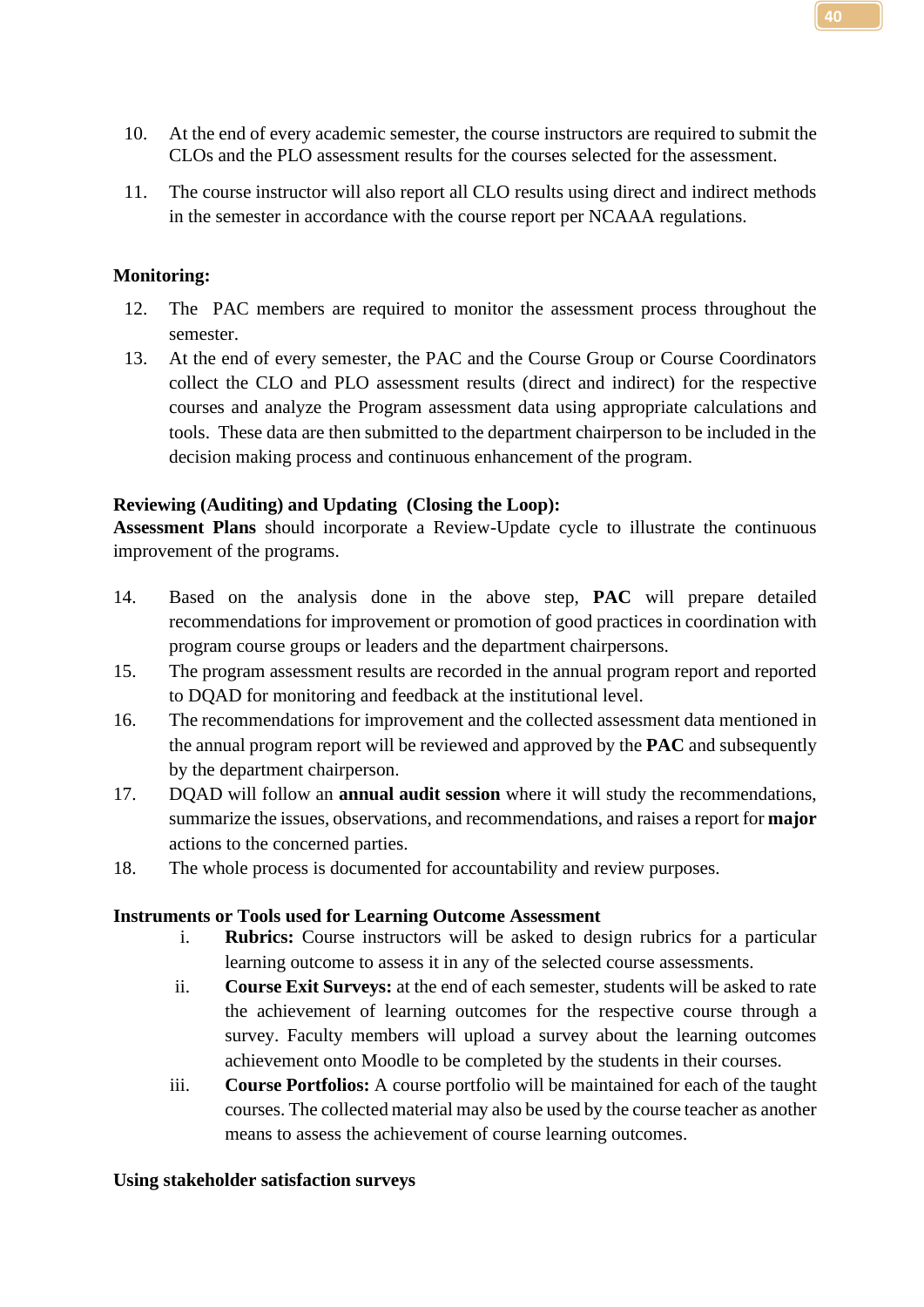a. he following surveys have been adopted at the university level as a measure of Indirect assessment for monitoring the quality of the programs.

- Program Exit Survey(PES),
- Midway Survey (SES)
- Course Evaluation Survey(CES)
- Faculty Satisfaction Survey(FSS)
- Alumni Satisfaction Survey: Alumni are asked to rate the program outcomes and give their feedback regarding their experience through a survey that will be distributed annually.
- COOP Employer Satisfaction Survey
- Employer Satisfaction Survey(ESS): Employers will be asked to rate the achievement of program outcomes through a survey that will be distributed periodically.
- b. These surveys are conducted periodically by the Center of Statistical Unit(CSI).
- c. The Program/Department Chairs are required to establish the internal and external benchmarks for the survey results.
- d. The Center of Statistics and Information (CSI) is responsible for compiling the PSU survey results annually and submitting the report to the respective departments/Colleges.
- e. The department will analyze further the survey results based on the internal and external benchmarks, program delivery, and recommend appropriate action(s) based on the survey results for continuous improvement of the quality of the program.
- f. The survey results, their analysis, and recommended actions are reported in the annual program report required by PSU in accordance with NCAAA's regulations.

#### **Key Performance Indicators (KPIs):**

- **a.** PSU has adopted NCAAA's KPIs to assess and exhibit the quality of the academic programs at the Program level, College, and Institutional levels. In addition to that, every department can establish its own KPIs to assess the quality of its programs. Note: *Refer to the NCAAA KPIs for more information.*
- b. The CSI is responsible for compiling the KPI results annually.
- c. The academic departments will establish the internal and external benchmarks for every KPI for their program and analyze the KPI results annually using the internal and external benchmark and recommend appropriate action(s) based on the KPI results to improve the quality of the program.
- d. The KPI results, their analysis, and recommended actions are reported in the annual program report.

#### **Reporting the Assessment**

All programs need to provide their assessment reports along with the annual program report to DQAD, which will become a part of the program's self-study evaluation process and documentation. The assessment reports need to be evidence-based discussions of student achievement of learning or concrete data. The reports should utilize the template provided by the TLC and reflect their assessment process, results, and actions for continuous improvement.

**41**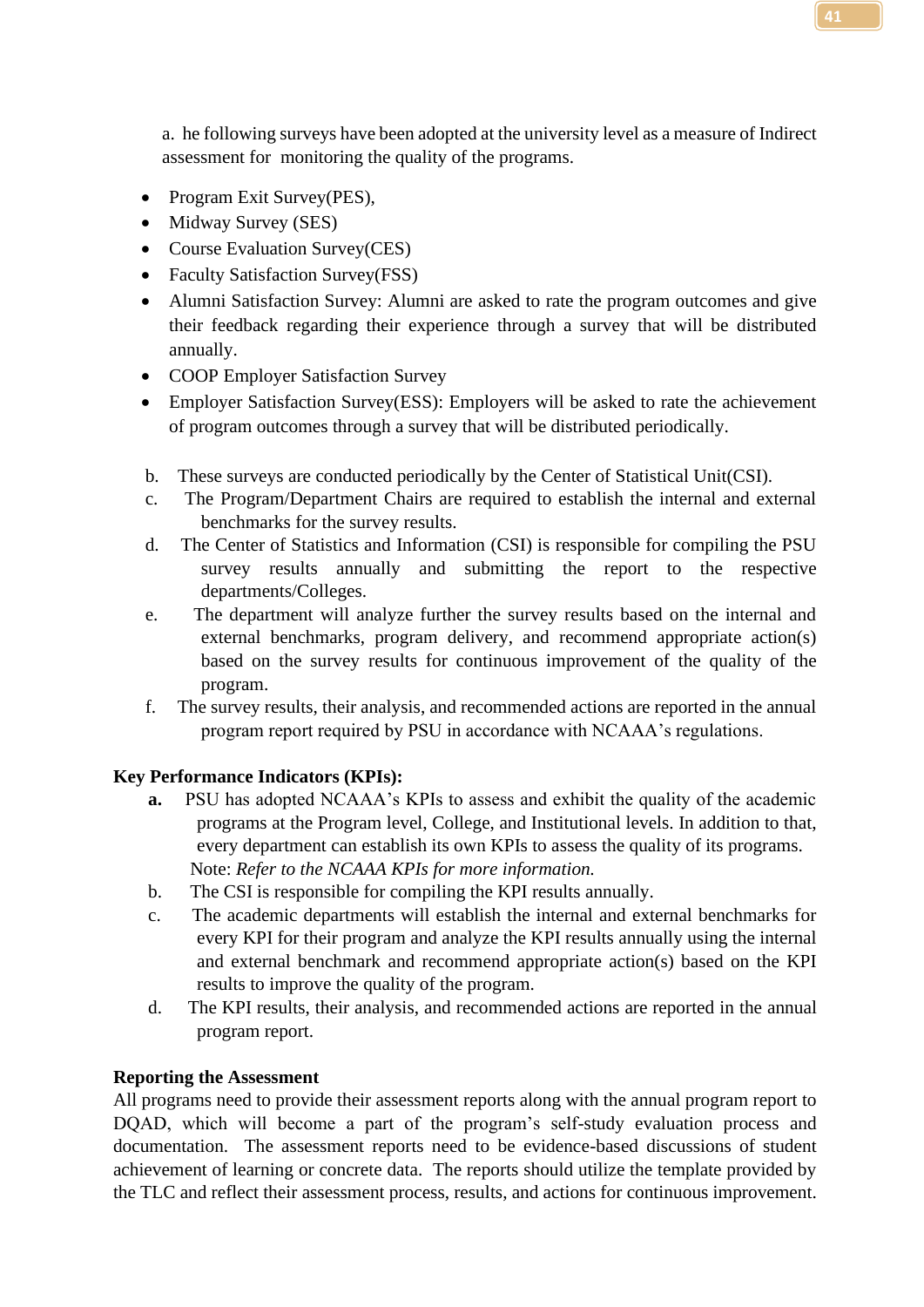NCAAA Handbooks and Standards.

Spady, W. (1994). *Outcome-Based Education: Critical Issues and Answers*. US: American Association of School Administrators. Retrieved from Eric <https://files.eric.ed.gov/fulltext/ED380910.pdf>

#### **List of relevant documents**

1. Prince Sultan University's Program Assessment Handbook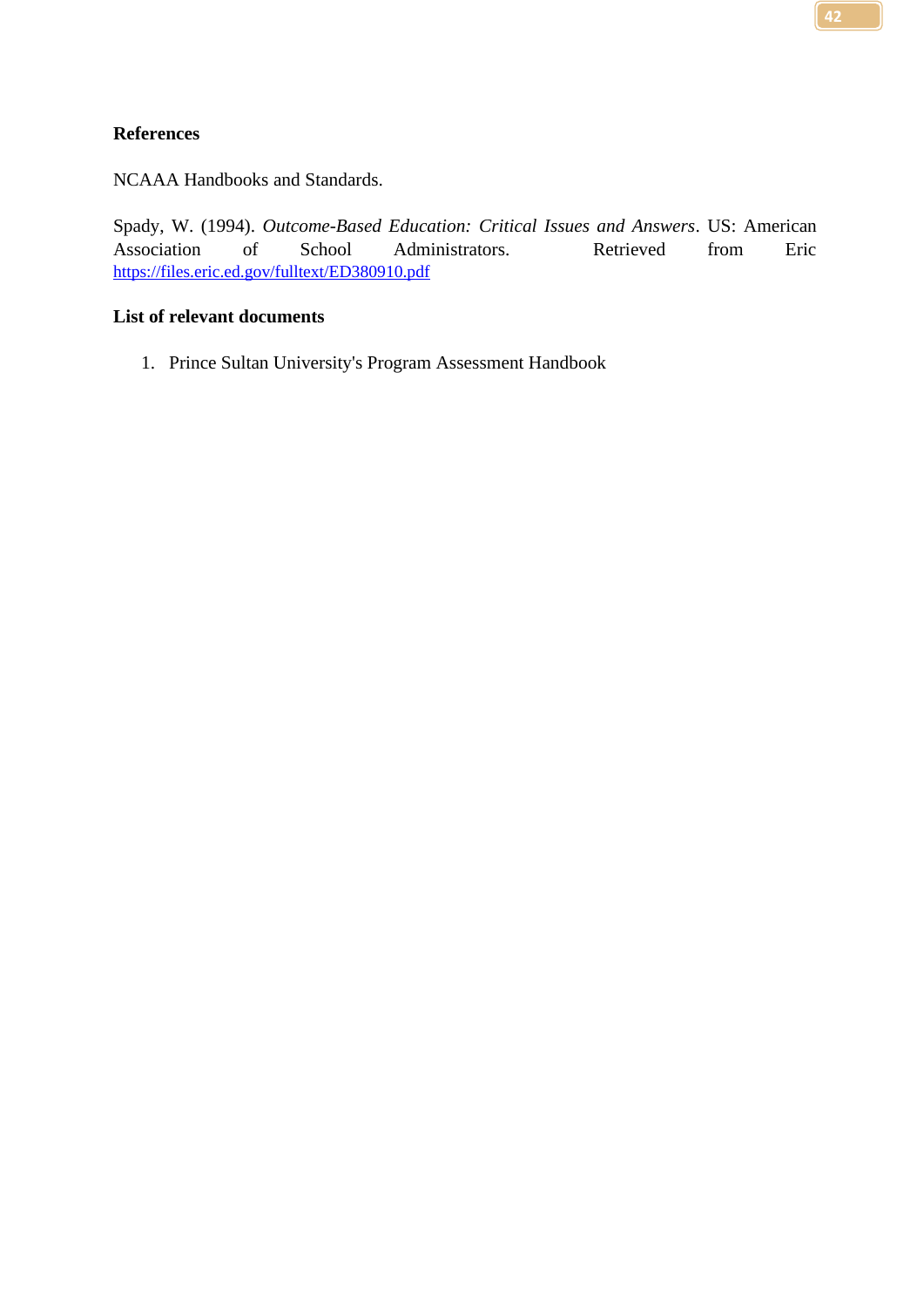## **Prince SultanUniversity Policy Management System Curriculum Review & Development Policy**

**Policy Code: TL0001 Policy Name: Curriculum Review and Development PolicyResponsible Unit: Curriculum Committee Date of Current Review: March 2020Approved by: University Council Date of Approval: May 2020**

## **Overview**

This policy provides an overview of the curriculum development process and suggests a series of steps to follow in Curriculum Review. This policy provides guidance on the processfor changes and additions with respect to credit bearing courses or academic programs and outlines the roles of administrators and committees at the college and university levels within this process.

This policy also identifies the university committees associated with curriculum and their responsibilities. The Institutional Curriculum Committee (ICC) is the university committee that oversees undergraduate and graduate curriculum and reports to the Vice Rector of Academic Affairs and Research office.

#### **Purpose**

PSU strives to provide high quality educational programs that satisfy the highest ideals of the students' education and well-rounded development, while simultaneously meeting "market needs" and fulfilling the objectives of its declared mission. This requires that all academic programs should be continuously monitored, reviewed and updated every 5 years. Five year reviews are intended to ensure that curricula of programs continue to meet the educational needs of students and the objectives of the university. These functions encouraging ongoing discussions about curricula and pedagogy, maintaining an ongoing educational assessment plan, and assuring the quality and integrity of the university's academic programs.

## **Scope**

This policy applies to all academic programs and departments at PSU.

#### **Policy:**

Each program and department within the university is responsible for conducting a review of itsacademic curriculum every 4-5 years to meet the demands of the current market needs based onfeedback from stakeholders (e.g. alumni, students, employers, faculty members, etc…), the College Advisory Board, and an Independent Reviewer.

- a) All courses and requirements shall be reviewed and approved first by the College Curriculum Review Committee, the College Council, Institutional Curriculum Committee then the University Council.
- b) An academic minor must consist of a minimum of five, but no more than six, courses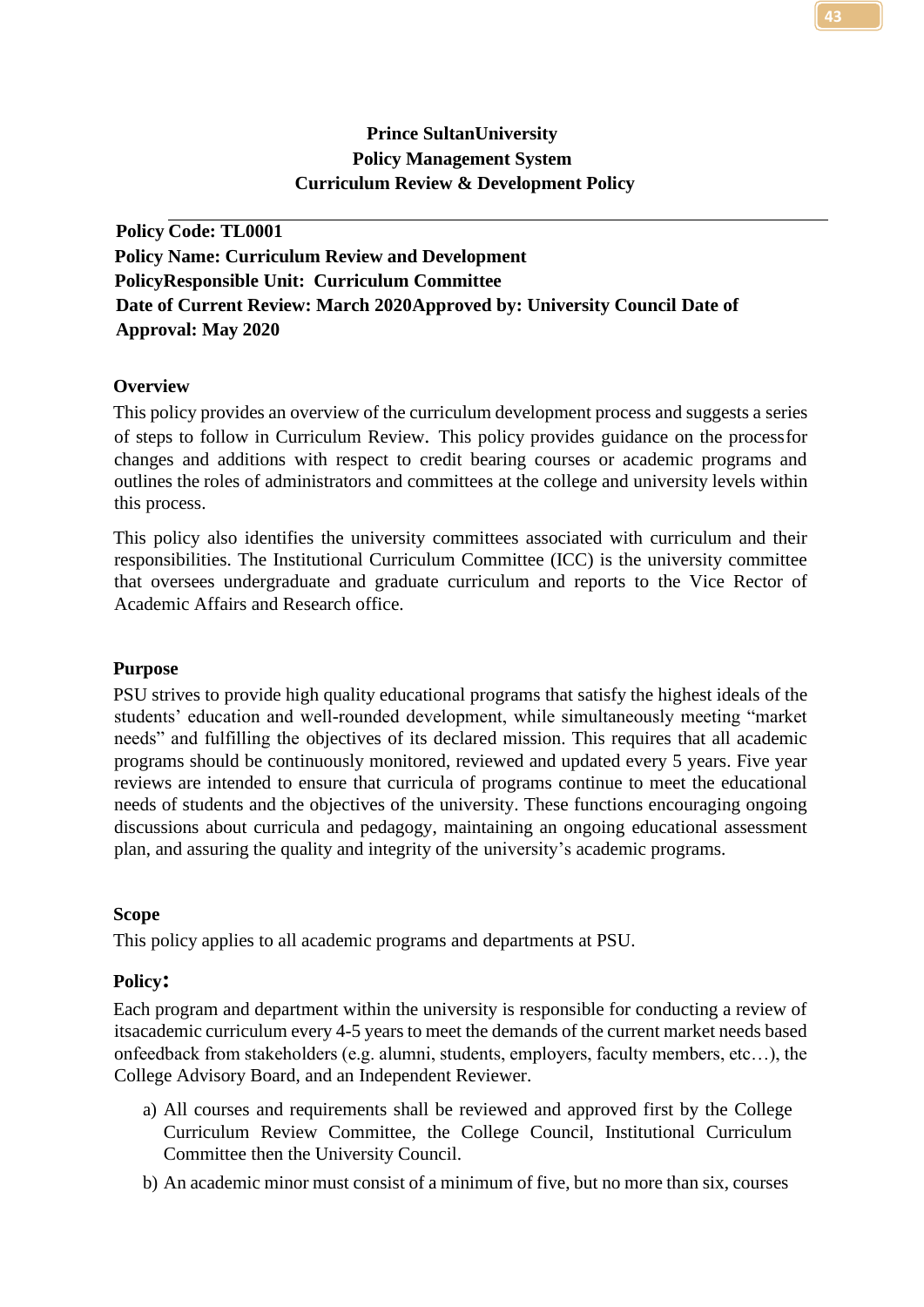withinthe minor area.

Each department or program should design and conduct a review in the manner it regards as mostappropriate. Any existing materials on the current curriculum may be used as resources. Upon completion of the review, the Department Chair forwards a report to the **Vice Dean/Dean of the College** to be added to the College Council for approval. This report will include:

- a. An Executive Summary of the process used to conduct the review and its main conclusions. The summary will include the minutes of meeting from the College Curriculum Review Committee.
- b. The completed form(s) (e.g. new course, course revision, new program, course deletion, etc.)found in the PSU Policy website.
- c. A copy of the updated syllabi along with the updated course specification based on the curriculum review.

# **I. Types of Program Reviews and Development**

- a. *Continuous Monitoring of the Curriculum for Minor Updates:*
	- The main purpose of these reviews is to ensure that course materials are properly updated and delivered using appropriate pedagogical approaches. These reviews do not affect the program structure or introduce any major changes. Accordingly, they are informal and do not need to cross department borders. However, the results of these reviews should be reported to the **Vice Dean/Dean of the College and the College Council.**
- b. *Major Reviews conducted every Five Years:*

A major change is one that significantly affects the program learning outcomes, structure, organization or delivery of a program or the basis for its accreditation. These are reviews that may lead to changes in the courses offered at different levels and categories, and the general program structure. Accordingly, major reviews need to be performed using a formal process (see the Major Review Process below) and requires the approval of Department Council, College Council and University Council. The results of these reviews should be conveyed to the Vice Rector for Academic Affairs & Research.

c. *Introducing New Programs:*

Departments may need to introduce new programs or majors based on market needs or internal and external requests. In such cases, departments should follow a formal Curriculum Design Process (See New Program Design Process below).

## *II- Review Processes and Procedures:*

## **A- Major Program Review Process**

The following process is followed in major program reviews:

1. Collect and monitor information and feedback regarding the current program from stakeholders and related organizations. The Curriculum Review Committee in each department may use different approaches to collect information and feedback from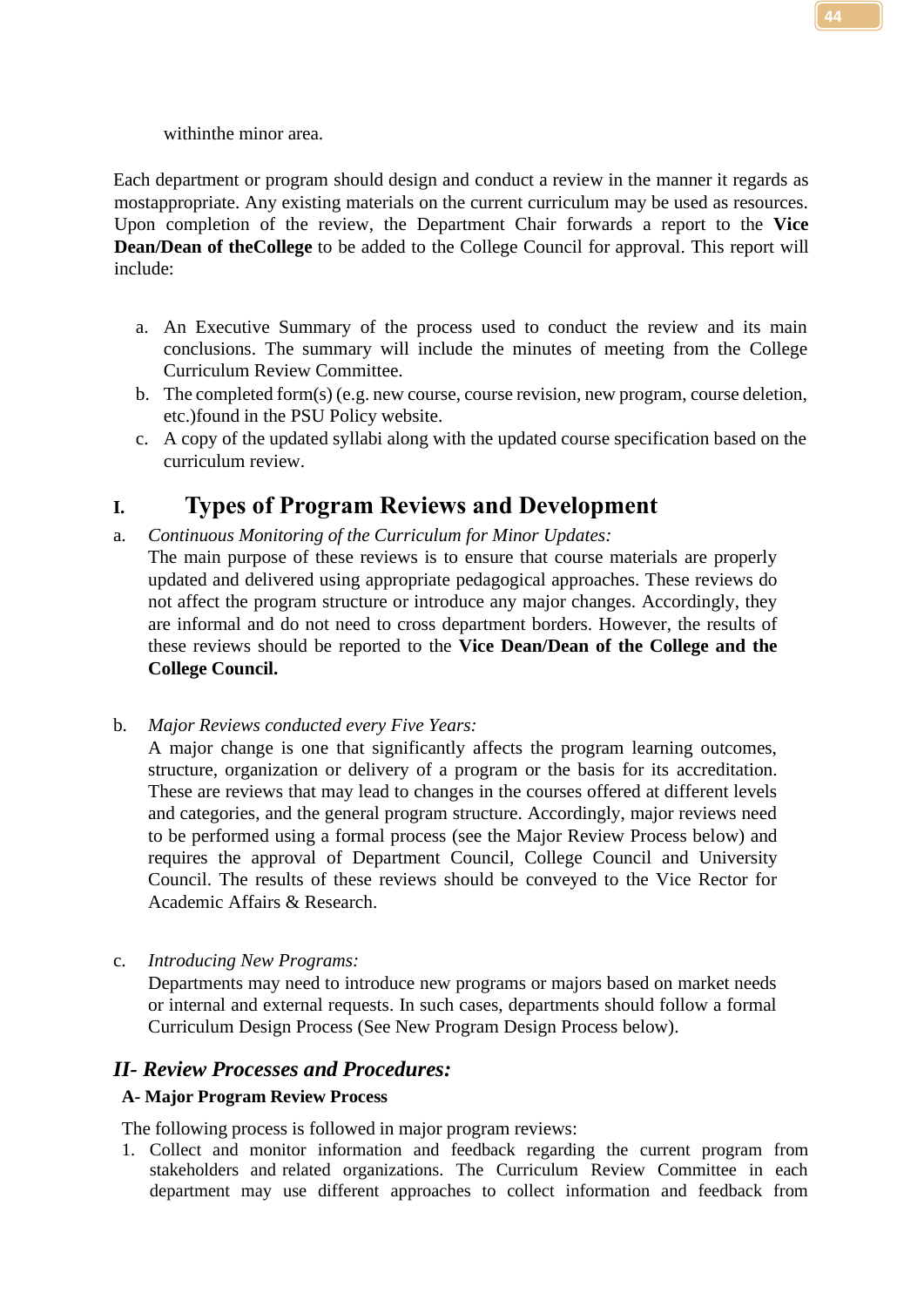stakeholders. Stakeholders include: faculty, students, employers, industry organizations, parents etc. Related organizations include

Accreditation Organizations, Standards Organizations, and Curriculum DevelopmentOrganizations, local and international universities.

- 2. Assess the current program in view of the information compiled in step 1 above.
- 3. If there is a need for change or update, submit a "Curriculum Update" request to the DepartmentCouncil.
- 4. If the Council approves, perform the indicated modifications, update and submit a full document tothe Department Council.
- 5. On approval by the Department Council, the document is raised to the College Curriculum ReviewCommittee.
- 6. On approval by the College Curriculum Review Committee, the document is raised to the CollegeCouncil.
- 7. On approval from the College Council, the updated curriculum document israised to the InstitutionalCurriculum Review Committee
- 8. The Institutional Curriculum Review Committee ensures that the raised report is complete and hasgone through the full process.
- 9. If the raised report is complete, the Institutional Curriculum Review Committee raises the report tothe University Council for action.
- 10. Based on the size and level of recommended changes, the University Council seeks the views of atleast two external reviewers.
- 11. Based on the recommendations of the external reviewers, the University Council takes the necessaryaction and informs the respective Department.
- 12. The final decisions are conveyed to the Vice Rector for Academic Affairs.

## *B- New Program Design Process:*

The following process is followed in the introduction of a new program:

- 1. Prepare a feasibility document showing the need for the program and its importance.
- 2. Submit a request for introducing the program to the Department and College Councils.
- 3. If approved, start the design process as follows:
	- a. Survey existing and related programs at local (national and regional) and international levels; identifying best practices regarding program structure, courses offered, pedagogy and evaluation approaches.
	- b. Prepare a report showing the results collected in step (a) above.
	- c. Derive the new program structure. Build up detailed program and course specifications
	- d. Prepare a full proposal describing the new program.
	- e. The final program document should be prepared according to the structure given in appendixA.

**45**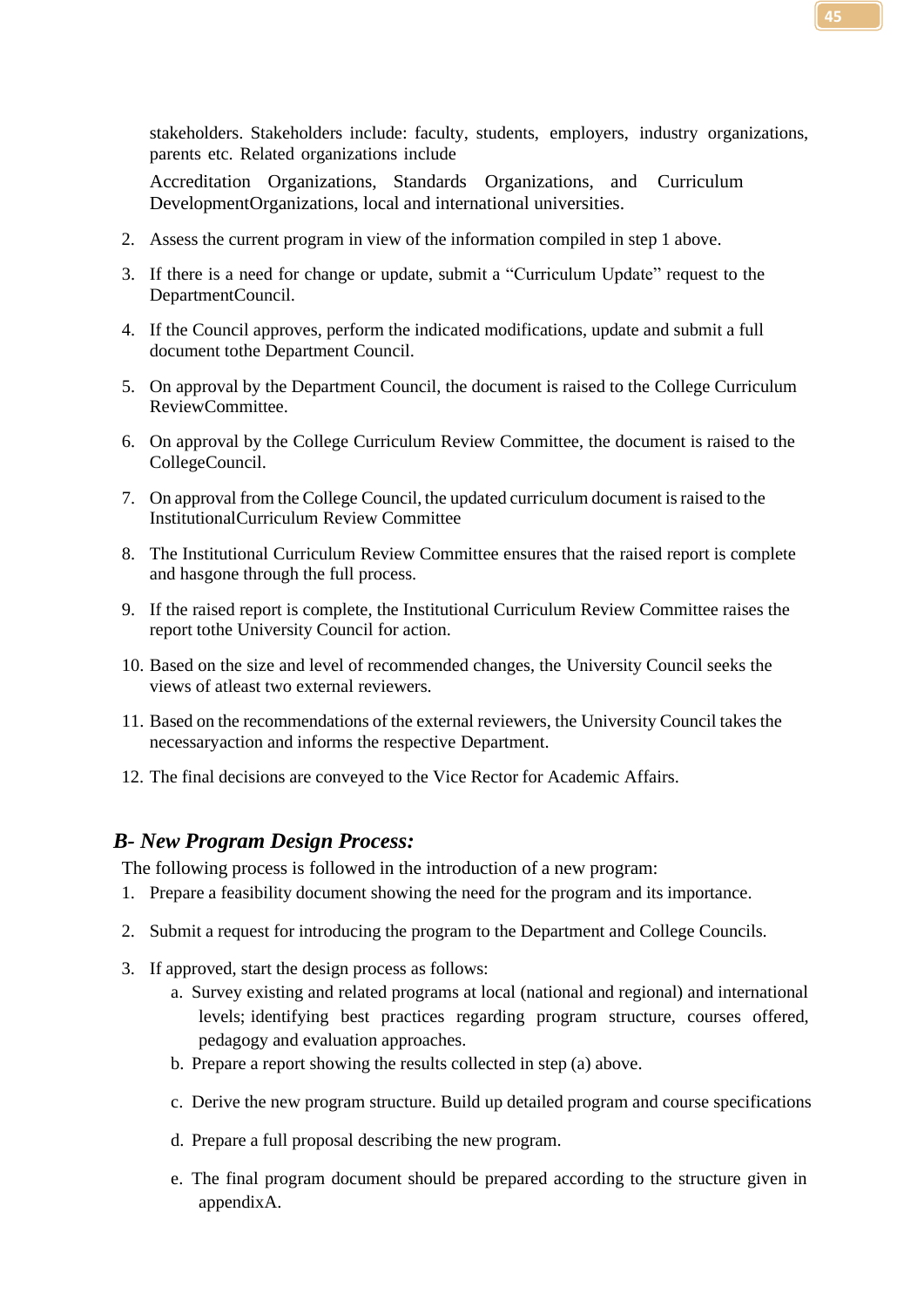- f. Seek approval for the new program in the College Curriculum Review Committee in additionto the Department and College Councils.
- 4. Raise the new program documents to the Institutional Curriculum Review Committee.
- 5. The Institutional Curriculum Review Committee verifies that the raised program proposal satisfies the basic requirements, and if so prepares a report and raises it for approval by the University Council.
- 6. The University Council seeks the views of at least two external reviewers before taking the final decision.
- 7. Based on the reports of the external reviewers, the University Council takes the appropriate decisions.
- 8. The final decisions are reported to the Vice Rector for Academic affairs.

## *C- Validation of Graduate Attributes and Program learning Outcomes:*

Some of the academic programs are required to revise the Program Learning Outcomes based on thefeedback on the program stakeholders. The following process is followed in such revisions.

- 1. The Student Affairs Committee at the College level in coordination with the Department Quality Committee is responsible for administering surveys to obtain feedback from the Program stakeholders about assessing and validating the Program Learning Outcomes.
- 2. The Department's Quality and Curriculum Committee under the supervision the Department Chairpersons may revise the Program Learning Outcomes, if need arise based on the feedback of the program stakeholders.
- 3. The Department seeks approval on the revised Program Learning Outcomes from the College Curriculum Review Committee and the College Council.
- 4. The Department seeks approval on the revised Program Learning Outcomes from the College/Program Advisory Board.
- 5. The Department revises the Program Learning Outcomes based on the feedback (if any) of the Advisory Board.
- 6. The Department implements the approved Program Learning Outcomes.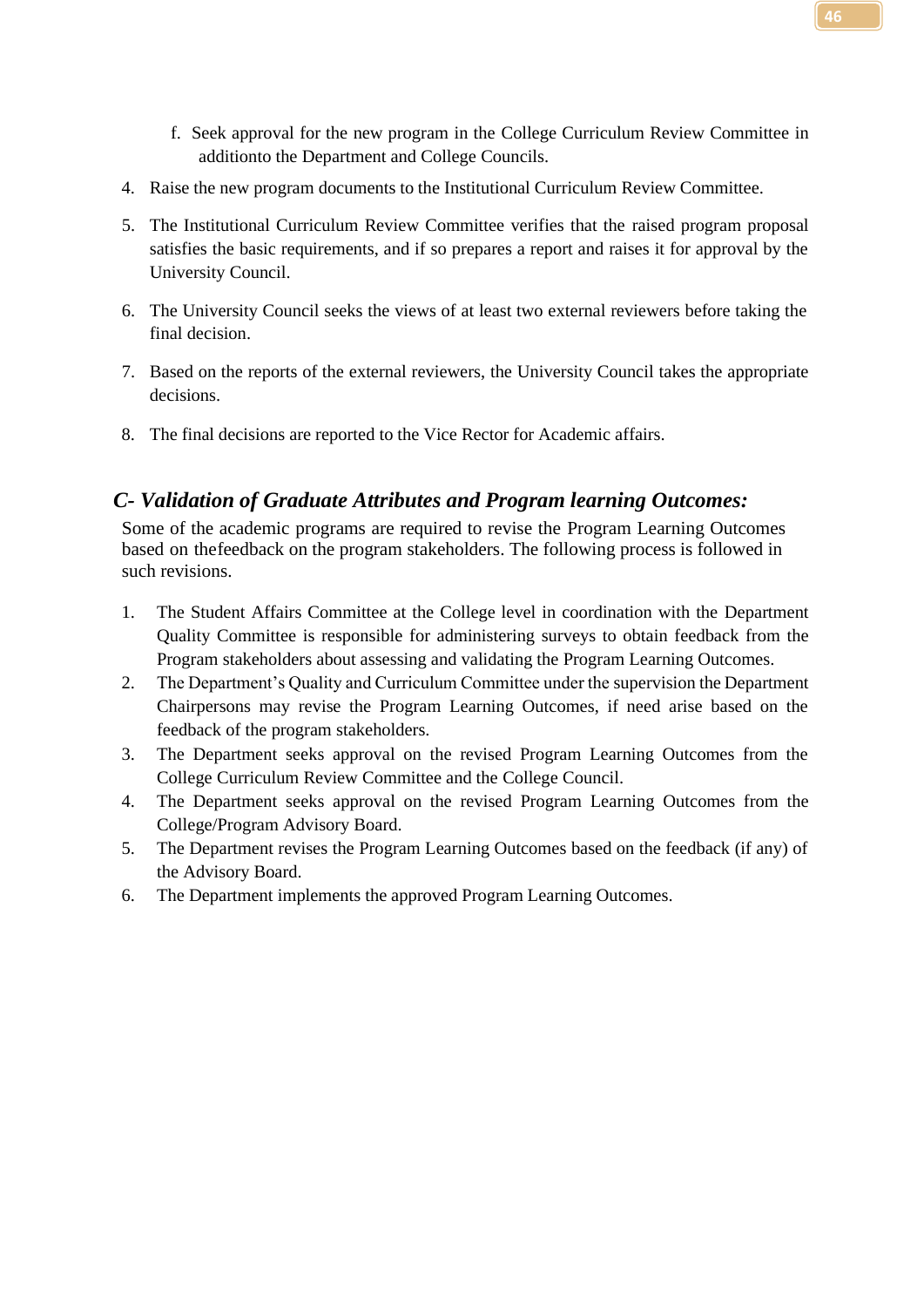# *Appendix A:*

## **New Programs Report structure:**

- **■** Introduction
- **•** Program Needs Analysis
- **•** Program Objectives
- Program Learning Outcomes
- List of Courses
- Degree Plan
- Course Descriptions and Specifications.
- **•** Program requirements
- **•** Preliminary Implementation Plan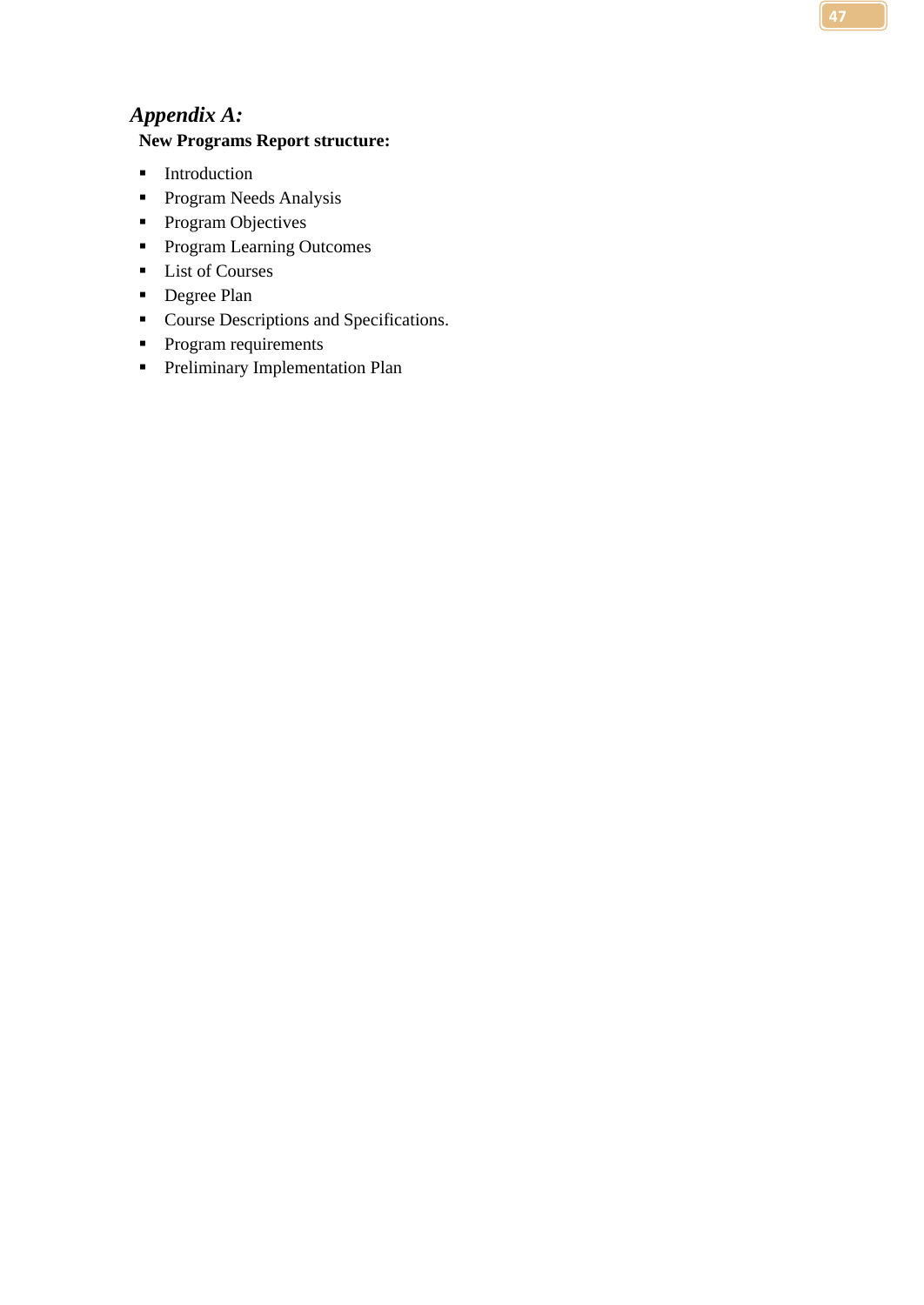# **Prince Sultan University Policy Management System COOP Policy**

**Policy Code:TL0004 Policy Name:COOP Policy Handler:College & Departmental Committees; DAR; COOP Office Date Created:2 February 2017 Date of Current Review: 15 August 2020 Approved by:University Council Date of Approval:**

## **Overview**

The goal of the Co-Op Program is to associate modern academic studies with the business sector. The Program emphasizes theoretical studies and, at the same time, exposes the students to the practical environment of selected institutes and corporations during the training period.

This method enables the students to gain hands-on experience in a realistic environment. The goal of this practical stage is to enhance the students' skills and relate principles and perceptions to the practical field by allowing them to acquire new skills, getting them used to creative thinking and permitting them to practice problem solving and decision making.

This is achieved through first-rate preparation and effective means of communication, which aims at establishing profound skills in information science, proper ethics, discipline, self- confidence and cooperation with others. It also teaches students the importance of respect towardsuperiors and consideration of subordinates.

## **Purpose**

The purpose of this policy is to fulfill the University's goal in allowing our students a chance to gain practical experience, thus preparing them for a successful future. It also brings institutions and corporations involved in the program in contact with highly educated and motivated science technicians, which improves performance and productivity.

## **Scope**

This policy applies to all students and academic programs at the undergraduate level.

## **Policy**

The Co-Op is a requirement for all undergraduate students at PSU upon completion of their coursework in their program. It is required that they have a GPA of 2.0 to enter the Co-Op and graduate.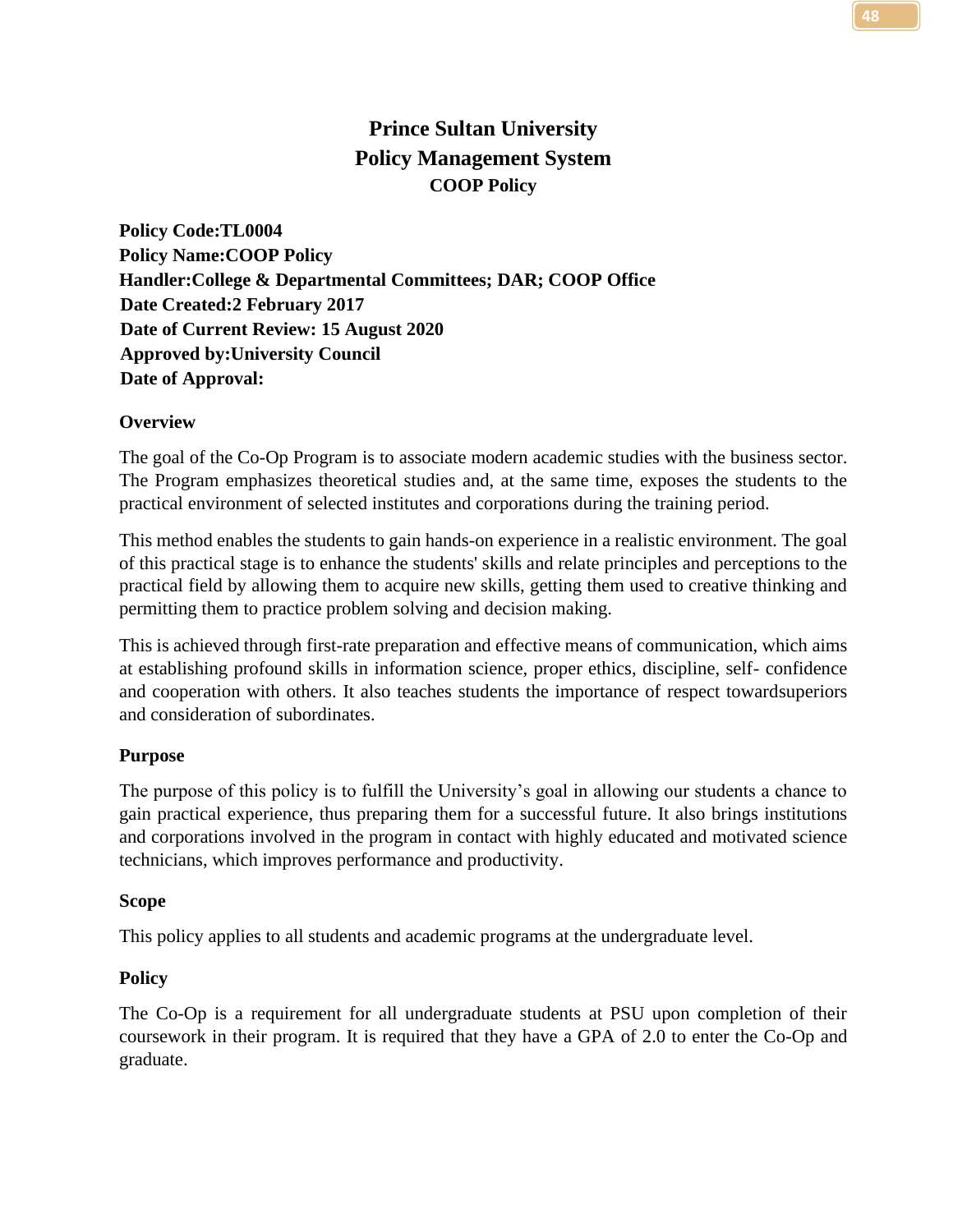Students are to approach the Department Co-Op Coordinator with applications for enrollment ifthey meet the following criteria:

- 1. For students to have completed all Courses, aside from the Co-Op Program. An exception can be made for a student to register the Co-Op Program, and to then register up to (20) credit hours, maximally, in the following semester. This only applies if the student's both Academic Supervisor, and the Deanship of Admissions and Registration provide their approval.
- 2. The minimum required cumulative GPA for the student must not be less than 2 out of 4, in the semester prior to commencing the Co-Op Program, and after the credit results of that semester. In case the student's cumulative GPA falls below the minimum required, the student may revise, and recalculate their cumulative GPA at the Deanship of Admissions and Registration, thereby reviewing the possibility of the cumulative GPA meeting the minimum requirement.
- 3. The student must be completely devoted to the Co-Op Program and make themselves available without having any other commitments. It is not permissible to combine the Co-Op Program with any other course, no matter the number of credit hours for that course. An exception can be made for only one course to be taken with the Co-Op Program, if the following conditions transpire:
- 4. For the student to have received an (F) in the subject the student wishes to retake, which was in the semester prior to the Co-Op Program
- 5. For the student to have not received a (DN) in the subject which the student wishes to retake, in the semester prior to the Co-Op Program.
- 6. For the GPA to be 2 out of 4, minimally, for the semester prior to the Co-Op Program.
- 7. The Organization, which the student will join for the Co-Op Program must approve the inclusion of an additional course, to be studied simultaneously with the Program.
- 8. The Student will be denied the Co-Op Program, for one semester, in the following cases:
- 9. The Student changing the already approved Organization for the Co-Op Program, to another Organization, without a report from the student's College Supervisor, indicating the reasons for approving the change in Organizations, specifically regarding the lack of benefit the student received from the aforementioned Organization, whilst informing the Organization, which the student will change from, beforehand.
- 10. In case of any proven misconduct, whether professionally, or ethically.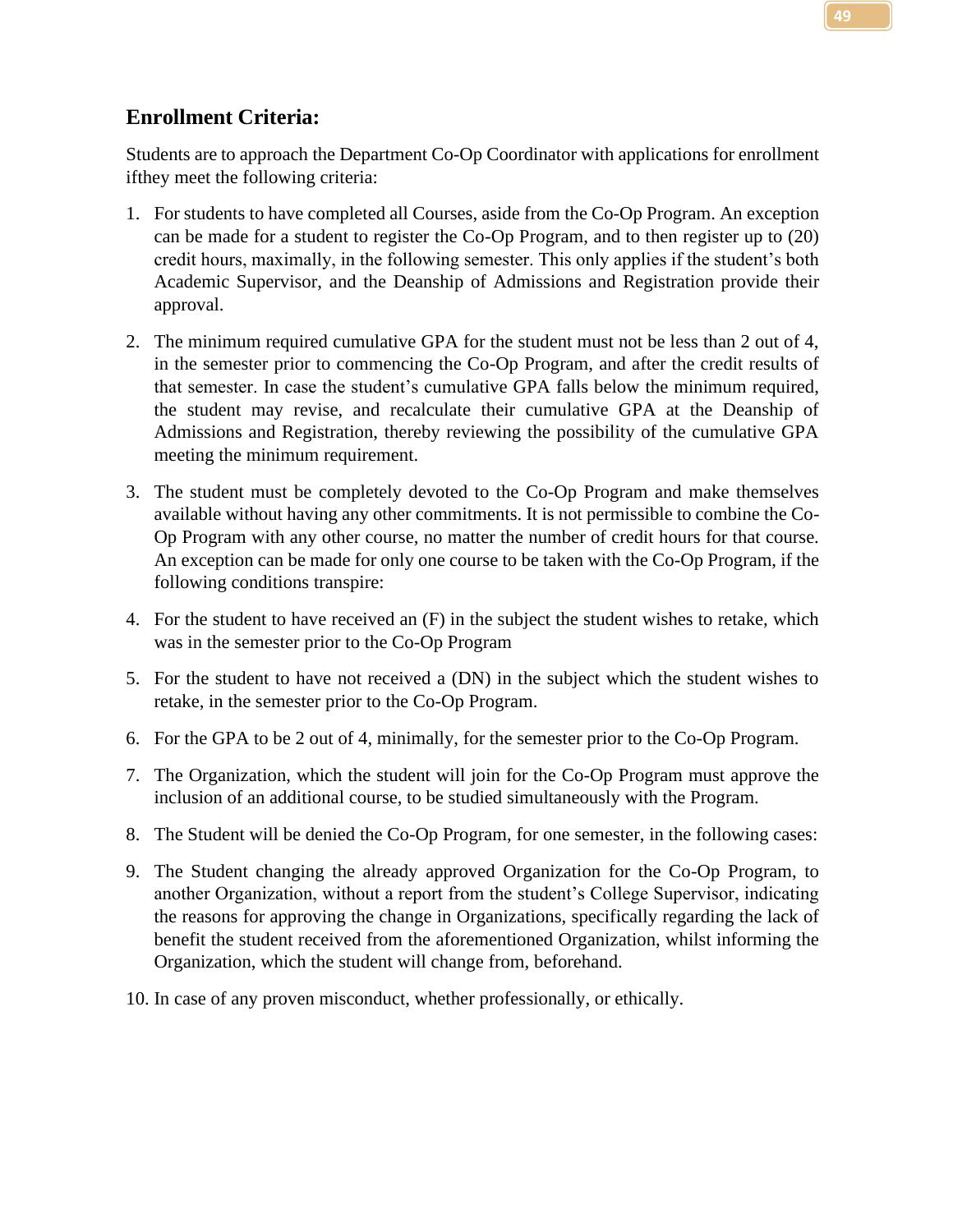- 11. The overall grading percentages will be 50% from the Organization, which the student trained in, and the remaining 50% will be in the hands of the college, which the student falls under. (For more information, see the Co-Op Handbook)
- 12. Duration of the Co-Op Program:
- 13. The Cooperative Education Program is a 28-week program, which is equivalent to 10 accredited academic hours (With the exception of the Accounting department, which has 300 working hours, and is equivalent to 3 accredited academic hours). It is scheduled to be held in the summer and first semester, and in the second semester and summer.
- 14. The Cooperative Education Administration is responsible for directing students for cooperative education. The training will take place at the location of the selected organization inside or outside Saudi Arabia. Students shall have the option of suggesting the place of training, subject to the Department's approval. For detailed information, and description, see the PSU Co-Op Handbook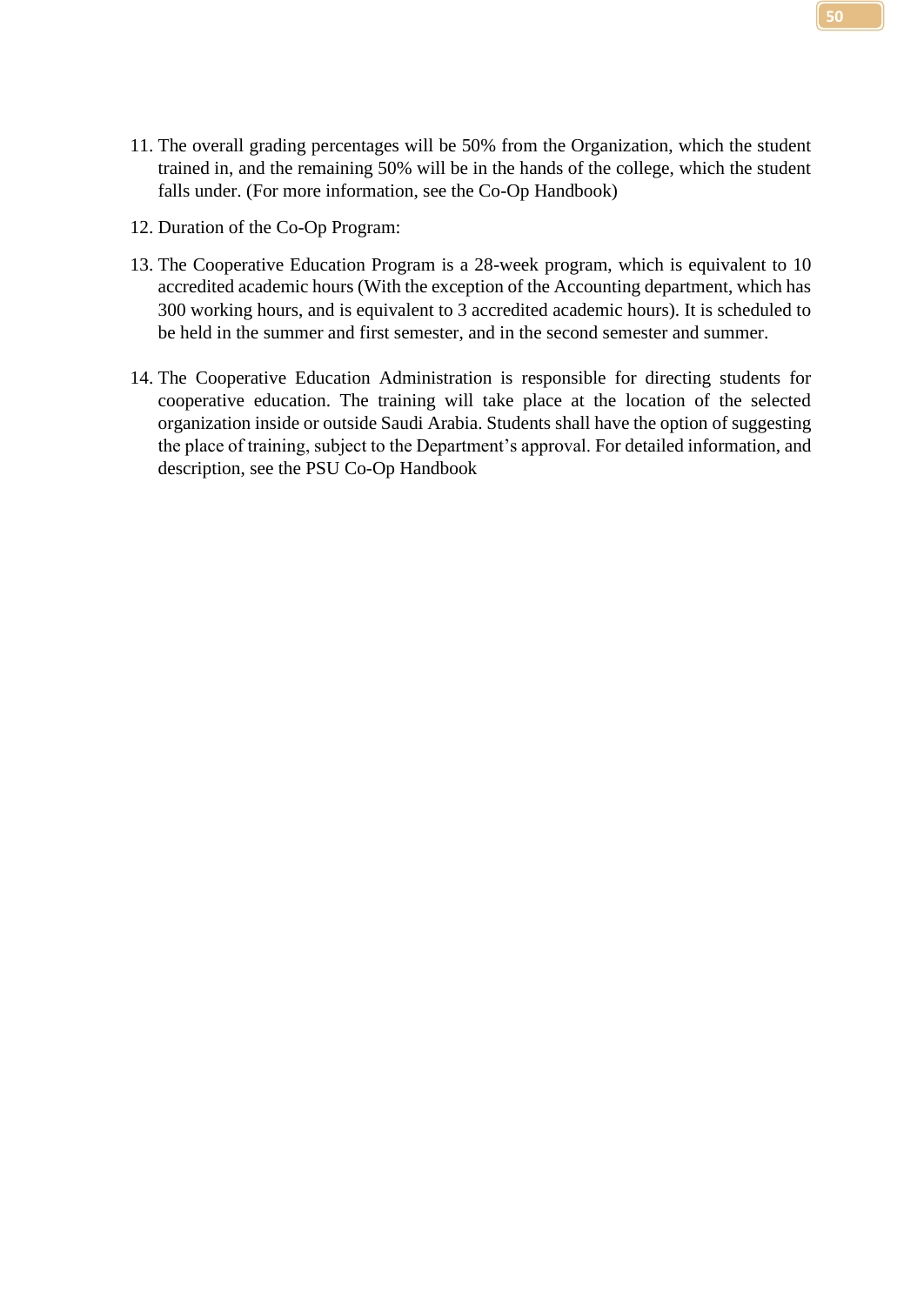## **Prince Sultan University**

#### **PSU Policy Management System**

**Student Assessment Policy**

**Policy Code: TL0005 Policy Name: Student Assessment Policy Responsible Unit: Teaching & Learning Center (TLC) Date of Current Review: October 2020 Approved by: University Council Date of Approval: 2/2/2017; pending approval of updated policy**

#### **Overview**

Assessment practices in higher education are important in the teaching and learning process. They are linked to the learning outcomes and the teaching strategies that are used in the classroom and the quality of the learning process inside the classroom. The course instructors should become familiar with the Rules and Regulations of Undergraduate Study and Examinations issued by the Deanship of Admission and Registration for the grading system of student achievement (grades) and the Program Assessment Policy for assessment of learning outcomes. Furthermore, it is to be noted that for the purpose of this policy assessment has two roles:

- a. grades, which are a numeric score that is linked to student performance in that course, and they "represent the extent to which a student has successfully met the faculty member's requirements and expectations for a course" (Rogers, 2003, p.1).
- b. Outcomes assessment, the focus is on providing evidence that students can demonstrate their knowledge or skills that are directly linked to specific outcomes both at the course and program levels (Rogers, 2003).

#### **Purpose**

The main purpose of the PSU assessment policy is to implement and simplify effective student learning and assessment processes in order to assure stakeholders and constituencies that PSU degrees are based on valid and reliable assessment practices in line with national and international standards. All formative and summative assessments should mainly focus on assessing the domains of learning in the standards of the National Center for Academic for Assessment and Accreditation (NCAAA), which are aligned with the learning outcomes from the course, program, and institutional levels.

#### **Scope**

This policy is applicable to all courses within each academic department at PSU, including both undergraduate and graduate courses.

#### **Definitions**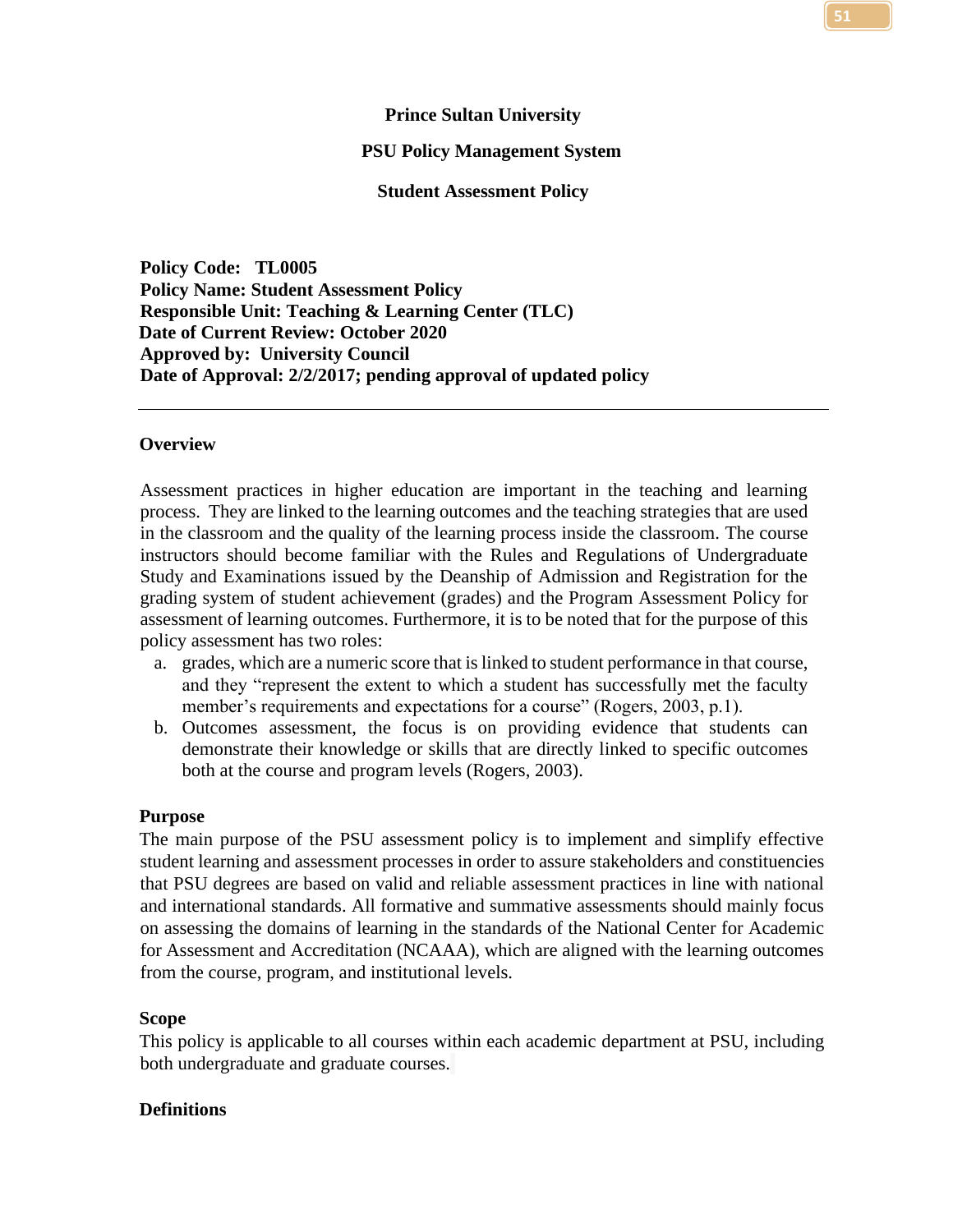- a. **Assessment:** It is an all-encompassing term that entails the routine classroom assessment as well as external testing. Assessment is also the opportunity to improve the teaching and learning processes (Cheng & Fox, 2017). Assessment is also a term that involves the method by which data is collected to measure what students know (knowledge) and are able to do (skills) in connection to the learning outcomes at specific points during their learning activities, course, or program of study (Retrieved from [https://www.onlineassessmenttool.com/knowledge-center/assessment-knowledge](https://www.onlineassessmenttool.com/knowledge-center/assessment-knowledge-center/assessment-vs-testing/item10641)[center/assessment-vs-testing/item10641\)](https://www.onlineassessmenttool.com/knowledge-center/assessment-knowledge-center/assessment-vs-testing/item10641).
- b. **Assessment for Learning:** It is continuous & sustained assessment throughout the learning process. The teacher monitors the progress made by students in relation to their learning needs and indicates to the students their growth & progress. It is seen to be as interactive (Cheng & Fox, 2017).
- c. **Assessment as Learning**: It focuses on fostering and supporting students' development as they learn to monitor, reflect on their own learning, and take charge of it (Dann, R. 2014). This is important because the students' role is key: "as active, engaged and critical assessors, can make sense of the information, relate it to prior knowledge, and master the skills involved" (Earl, 2003: 23-26).
- d. Assessment of Learning: It is cumulative in nature and used to confirm what students already know and what they can do in relation to learning outcomes. It is more teachercentered than assessment for learning and takes place at specific times after learning has occurred to determine if learning has happened like achievement tests. It is judgmental, and the results are expressed as grades (Cheng & Fox, 2017).
- e. **Evaluation**: It is the process of making judgments based on criteria and evidence.
- f. Feedback: It is "a process through which students learn how well they are achieving and what they need to do to improve their performance. Successful feedback should be twoway, with learners acting upon the feedback they are given" (Isaacs et al., 2013, p. 61).
- g. Testing: It is one type of assessment and examines the students' knowledge of something to determine what he/she know or has learned. It assesses the level of skill or knowledge that has been reached at a specific point in time in the students' learning (The Standards for Educational and Psychological Testing, 1999).
- h. Validity: It is the extent to which any assessment task measures what it has been designed to do (Isaacs et al., 2013). It is the extent to which the assessment fulfills its planned outcomes, (i.e., being fair in assessment and making certain they are linked to the outcomes), and the extent to which the tasks guide and motivate student learning.
- i. Reliability**:** It is the extent to which scores from a test or assessment task show consistency and dependability. Reliability includes the ones taking the assessment, those who are grading the assessment, and the design of the assessment itself (Isaacs et al., 2013).
- j. Manageability: It is the extent to which the assessment practices are both practical and controllable for both faculty members and students in terms of workload and available resources.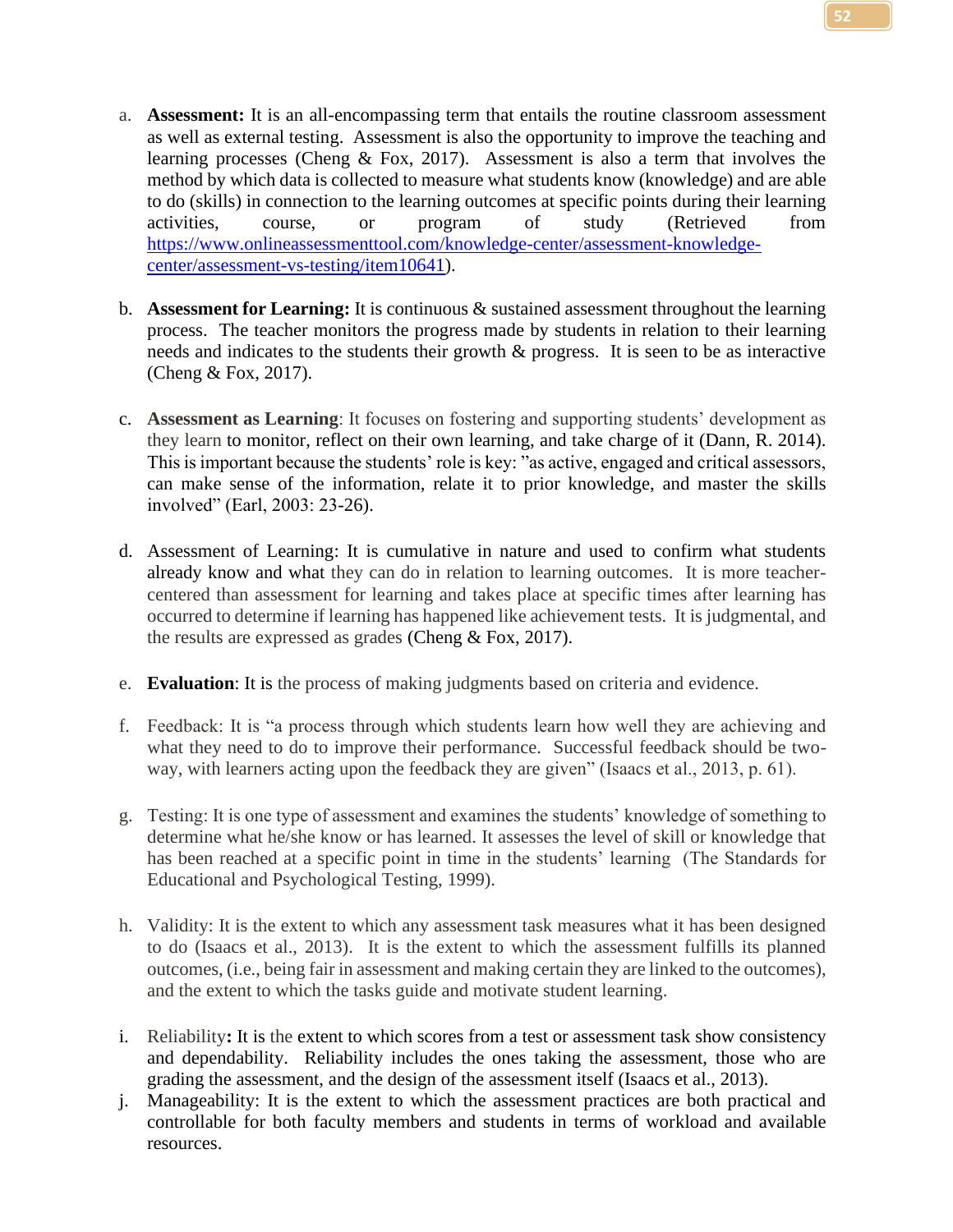- k. Formative assessment: It is the continuous feedback given to students about their learning, which in turn helps to guide the teaching strategies to use in class. It is meant to guide them through their journey of learning through all of the learning activities during class or online via MOODLE at PSU.
- l. Summative assessment: It is a form of assessment used to measure student learning and usually counts in determining the student's grade, like on exams and quizzes. Achievement tests are instruments used for summative assessment.
- m. Standards-based or criterion-referenced assessment: It is a type of measurement that uses a set of descriptive criteria to describe knowledge, skill, or performance. The results are provided to measure a student's achievement in relation to a set of standards irrespective of the performance of other students (Cheng & Fox, 2017).
- n. Norm-referenced assessment: It is a form of assessment that organizes individuals across a range of skills. The scores of individuals are compared against those of a larger group that is of the norming group or larger group (Isaacs et al., 2013).
- o. Learning outcome: It is a statement that clearly identifies the knowledge, skills, and/or competencies that a student will be able to exhibit as a result of successfully finishing a course or program of study. Learning outcomes reflect what a student should be able to do upon successful completion of a course or program.
- p. Rubric: A rubric has four components: criteria, standards, feedback, and outcomes. "It is a guideline for raters or teachers that define scores (e.g., scores, points) or describe levels, which are awarded for test-taker/student performances, behaviors, or work" (Cheng & Fox, 2017, p.228).
- q. Online Assessment: It is "any means of evaluating student achievement, providing feedback, or moving the students forward in their learning process in fully online credit courses. These assessments can be completely online (such as online exams) or just require online submission (such as essays). Assessments can be either formative, designed to monitor students' progress in a low or no stakes environment, or summative, designed to evaluate students against a standard or criteria (Dixon & Worrell, 2016)" (as cited in Weleschuk et al., 2019).

## **Policy:**

The PSU Student Assessment Policy is informed by research and best practice models found in higher education. It is expected that each program and its specialized tracks will formulate different models of assessment for their specific fields to assess student achievement effectively using both formative and summative assessment methods.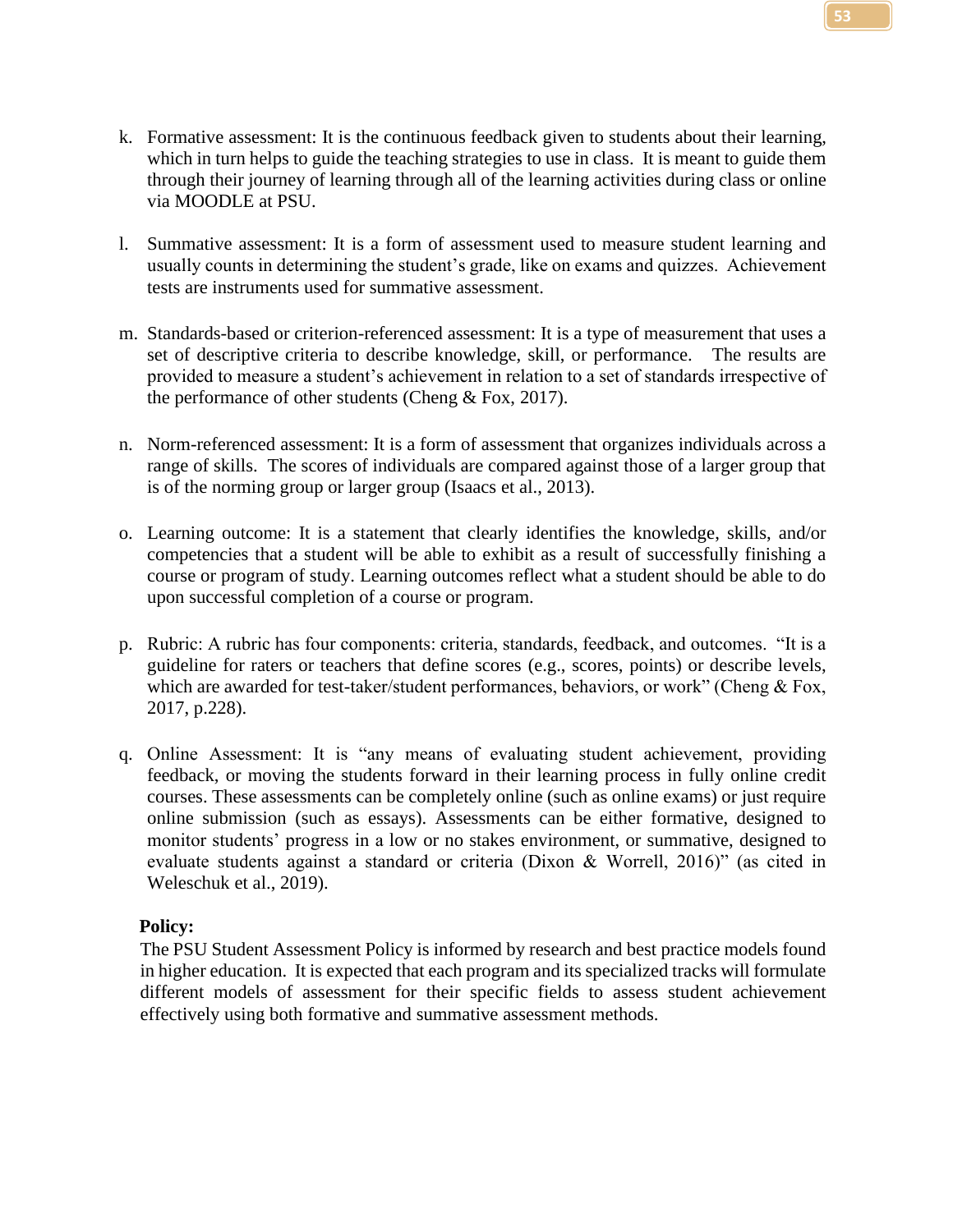## **Principles of Assessment (adapted from Principles of Assessment from the University of Sheffield)**

**Principle 1** - The assigned assessments should be valid.

**Principle** 2 – The assigned assessments should be reliable and consistent.

**Principle 3** – The assigned assessments should be clear, transparent, and feedback is given to students.

**Principle 4** – The assigned assessments should not compromise the academic standards expected across the different disciplines and are fair for all students.

**Principle 5** – The assigned assessments are to be aligned with the course and program learning outcomes and provide feedback for continuous improvement of the program. The assessments should also be correlated with the respective academic discipline or subject as well as  $21^{st}$  Century Skills.

**Principle 6** – The assigned assessments across the program need to be manageable by both faculty members and students alike. They should serve as a source of valid and reliable achievement of learning without overloading them.

**Principle 7** – The assessments should include a combination of both formative and summative assessments across all disciplines. Diagnostic assessments can be used depending on the academic discipline.

**Principle 8** – Providing feedback in a timely manner, promotes learning, and supports continuous improvement is required. All students are entitled to receive feedback for both formative and summative assessment tasks. All information related to the scheduled assessments should be included in the Institutional Course Syllabus and announced at the start of the semester.

**Principle 9** – Professional development should be included in the action planning for all of this involved in the assessment of students to help guarantee the quality of assessment inside the different academic programs offered.

**Principle 10** – The use of any form of online assessment will comply with PSU's best practices for formative and summative assessment methods across all disciplines.

## **Guidelines**

The guidelines are mandated to be adhered to by the course instructor in different phases of assessment:

## **Planning of Assessment:**

- 1. Faculty and students must be fully aware of all university policies, college practices, and procedures in relation to student assessment. Refer to the Faculty and Student Code of Conduct Policies.
- 2. Assessment must reflect the values of effective learning and teaching that have been identified in PSU's Strategic Plan, TLQF, and comply with the current by-laws and university policy and procedures on privacy.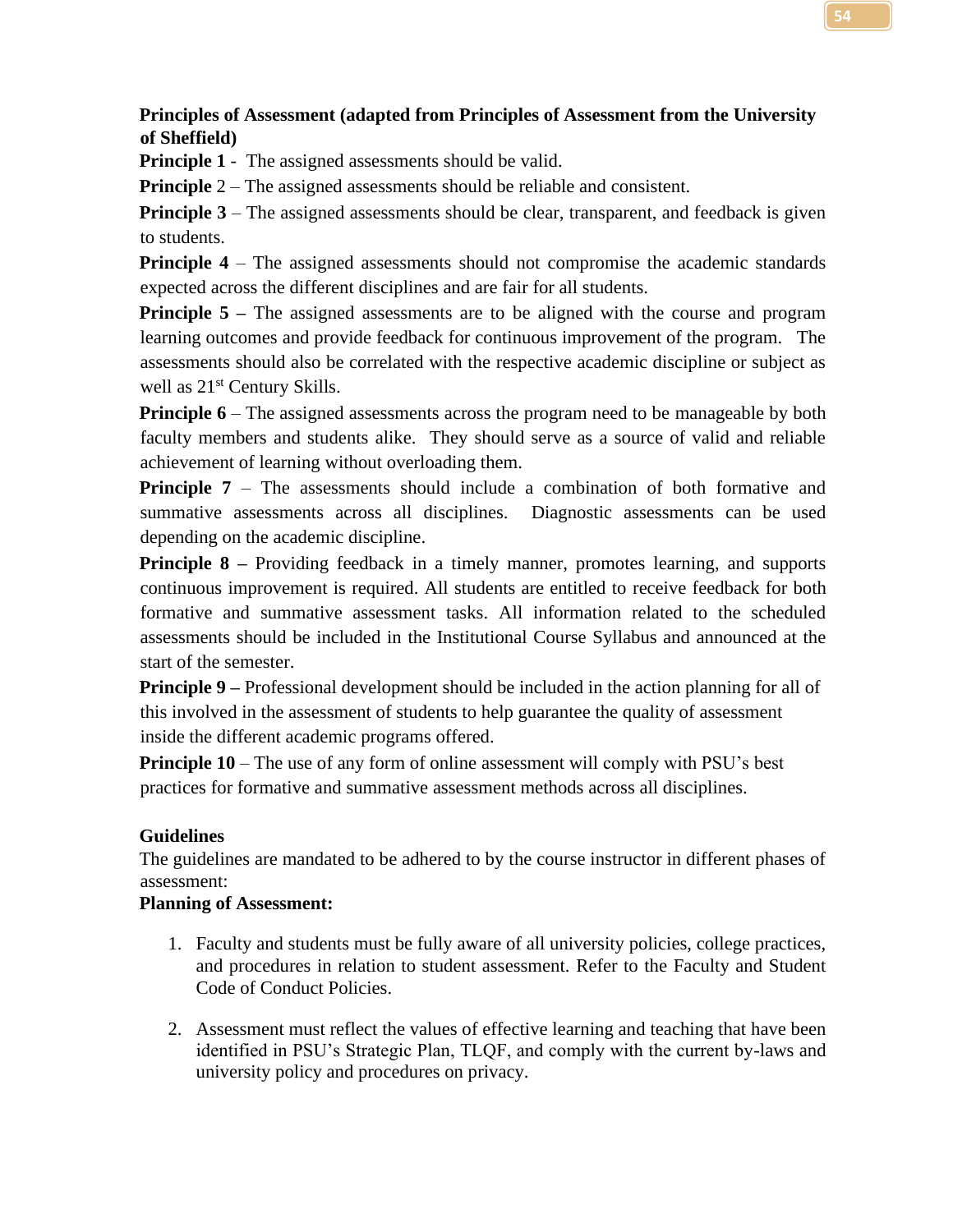- 3. All courses are divided into two parts: coursework 60% and a final exam 40%. Any modifications to this model have to have written approval from the Vice-Rector of the Academic Affairs office.
- 4. All assessments need to be communicated to students at the beginning of the semester.
- 5. Course instructors are required to inform the students in the first week of every academic semester about the types and schedules of assessments and their grade distribution through the Institutional Course Syllabus as well as on the LMS(Moodle), which is in compliance with PSU's Course Syllabus Acknowledgement Form. It is recommended that all rubrics for assessment also be shared at this time.
- 6. Students must be provided with clear guidelines in the course syllabus and through workshops about academic dishonesty, plagiarism, and the consequences that can be faced by a student in case an event of academic dishonesty is suspected. It is the responsibility of faculty members and PSU academic authorities to ensure that the consequences and implications of academic dishonesty are communicated to students.
- 7. Courses that involve symposia, research, lab work, tutorials, practicums, or involve fieldwork (COOP) may be excluded from the rules mentioned in parts b and c based on a decision made by the College Council and the recommendation of the department council teaching the course. The College Council may specify alternate ways to evaluate student achievement in such courses.

#### **Implementation of Assessment**

- 8. Academic integrity is an integral part of the assessment process, which should be adhered to by the faculty and the students. The course instructors should conduct all assessments ethically, honestly, and with integrity.
- 9. Assessments should focus on the evaluation of domains of learning in the standards of the National Center for Academic for Assessment and Accreditation (NCAAA)
- 10. All forms of assessment have been aligned with the course learning outcomes for the course.
- 11. Assessments should be aligned with the learning outcomes at the course level.
- 12. Assessment should follow Blooms' taxonomy (or a combination of low and high order thinking questions).
- 13. Assessments are based on an answer scheme or rubric. The grading scale should be consistent within a program and adhered to by all of the examiners within the program.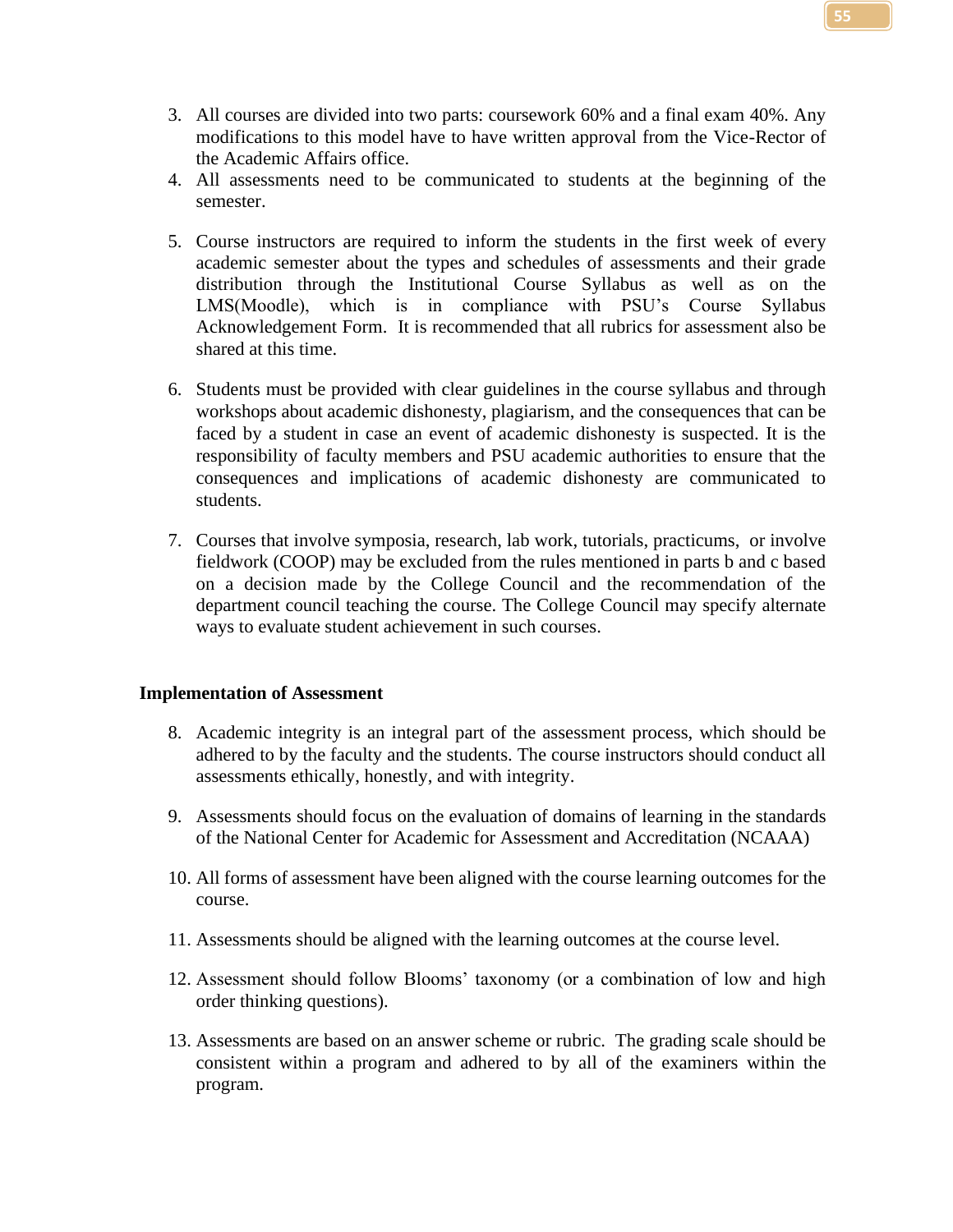- 14. Formative and summative assessments should be used to facilitate and reward student learning and maximize the validity and reliability of the PSU grading system and awards.
- 15. Assessments need to be based on a reasonable workload that can be covered and revised before the assessment task.
- 16. The number of assessment tasks counting towards a final course grade must not exceed college guidelines. Assessment tasks must be related to the size and duration of the course and linked to the learning outcomes of the course and program.
- 17. The weightings given to different assessment tasks must be decided by the course instructors and the course leaders to best describe students' capabilities and performance at the end of the course and should be related to the amount of work involved in each task and the relative importance of each learning outcome. Any modifications need to go through the approval process.
- 18. Based on the recommendations of the respective department council and college council, the Vice-Rector of Academic Affairs is entitled to permit the inclusion of practical or oral tests in the final examination of any course and specify the proportion of the final score for the course that is assigned to these tests.
- 19. The student must complete the course requirements by the end of the following regular semester.
- 20. The classwork score out of 60 can be divided into different assessments, for example: At least one written examination, plus part or all of the following: oral and practical examinations, research papers, projects, or other class activities. At least two written examinations.

|  |  |  |  |  |  |  |  |  | 21. The grades earned by students in each course are calculated as follows: |
|--|--|--|--|--|--|--|--|--|-----------------------------------------------------------------------------|
|--|--|--|--|--|--|--|--|--|-----------------------------------------------------------------------------|

| Percentage           | Grade                | <b>Grade code</b> | <b>GPA</b>      |
|----------------------|----------------------|-------------------|-----------------|
|                      | <b>Significance</b>  |                   | (out of $4.0$ ) |
| $95 - 100$           | Exceptional          | $A+$              | 4.00            |
| $90 - 94$            | Excellent            | A                 | 3.75            |
| $85 - 89$            | Superior             | $B+$              | 3.50            |
| $80 - 84$            | Very Good            | B                 | 3.00            |
| $75 - 79$            | <b>Above Average</b> | $C+$              | 2.50            |
| $70 - 74$            | Good                 | C                 | 2.00            |
| $65 - 69$            | <b>High Pass</b>     | $D+$              | 1.50            |
| $60 - 64$            | Pass                 | D                 | 1.00            |
| Less than 60         | Fail                 | F                 | 0.00            |
| <b>Denied Notice</b> |                      | DN                | 0.00            |
| <b>Withdraw Pass</b> |                      | <b>WP</b>         | 0.00            |
| Withdraw Fail        |                      | WF                | 0.00            |
| Incomplete           |                      | IC                |                 |
| In Progress          |                      | IP                |                 |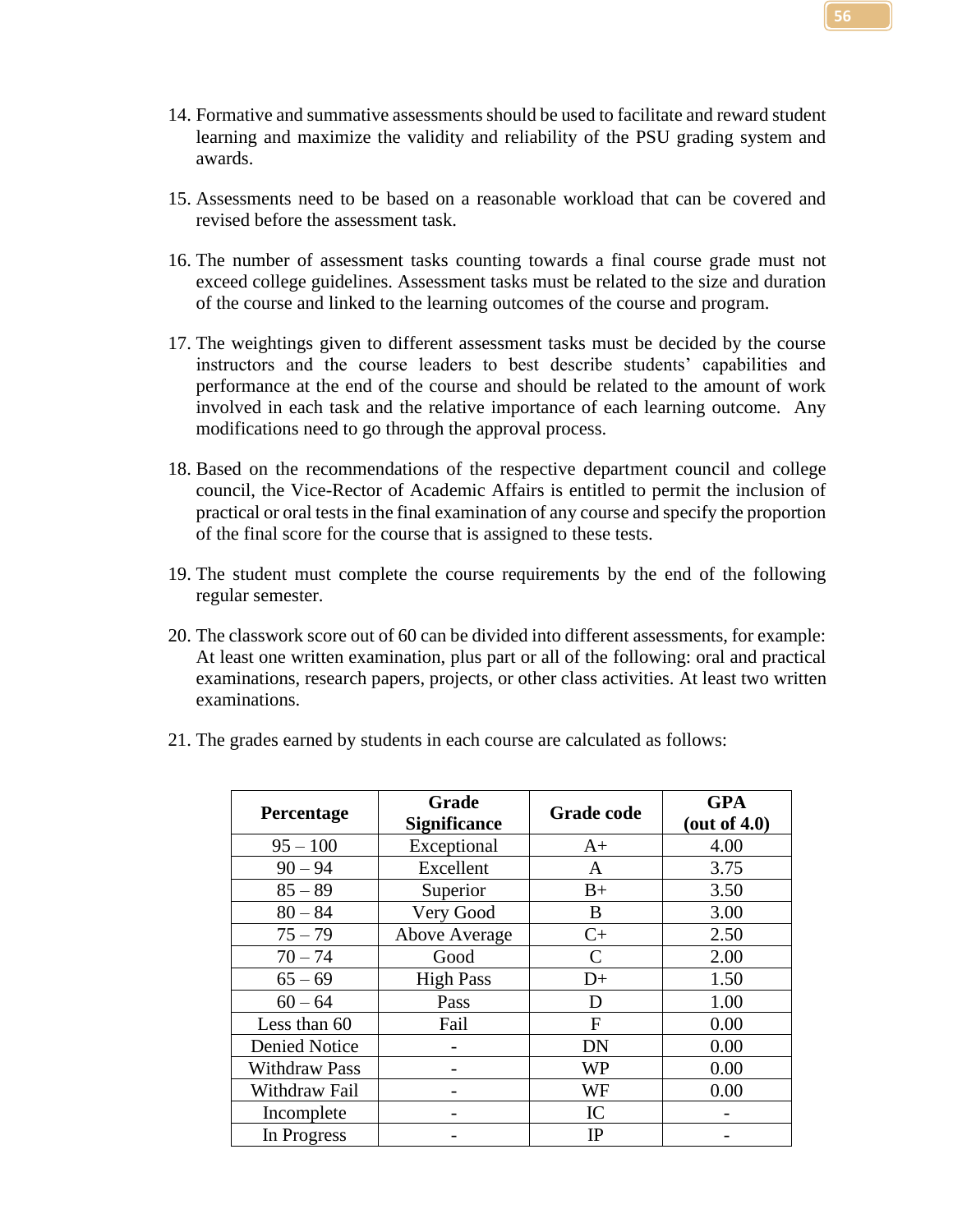- 
- 22. Students' scores are classified according to the above nine levels, and the final grades are calculated on the basis of this classification. The Admission and Registration Deanship will be informed of students' final grades, according to the forms prepared for this purpose.
- 23. The time for submitting home assignments and practical work should be reasonable, and preferably other student commitments should be taken into consideration.

## **Reflection on Assessment results**

- 1. Student feedback should be constructive and done in a timely manner (e.g., 1-2 weeks maximum for all course work; final exams follow the university policy that states that the grades have to be submitted within 48 hours or 72 hours depending on the nature of the course and the students do not see their feedback on the final).
- 2. Providing informative feedback and the appropriate use of rubrics should be implemented across all colleges.
- 3. Final course grades must indicate demonstrated achievement of the students at the end of the course through an accumulation of appropriate pieces of evidence from coursework, various assessments during the semester, and the final examination.
- 4. Every assessment should evaluate students' achievement based on his/her own merits (standards-based) rather than judged normatively (i.e., by ranking students' achievement).
- 5. The grading scale should be consistent within a program and adhered to by all the examiners within that program.
- 6. Assessed course work must be shown to students, normally within two weeks of the date of the test or assignment or within two weeks of the date on which it was submitted. The work will be accompanied by sufficient oral or written feedback (this could be in the form of student-specific comments, a rubric, a model answer, and/or a general commentary on common errors demonstrated by the class) to allow the students to form an accurate appraisal of their performance. If possible, all assessed work should be returned to students before the final examination or test so that feedback may be utilized in revision for the final exam or test.
- 7. Final exams and grades are not shown to students according to the University's bylaws.
- 8. Student Assessment of the COOP, which runs for 7 months, results in the student receiving a grade of IP after 4.5 months, and then a grade alteration is completed once the 7 months have been completed and all assignments have been submitted.
- 9. Any student caught cheating during exams will be penalized based on the student code of conduct policy.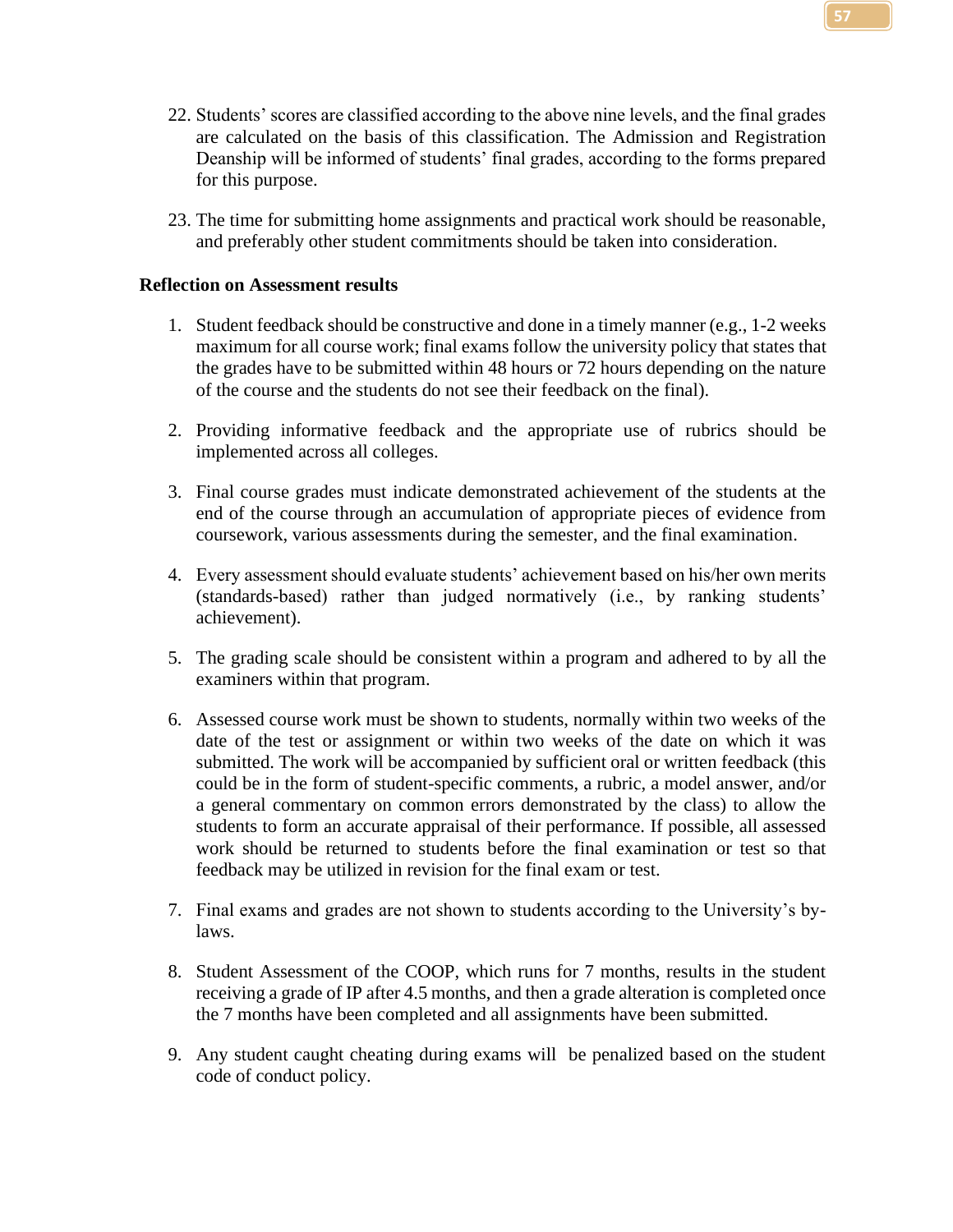- 10. There has to be a clear process for verifying and reviewing student assessments (major exams and final exams). The process of verification of final examinations by all colleges and academic deanships should be consistently conducted within PSU.
- 11. Records of assessment practices and samples of students' answers must be maintained for accountability purposes. These documents are to be included in the Course Portfolio that is maintained electronically using PSU's storage system within each program on campus.

#### **References:**

Cheng, L. & Fox, J. (2017). *Assessment in the Language Classroom*. McMillan Education;

Palgrave: London, UK.

- Dann, R. (2014) Assessment as learning: blurring the boundaries of assessment and learning for theory, policy, and practice. *Assessment in Education: Principles, Policy & Practice*, Vol. 21, No. 2, 149–166, http://dx.doi.org/10.1080/0969594X.2014.898128
- Earl, L. (2003, 2013). *Assessment as Learning: Using Classroom Assessment to Maximize*

*Student Learning*. Thousand Oaks, CA: Corwin Press

Isaacs, T., Zara, C., Herbert, G., Coombs, S.J., & Smith, C. (2013). *Key Concepts in Educational Assessment*. London, UK: Sage Publications.

Rogers, G. (October 2003). *Assessment 101: Assessment Tips with Gloria Rogers, Ph.D. Do* 

*Grades Make the Grade for Program Assessment?* Retrieved from: <https://www.abet.org/wp-content/uploads/2015/04/do-grades-make-the-grade.pdf>

*The Standards for Educational and Psychological Testing* (1999). Retrieved from [https://www.onlineassessmenttool.com/knowledge-center/assessment](https://www.onlineassessmenttool.com/knowledge-center/assessment-knowledge-center/assessment-vs-testing/item10641)[knowledge-center/assessment-vs-testing/item10641](https://www.onlineassessmenttool.com/knowledge-center/assessment-knowledge-center/assessment-vs-testing/item10641)

The University of Sheffield, Principles of Assessment. Retrieved from https://www.sheffield.ac.uk/polopoly fs/1.209653!/file/Principles of Assessment.pdf

Weleschuk, A., Dyjur, P., & Kelly, P. (2019). Online Assessment in Higher Education.

*Taylor Institute for Teaching and Learning Guide Series.* Calgary, AB: Taylor Institute for Teaching and Learning at the University of Calgary. Retrieved from https://taylorinstitute.ucalgary.ca/resources/guides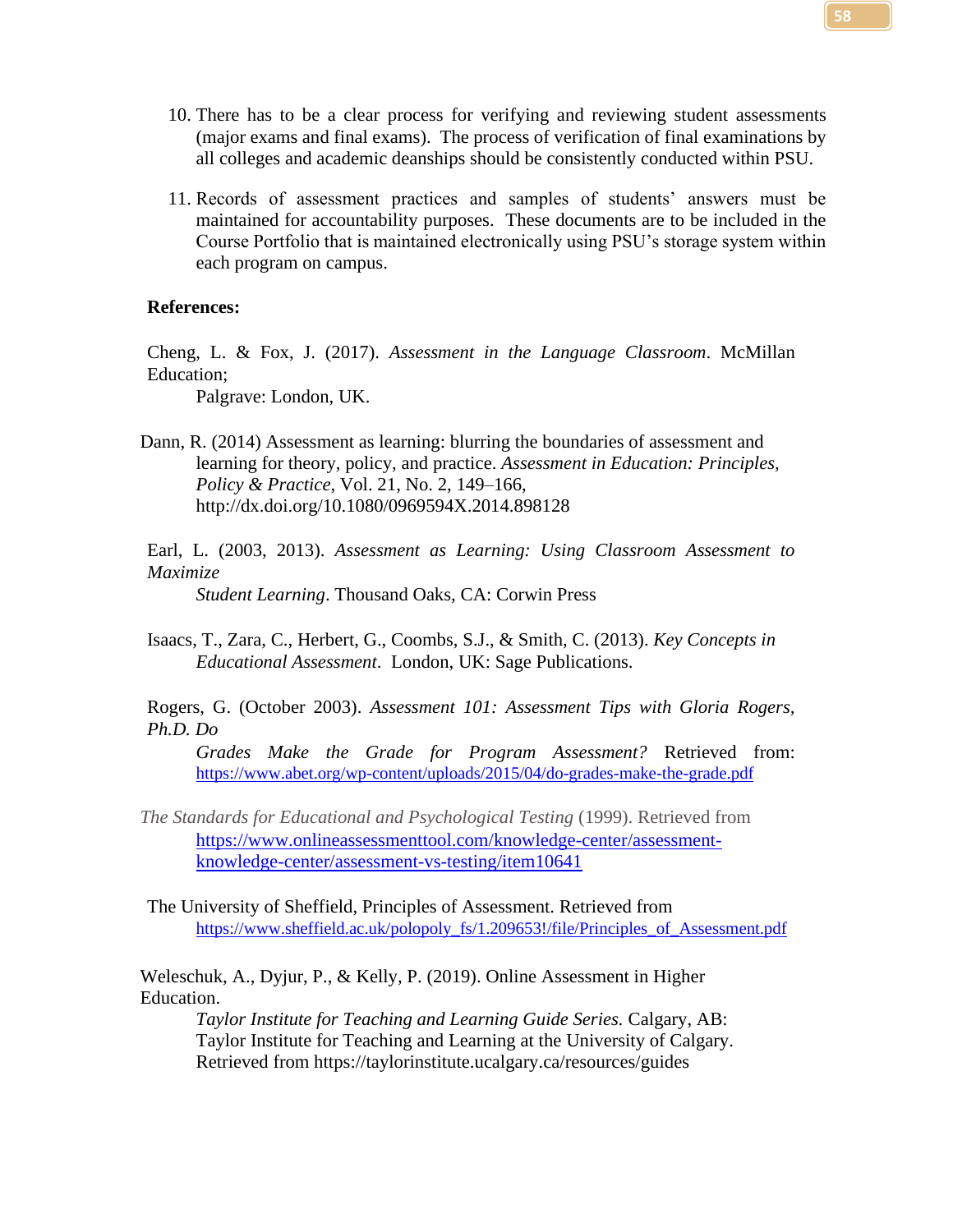## **Prince Sultan University Policy Management System Final Examinations Policy**

**Policy Code:TL0006 Policy Name:Final Examination Policy Handler:IQAC Institutional Quality Assurance Committee Date Created: 2 February 2017 Date of Current Review: 15 August 2020 Approved by:University Council Date of Approval:**

## **Overview**

The Final Examination Policy has been established in compliance with the Rules and Regulationsof Undergraduate Study and Examinations which was modified in accordance with Resolution No. 13/27/1423 of the Higher Education Council, passed in its twenty seventh session held on 2/11/1423 H.

## **Purpose**

The purpose of this policy is to ensure a smooth process during the final examination period.

## **Scope**

This policy applies to all students and faculty members involved in taking and administering final examinations both at the undergraduate and graduate levels.

## **Policy**

The College Council may form a committee to coordinate with the departments in organizing the procedures of final examinations. The responsibilities of this committee include reviewingthe marking sheets and submitting them to the committee concerned within three days of the examination date of the respective course.

All final grades must be submitted to the Admission and Registration Deanship by the deadline specified in the academic calendar.

The College Council may apply the principle of strict confidentiality in the finalexaminations procedures.

A course instructor must prepare examinationsin an accurate and strictly confidential manner. The instructor has the sole responsibility for photocopying the examination papers at the examination center and for collecting them him/herself.

The course instructor writes the examination questions. The College Council, when necessary, may appoint another instructor to write the questions, based on the recommendation of the department chairperson.

In the case of a general examination for all sections of a course, the grading of the examination papers may be assigned to certain course instructors, regardless of which sections they teach.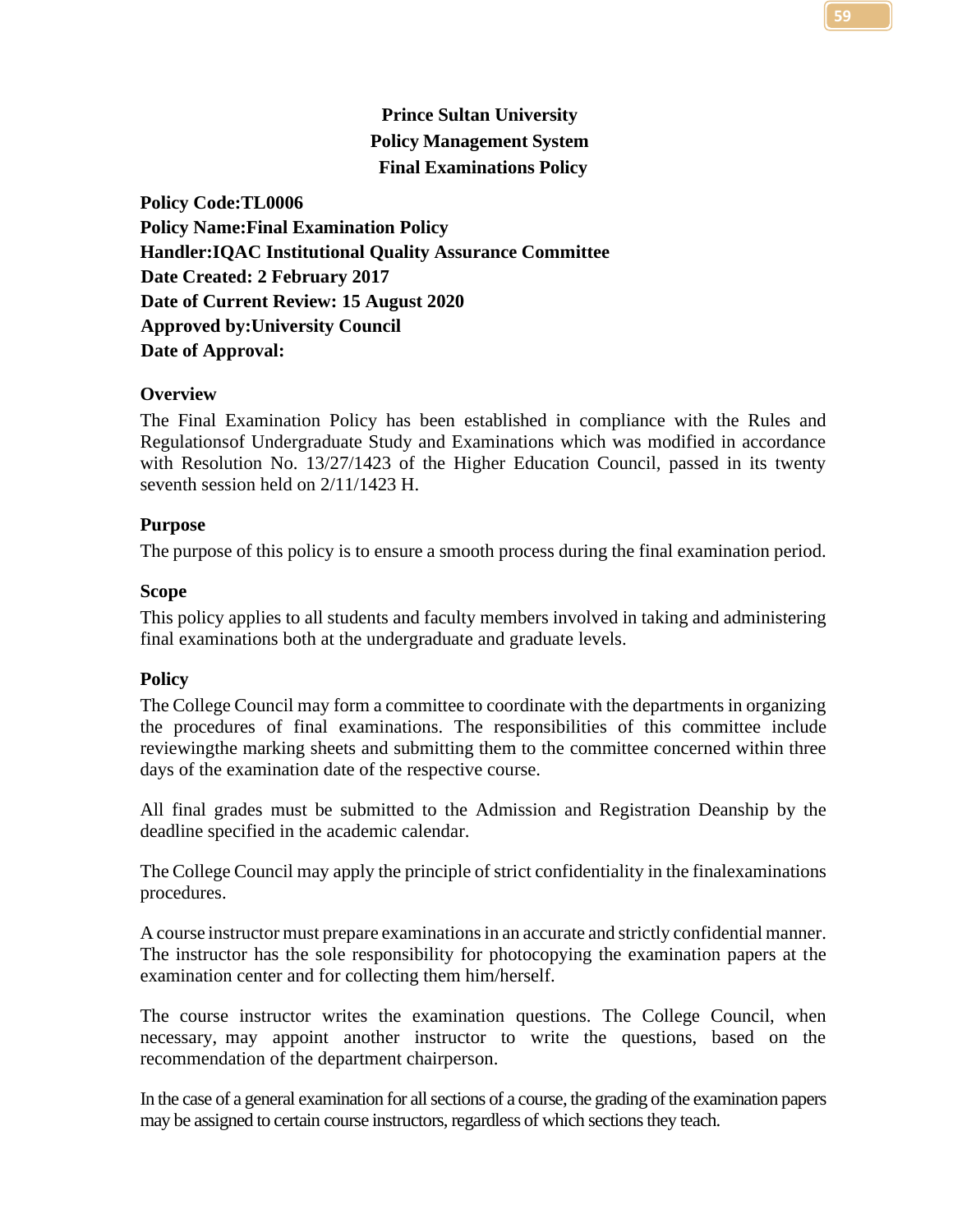The course instructor corrects the final examination papers. When necessary, the department chairperson may appoint one or more specialist instructors to participate in the grading process. The College Council also may assign the grading to another instructor, when required.

The instructor who corrects the final examination records the marks earned by the students on a grade sheet specifically prepared for that purpose. He/She then signs his/her name on the sheet and also has it signed by the department chairperson.

No student is to be given more than two examinations on one day. The University Council may make exceptions for this rule, as it sees fit.

A course instructor may give alternative tests or homework assignments to students, instead of the final examination, if the course does not require a final examination, as per its description.

No student is allowed to enter the examination venue more than 30 minutes after the examination begins or leave before the first 30 minutes of the examination have elapsed.

Cheating in examination or attempting to cheat, or violating instructions, and examination regulations shall render the student to punishment in accordance with the Student Disciplinary By-Laws as issued by the University Council.

The College Council that offers the course may approve the re-grading of examination papers within a period not to exceed the beginning of the next semester's examinations.

The application to regrade the final examination shall be made within fourteen(14) days after the grade was published. The paper is to be reviewed by at least three panel of reviewers who are familiar with the course. The name of the course instructor and student should not be revealed to the panel of reviewers. The grade given by the panel of reviewers should be tallied and average.

Based on the recommendation of the relevant department council, the College Council determines the duration of the final written examinations, which should not be less than one hour and not more than three hours.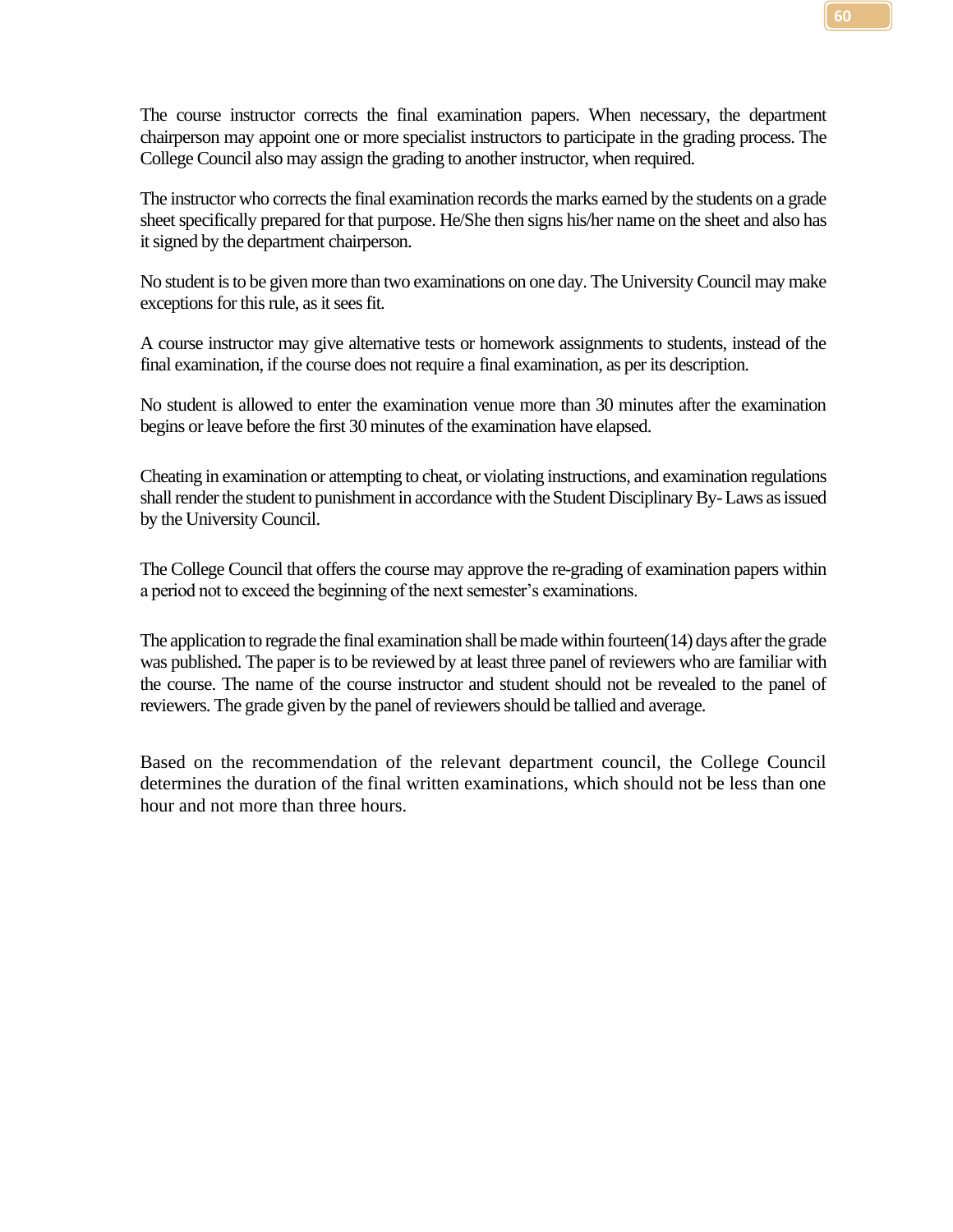# **Prince Sultan University PSU Policy Management System Learning Management System (LMS) Policy**

**Policy Code:TL0003 Policy Name:LMS Policy Handler:E-Learning Center Date Created:2 February 2017 Date of Current Review: 15 August 2020 Approved by: University Council Date of Approval:**

#### **Overview**

A learning management system (LMS) aids teaching and learning process at PSU by enhancing itsquality and effectiveness. Major goal of using LMS or any blended learning system is to expeditestudent learning experience by providing interactive access to course materials, learning resources,mode of assessment and any needful information.

#### **Purpose**

This policy addresses the usage of Learning Management System (LMS) that provides an online access of (a) course contents in form of presentation, videos or handouts (b) course related activities such as discussion forums, chat boards, blogs, course assessments such as online quizzes, Turnitin assignments and other form of assessments announcement systems such as class announcements, calendar, notifications and bulk or multi email system (e) effective teaching and learning experience by supporting collaborative learning. The policy is intended for authorized usage of LMS in terms of who can do what as well as what are the governing policies for running and maintaining such a system .

#### **Scope**

The policy is applicable for any courses that are offered by PSU and is applicable for all of itsusers the faculty, administrators, students and anyone related to LMS.

#### **Usage of Policy**

The Rector of PSU has made it mandatory that all faculty members utilize the LMS in their teaching and learning and to communicate with their students. The LMS is centrally supported through ITC and administered by the E-Learning Center. The latter helps to manage the LMS andmake certain the faculty and students have easy access to the LMS, and make effective use of its various features.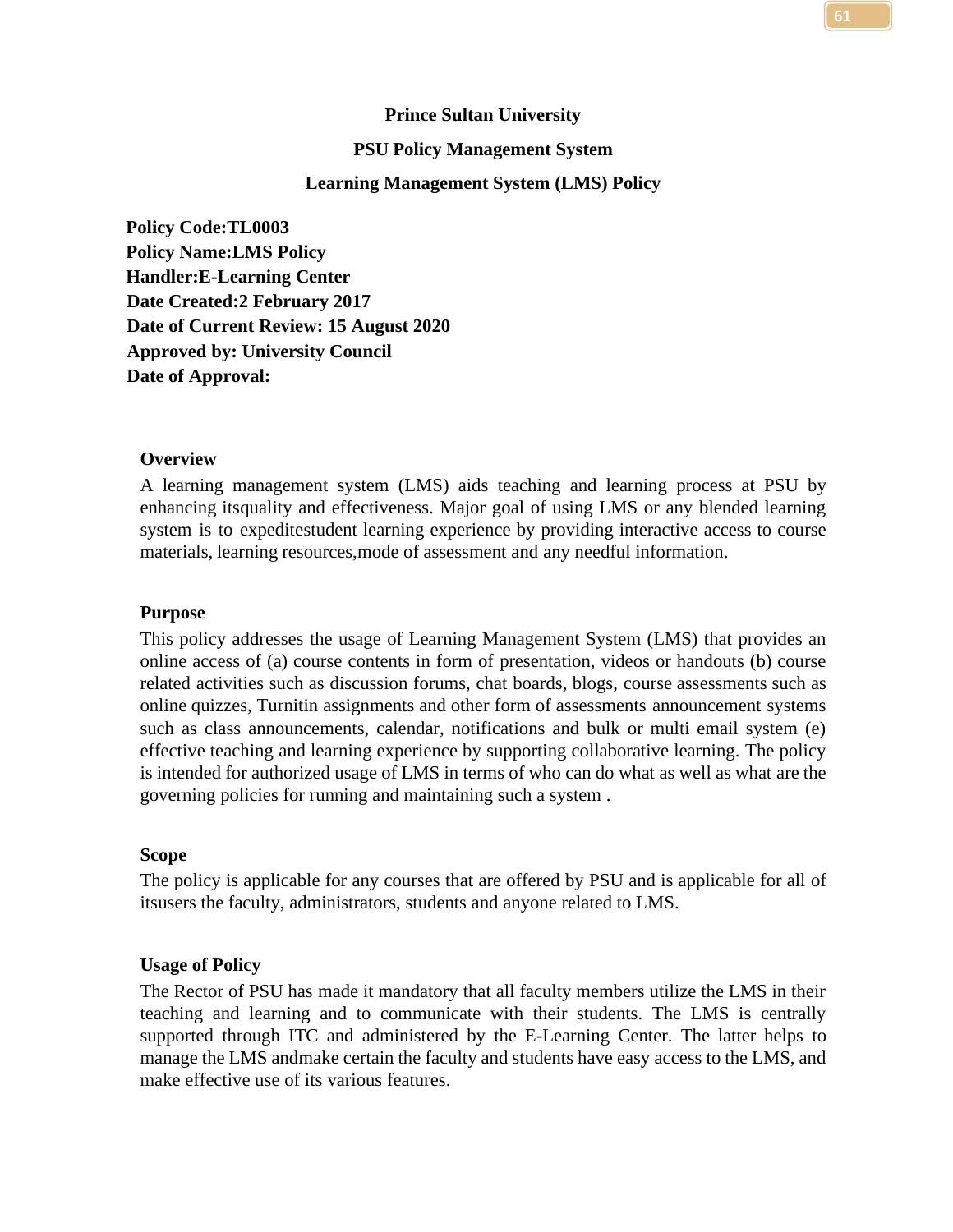## **Process:**

All faculty members are required to provide evidence of LMS usage inside the course portfolios. It is required that the Course Report will contain a description of how LMS has been incorporatedinto the course along with proper documentation on LMS usage.

## **Minimum Required Use for All Credit Courses**

All courses with LMS sites need to adhere to the following minimum requirements:

- 1. A welcome message with an overview about the expectation of the use of the site
- 2. The current course syllabus.
- 3. Course materials: at least lecture slides, handouts, or notes
- 4. At least two different assessments such as a quiz and assignment
- 5. Assessments calendar
- 6.Gradebook contained within the LMS with the recorded grades of 60% ofdistributed term grades

Minimum usage does not correspond to only usage and it is highly recommended to use any other tools that can be integrated with LMS such as different publisher plugins for LMS. Moreover, usage of discussion forums, announcements, turnitin assignment, videos,glossary, pages and links are highly recommended.

## **Assessments**

- Assessments are advised to be conducted during PSU official office hours.
- The E-learning Center (ELC) will not be responsible for any issues related to assessmentsconducted during official holidays, weekends or outside working hours.
- Information about any online assessment must be sent four (4) days before inorder for ELC to test the LMS.

## **User Management and Access**

- All users of LMS should use their IT account issued by ITCS at the time of registration.
- Faculty and students enrolled in a course as listed in the E-register will have access to the course site in the LMS.
- Faculty and students must access LMS for any course related activity.
- Sharing of illegal or pirated contents is strictly prohibited.
- In case of new enrollment or missing section, email should be routed through chairpersons for addition of faculty to the course.
- For student enrollment, faculty are authorized to add them to their course but should not conflict with E-register that will be considered as reference.
- LMS cannot be used for any purpose other than PSU related activities strongly linked with academics.
- Softwares cannot be shared through LMS.
- PSU will not be responsible for any content shared based on its accuracy, integrity, legality and it is the sole responsibility of the instructor to manage it.
- Access to the LMS shall be disabled for users who display inappropriate behavior, per PSU's policy and other policies that define appropriate conduct for College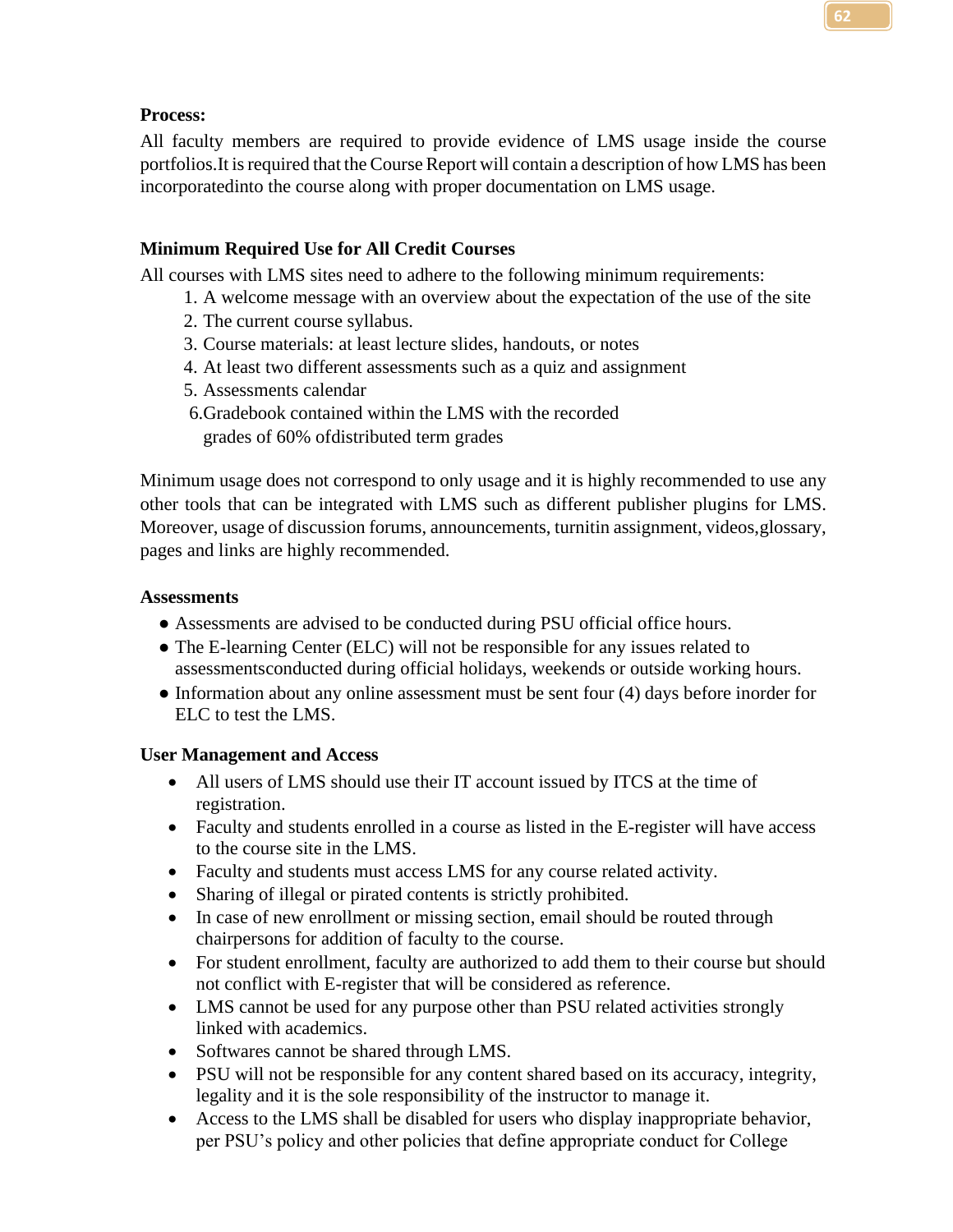employees andstudents.

• PSU holds a freedom to share, use it for printing or publicity for any content present on LMS while hiding the identity of user.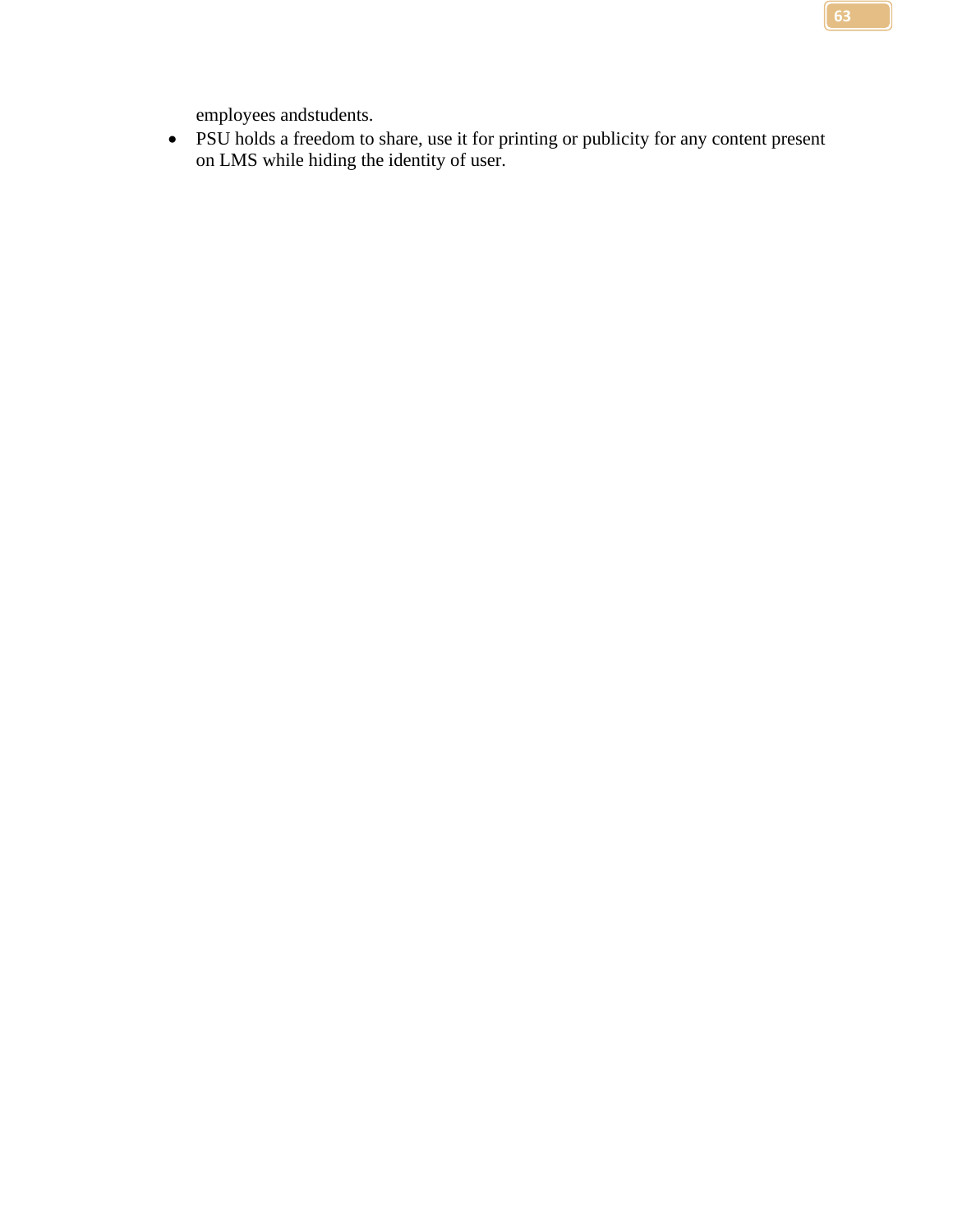## **Prince Sultan University**

## **Policy Management System**

#### **Information Technology support for Teaching and Learning (ITTL) Policy**

**Policy Code:IT0001 Policy Name:ITTL Policy Handler:ITCS Date Created:2 February 2017 Date of Current Review: 15 August 2020 Approved by:University Council Date of Approval:**

#### **Overview**

Prince Sultan University provides information technology resources to a large and varied group, including faculty, staff, students, and guests. All members of this community are responsible for using these resources in an effective, efficient, and ethical manner that does not interfere with thereasonable use by other community members. The ELC and ITCS work together to help facilitateand support the use of information technology at PSU.

#### **Purpose**

The ITTL Policy is to provide IT support for faculty members to become more effective and more efficient in their teaching. It is to encourage collaboration with students and faculty members to promote high quality educational experiences at Prince Sultan University via the usetechnology in the T&L cycle in line with the Learning Outcomes. The E-Learning Center (ELC) was developed to support, promote and encourage faculty and staff to apply technology in their day-to-day academic and administrative (tasks/responsibilities).

#### **Scope**

This policy applies to all courses offered by Prince Sultan University and to all faculty members,students, and others who use information technology on campus.

#### **Policy**

The faculty members are encouraged to effectively use learning technology tools to help enhance the teaching and learning experience. Innovation and creativity are strongly encouraged.

Learning technology can include LMS, software programs, tech equipment, or digital videos.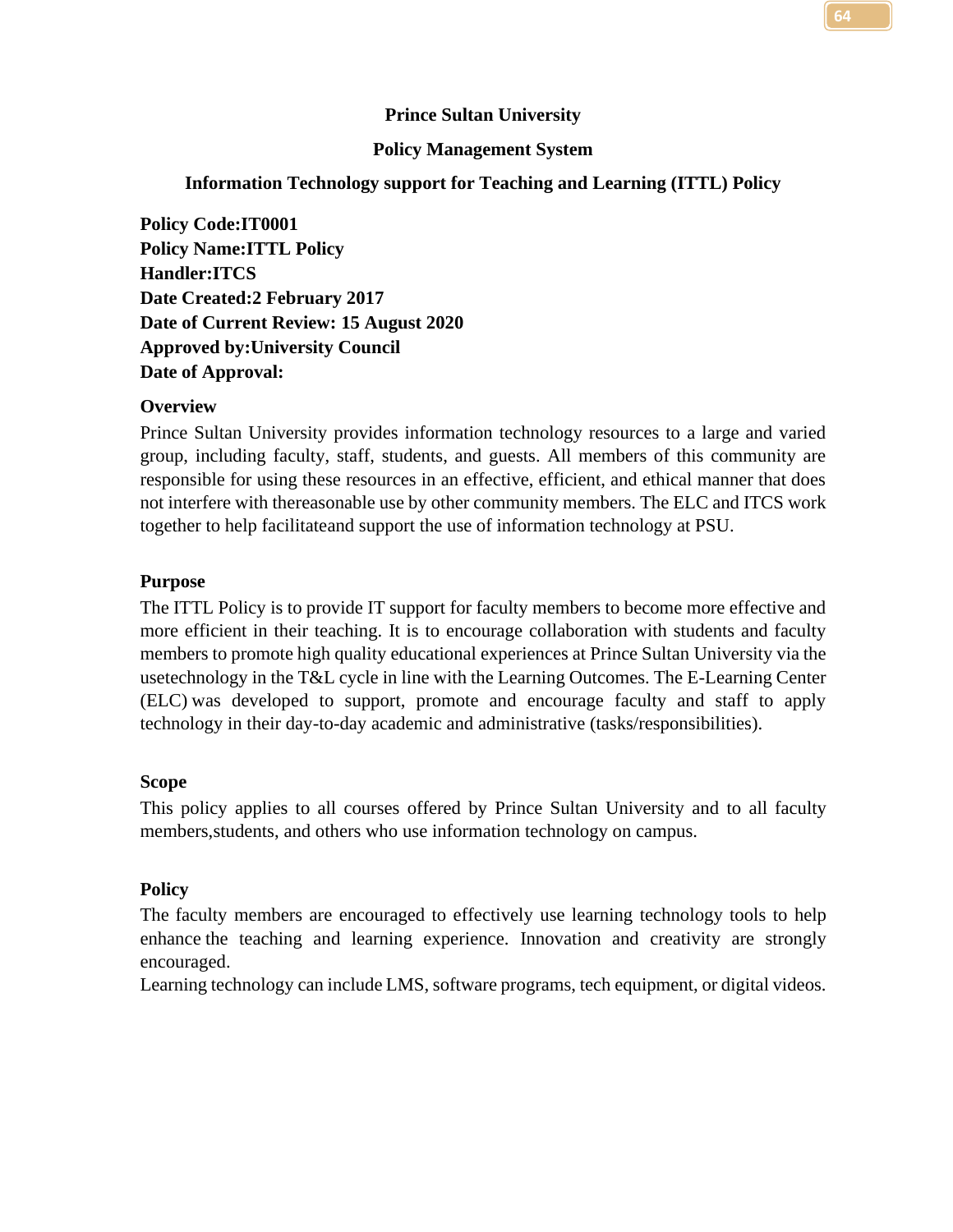## **e-Learning Environment Platform is to:**

a. To support and enhance the use of the University's electronic learning platforms.

b. To assist faculty in their use of the E-learning environment platforms toenhance the teaching and learning experience.

c. to enhance faculty and student experience using the e-learning platform.

The E-Learning Center and Teaching will support the advancement of technology usage in theclassroom by supporting faculty with the following sessions:

- Providing the technological assistance to faculty in improving the course delivery andmanagement (from smart boards up to LMS).
- Assessing the faculty needs in their teaching related to technology and provide up to datesystems for improving learning outcome.
- Providing support and technological resources to enhance classroom experience.
- Training faculty and students on all relevant technologies.
- Providing technological support for collaboration and group learning.
- Providing and promote e-Learning systems.
- Providing resources to build multimedia course content and train faculty on the use of theseresources.
- Providing resources and training to build online web-based course content.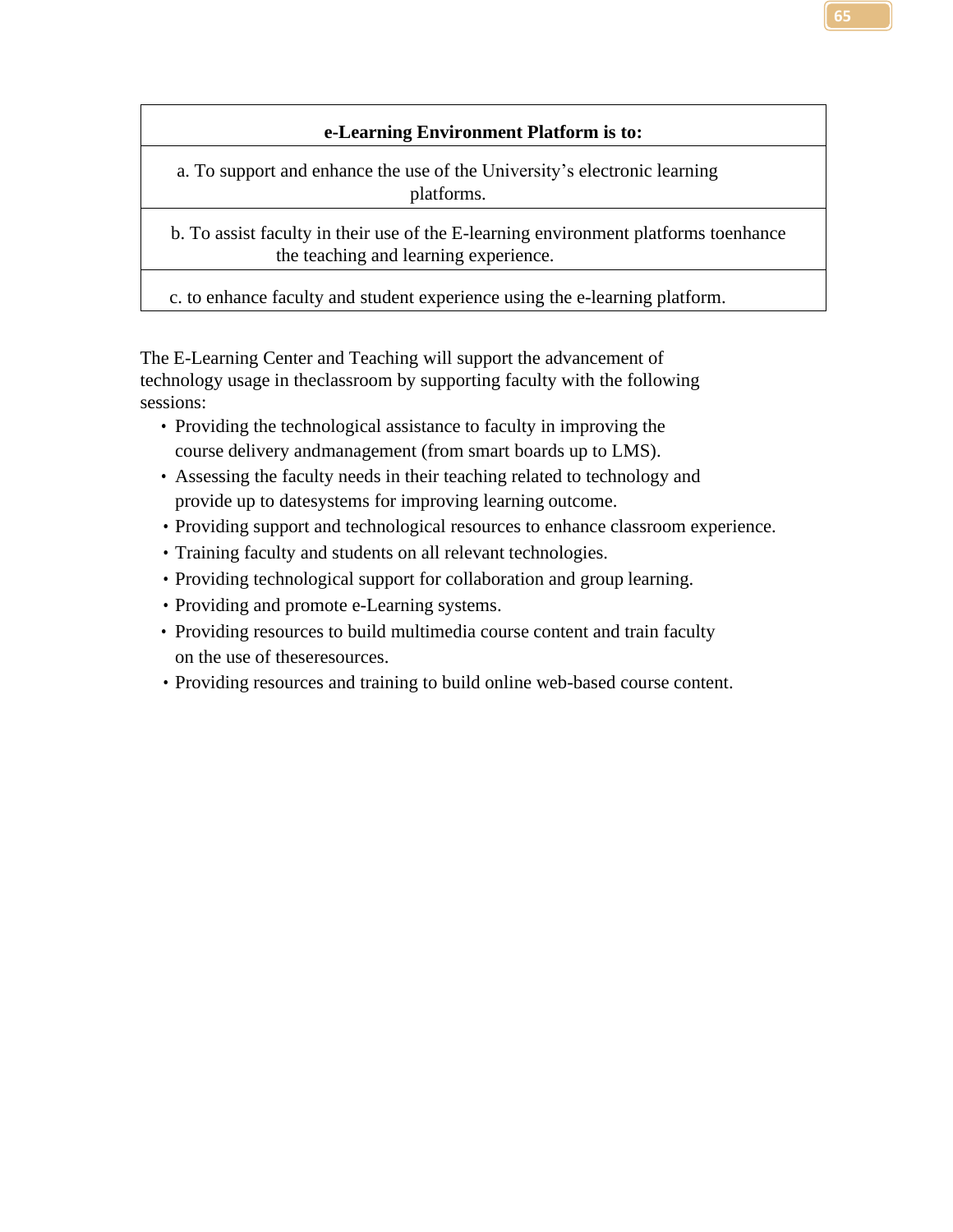## **Prince Sultan University**

## **PSU Policy Management System**

#### **Establishing MOOCS Policy**

**Policy Code: TL0016 Policy Name: Establishing MOOCS Policy Responsible Unit: College & Departmental Committees; ELC; TLC; Date of Current Review: Approved by: Date of Approval:** 

## **Overview**

A MOOC (Massive Open Online Course) is an online course that usually requires no prior entry qualifications. Anyone who has an Internet connection can access it and can include large or vast numbers of learners. A learner must also use a laptop or desktop computer, a tablet computer, or a smartphone to access a MOOC. During the 2020-2021 AY, PSU plans to have at least 2 MOOCs per program to be established as an Institutional Priority. In that regard, this policy is to provide guidelines for doing so.

#### **Scope**

MOOCs are a way to promote lifelong learning. They allow for courses to be offered to a vast number of people.

## **Policy**

Each program should have at least two courses that use a MOOC or Online course as a supplementary portion, a project, or support for a particular skill the students need further reinforcement.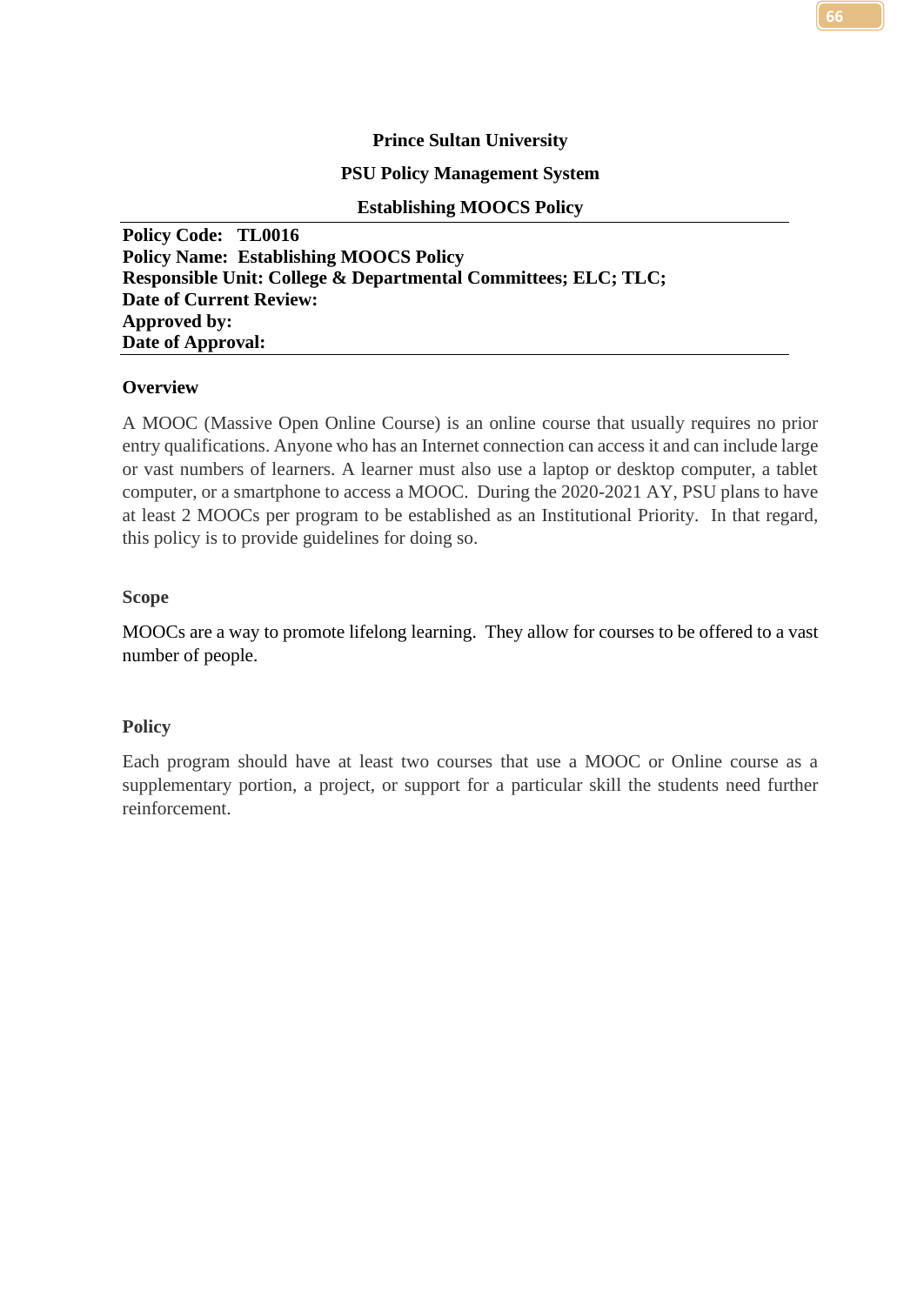# **Prince Sultan University Policy Management System Academic Advising Policy**

**Policy Code:TL0007 Policy Name:Academic Advising Policy Handler:Academic Advising Center Date Created:2 February 2017 Date of Current Review: 15 August 2020 Approved by:University Council Date of Approval:**

## **Overview**

Academic advising is meant to be a supporting beam throughout a student's life cycle and to helpthe students develop both personally and intellectually during their journey at Prince Sultan University (PSU). Academic advising aims to facilitate students' intellectual and personal growth,enhance their academic performance, and ultimately ensure their progress towards graduation.

## **Purpose**

Academic advising takes place in "situations in which an institutional representative gives insight or direction to a college student about an academic, social, or personal matter. The nature of this direction might be to inform, suggest, counsel, discipline, coach, mentor, or even teach" (Kuhn, 2008, p. 3). Successful academic advising is a crucial factor in the life cycle of all graduates from across the different disciplines offered.

## **Scope**

The Academic Advising Program (AAP) is applicable to undergraduate students only, including the Preparatory Year Program (PYP) students.

## **Policy**

All faculty members within a degree-granting program will be assigned students for academic advising. Academic advising is mandatory for all students to be able to register for their courses. All faculty members are required to learn about the procedures required for advising by attending their assigned workshop sessions. The purpose of this policy is to provide guidelines on academic advising for all students at PSU.

## **Vision**

The vision of PSU's Academic Advising Program is to provide students with the best possible guidance in planning their studies and their future careers.

## **Mission**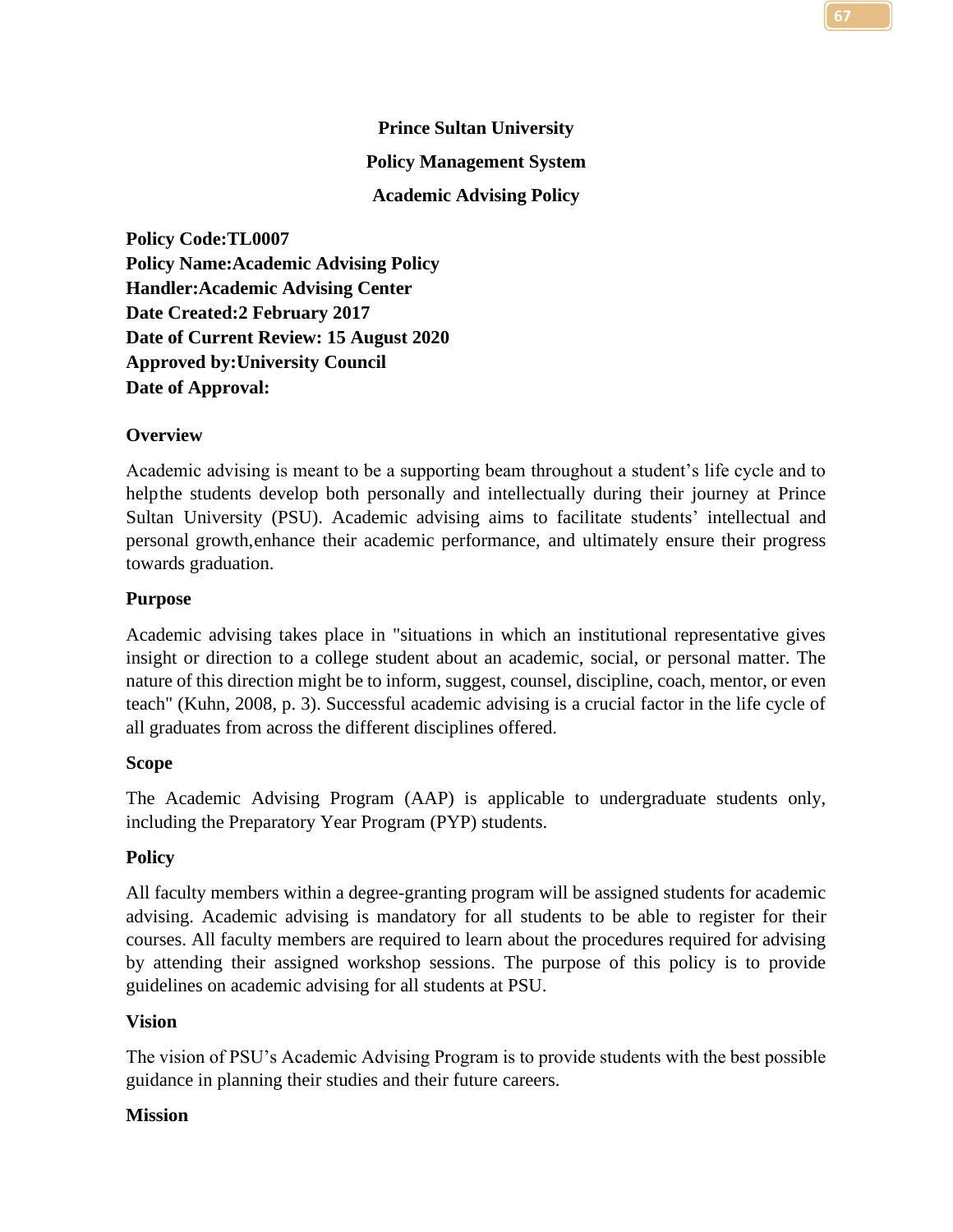The Academic Advising Program at PSU aims to facilitate students' successful transition throughout their academic journey by empowering them to make well-informed decisions to achieve educational and career goals. This can be achieved by working in partnership between students and teachers to promote student success. The program emphasizes the importance of life- long learning as an extension of both work and study.

## **Academic Advising Learning Outcomes**

**LO1.** Recognize students' personal interests, values, strengths, and skills in relation to specificacademic programs.

**LO2.** Articulate curricula requirements, progression standards, and course sequencing related tochosen or intended academic programs.

**LO3.** Demonstrate students' responsibility for their learning opportunities by making informeddecisions regarding how their studies fit within their overall educational and career goals.

**LO4.** Identify opportunities to enhance classroom experiences through academic supportservices, and co-curricular and extracurricular involvement.

## **Academic Advising Policies and Procedures General Policies:**

- An advisory committee is assigned at the college level, with clear duties and responsibilities. In addition, an advisory unit is assigned at the PYP level under the Deanship of Educational Services.
- Every student is assigned an academic advisor when they enroll in the preparatory year program and the undergraduate program.
- An academic advisor is the only person authorized to open online registration for a student.
- All academic advisors and advisees are informed of ethical issues such as intellectual property rights and confidentiality of information.
- There are clear communication channels between an academic advisor and his/her advisees.
- Each student will be provided with an electronic portfolio. The student e-portfolio should act as a master file, which is accessible by all parties. The portfolio contains all information: contact details, academic records, behavioral issues, health conditions, disabilities, a record of participation in clubs or competitions, voluntary contribution, record on disciplinary actions/warning letters/DN, deferred semester, academic probation, cheating, etc... The e- portfolio is linked to other support services, such as the college, library, counseling unit, COOP office, and E-register.
- The university maintains an academic advising portal which is accessible by the faculties and students. The portal contains general information related to academic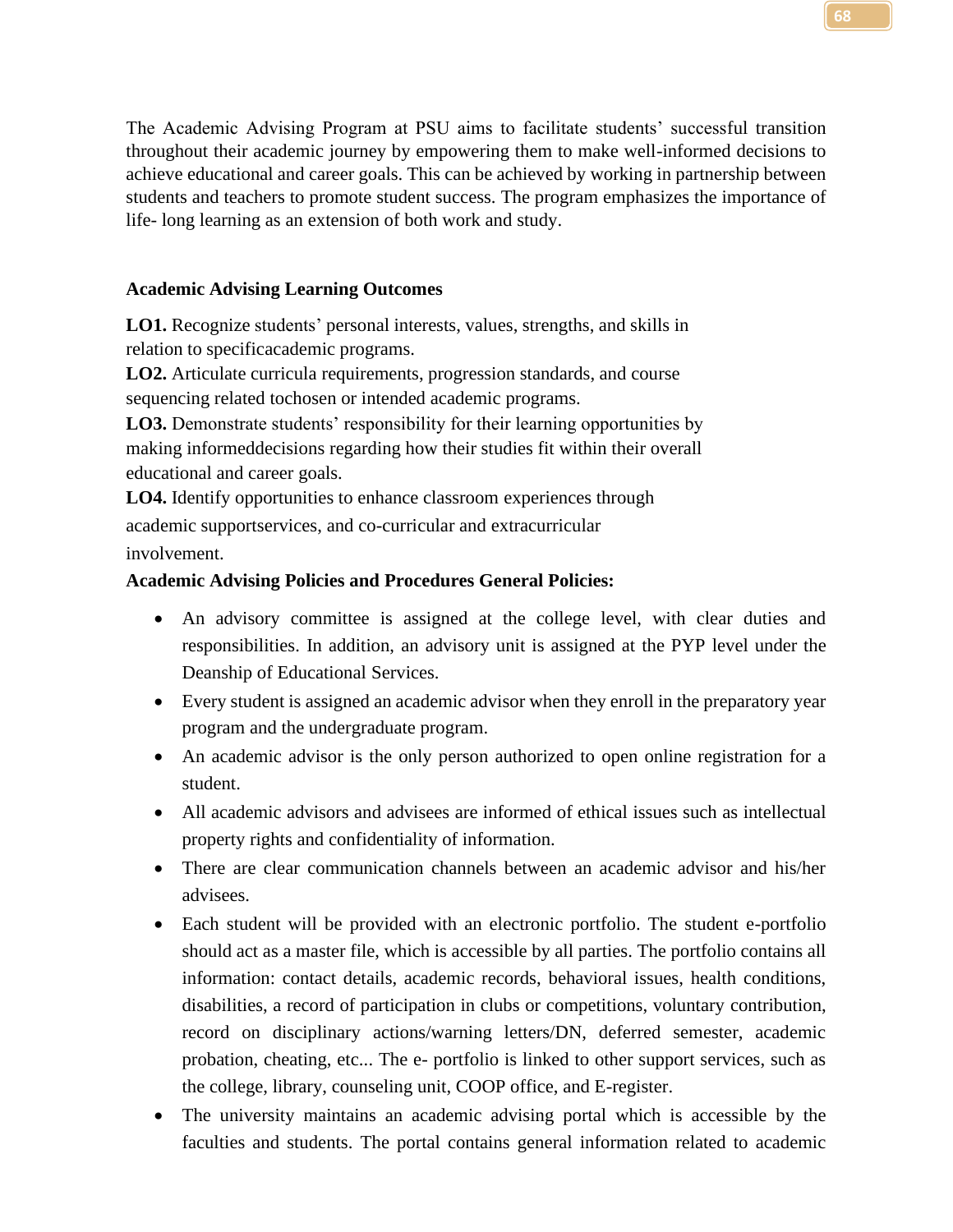advising policy, university rules and guidelines, current development, and news updates. Students and faculties need to log-in to gain access to their individual eportfolios.

- The advisor's name and contact information are available to all instructors teaching a student. The teacher may update a student's progress to her respective advisor via the online system.
- The advisor should be aware of any academic transaction such as changing majors, postponing a semester, etc., by signing on the transaction form.
- There are points allocated to the advisory meeting. These points are reflected in the NIQATI system for every student seeking advising.
- It is expected of the advisor to encourage student engagement in university activities, which might induce a sense of welcomed and belonging, thus increase student engagement. It is hoped that such involvement would motivate students to work harder, be creative, able to contribute ideas and eventually leads to establishing a positive attitude. A certificate of participation will be given to students.

## **Attachments for policy:**

**Rights for Advisors and Advisees**

## **Roles and Responsibilities for Academic Advising NNN. Advising Timeline of Activities and Strategies**

**IV. Support Services provided by the Deanship of Student Affairs with respect toAcademic Advising**

## **Attachments (can be found below)Rights for Advisors and Advisees**

## **Rights for Advisors**

- To receive the appropriate training in academic advising through continuous workshops.
- To receive a university handbook that contains all PSU rules and regulations.
- To have access to their academic program's required and elective courses.
- To have access to advisee's e-portfolio.
- To be able to use all available resources on the academic advising portal to guide them withacademic advising at PSU.

## **Rights for advisees**

- To be assigned with an academic advisor upon enrolment at PSU.
- To have access to an education plan at the beginning of each semester.
- To request an advisor replacement from the department if needed.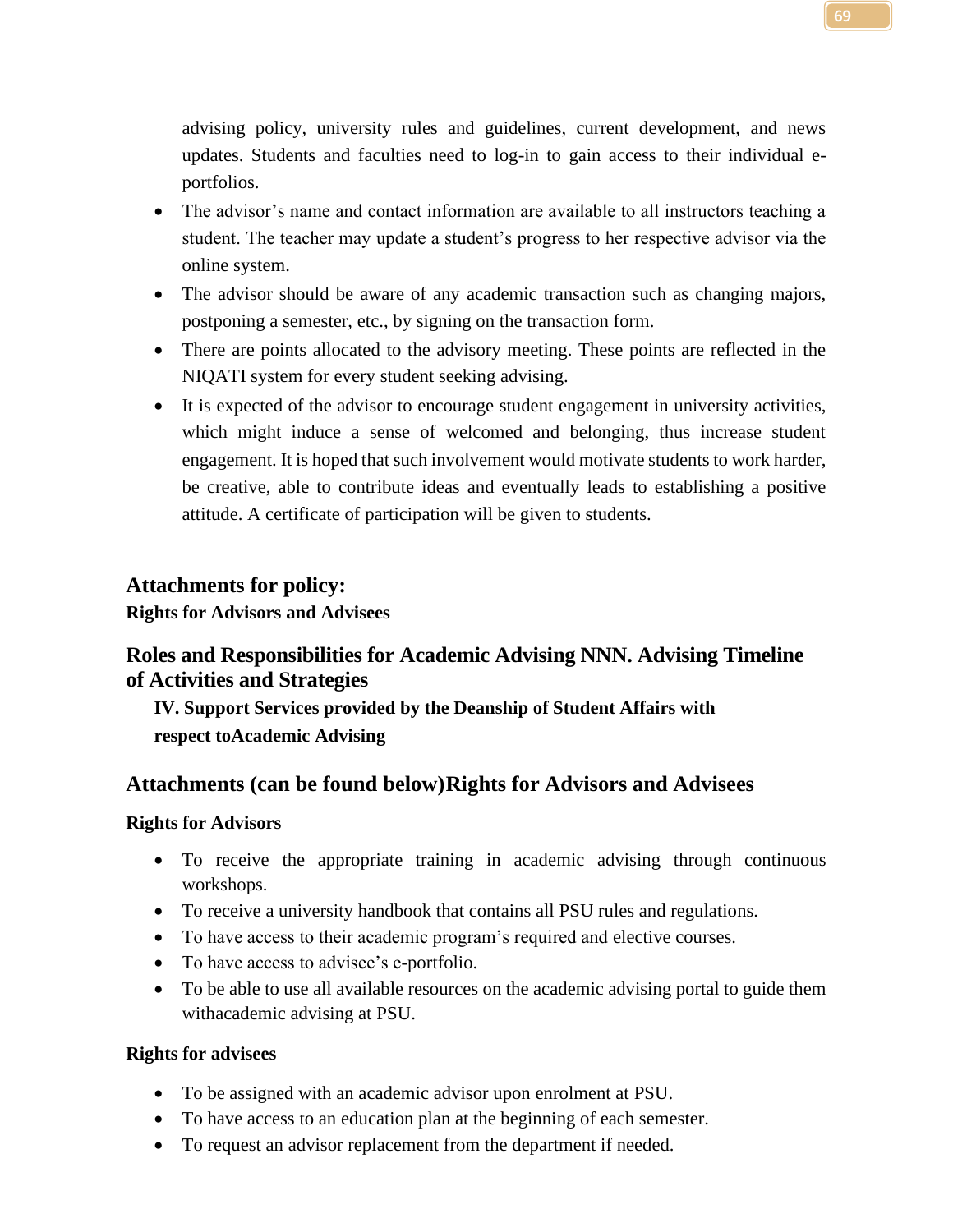- To attend an online orientation program.
- To have access to the Academic Advising Handbook that contains all the information related to academic advising, including academic and non-academic support services.
- To make an appointment to meet the assigned academic advisor by contacting the advisor via the e-portfolio, email, or other available methods.

## **Roles and Responsibilities for AcademicAdvising PYP Academic Advising Role**

Academic Advising at PYP level aims to help the students with the following:

- Help students transition to the college level.
- Help students to think about and plan for their choice of concentration (College specialization).
- Help students to explore and avail opportunities or resources available at PSU, e.g. encourage them to participate in the tutoring classes and explore the university clubs' activities as well as all of the other activities
- Inform students about co and extra-curricular activities offered at the campus.
- Set aside any preconceived ideas and form student's own judgments.
- Illustrate the importance of the academic choices that students will make during the coming years and how it will influence them intellectually, personally, and socially.
- Encourage students to take full advantage of the transformative opportunities that the university presents.

## **College Level Academic Advising Role**

Academic Advising at college level aims to help the students with the following:

- To be aware of the university's policies, regulations, and services.
- To allocate consultation hours for advising matters. The academic advisor should be available for advisees during the advising hours.
- To conduct at least two meetings per semester for standard students and three meetings for students with low academic performance - GPA 2.0 and below.
- To assist students in registration and guide them in choosing suitable courses according to their academic level and future plans.
- To guide advisees in developing and clarifying their academic goals.
- To provide advisees with information on university policies, basic course information, available study resources, student-related events, and career opportunities.
- To listen to all of the advisees' queries and suggest possible solutions.
- To highlight and discuss with advisees on the strengths and weaknesses with regard to overall academic performance.
- To be able to suggest solutions to advisees if required to stay on track.
- To discuss challenging behavior, including attendance.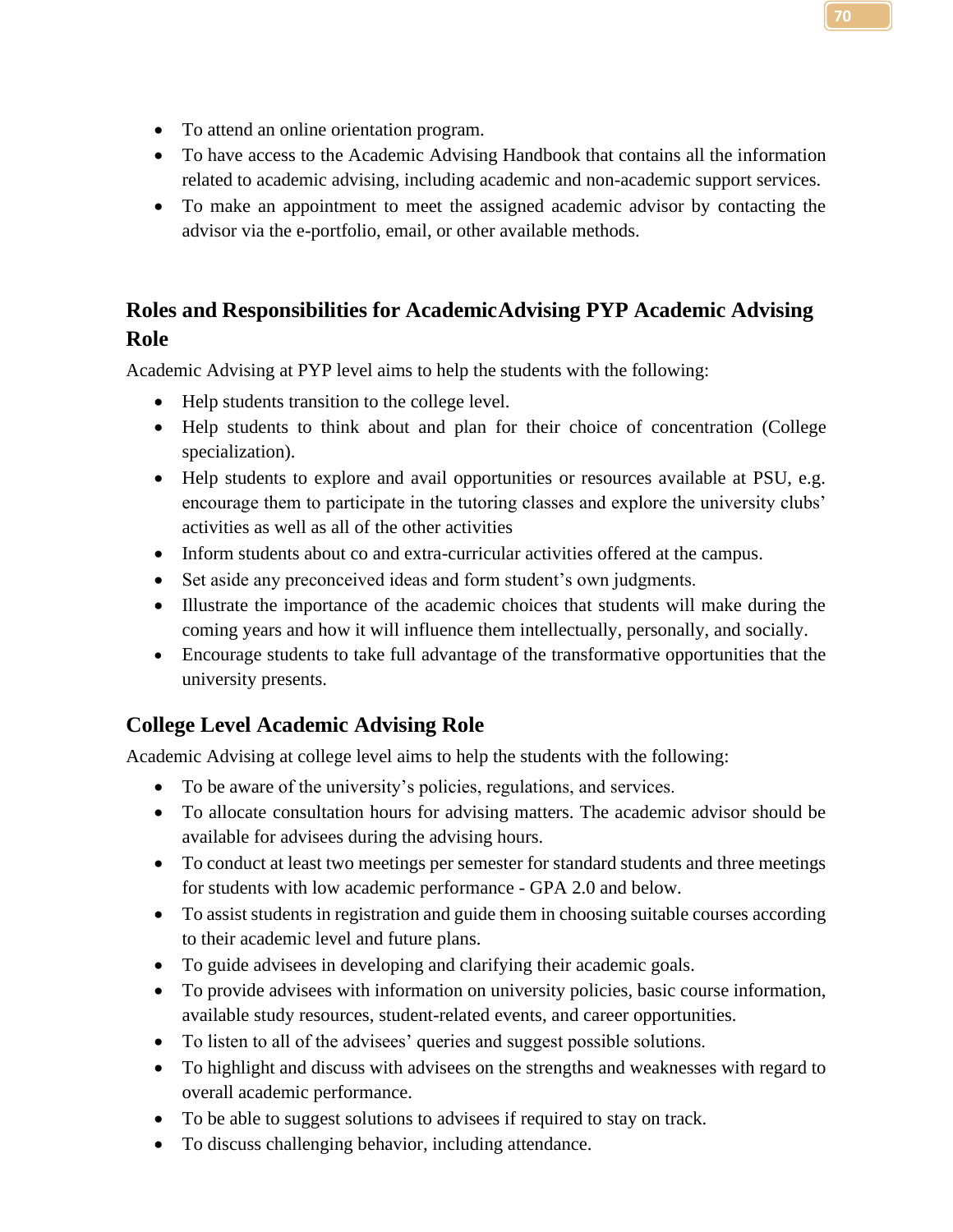- To respect advisees' privacy and maintain confidentiality at all times.
- To report student progress on the e-portfolio.
- To keep an updated record of advisee's e-portfolio in case of a change of advisor.
- To administer ONE survey for ALL of his/her advisees by the end of each semester. The survey will address the progress of students, any unexpected challenges, and/ or highlight anyrelated issues.

## **Advisee's Role**

- To make efforts to meet with the advisor based on the availabilities of the advisor during office hours/ advising hours.
- To agree to meet with the advisor as required and attend all scheduled advising meetings.
- To inform the advisor in advance if she/he will not attend scheduled meetings.
- •
- To discuss with the advisor on the suggested training, career events, resources, seminars or courses to be able to help in getting the best results for his/her academic and career goals.
- To be accountable to himself/herself, demonstrate evidence of an effort being made, and accept responsibilities of actions.
- To keep the advisor informed about all incidents, issues, academic challenges, transactions, or sickness.
- To constantly check announcements, email, and messages from the advisor.

# **Advising Timeline of Activities and StrategiesPost-Admission Period:**

Students must

- Ask for brochures or any information about the majors offered at PSU.
- Gather information about career options through the Career Office.
- Know about any special requirements for getting admission into the majors offered at PSU.
- Know about the PYP requirements.
- Know about promotion exams.
- Know about IELTS score criteria for skipping the English courses.
- Know about scholarship requirements.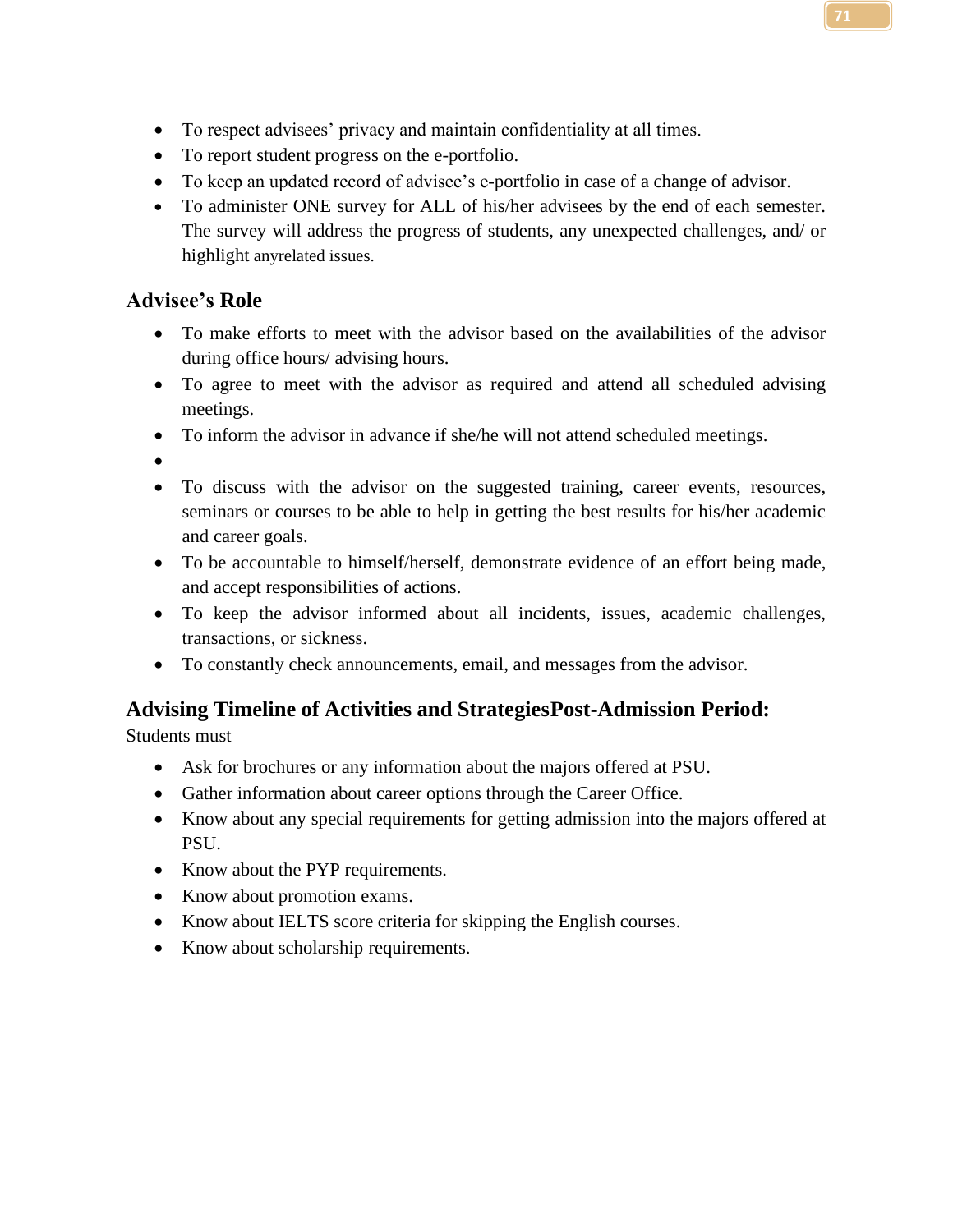**72**

## **Preparatory Year (PYP):**

Students must

- Attend the academic advising orientation.
- Contact the Academic Advising Center.
- Contact their academic advisor.
- Know the requirement for the college they enroll in.
- Get information about PSU's communication and resource tools.
- Register to the right clubs after discussing it with the advisor.
- Participate in PSU's extracurricular activities (e.g., clubs, competitions, or events)
- Use the NIQATI Point System for updating their participation in student activities.
- Able to use all available resources on the academic advising portal to guide them with academic advising at PSU.

## **1st Year (Freshman):**

Students must Meet his/her advisor to;

- Get more information about the requirements for their major.
- Get more information about PSU's communication and resource tools.
- Update their advisor about his/her major and other performance at the mid of the semester.
- Register in the clubs that support both their academic and future career plans after discussing with their advisor.
- Arrange one meeting in the library and another in a computer lab to ask relevant questions that will support their academic journey at PSU.
- Complete an academic and personal review at the end of the 1st year.2nd Year (Sophomore):
- Students must
- Meet his/her advisor to discuss the course plan prior to early registration.
- Meet his/her advisor about registering for their planned courses.
- Discuss the specialization in his/her field of study.
- Attend seminars and training recommended by his/her advisor and update him/her about them.
- Complete an academic and personal review at the end of the 2nd year.

## **3rd Year (Junior):**

Students must

- Meet his/her advisor to discuss the course plan prior to early registration.
- Keep attending seminars and training recommended by his/her advisor and update him/her.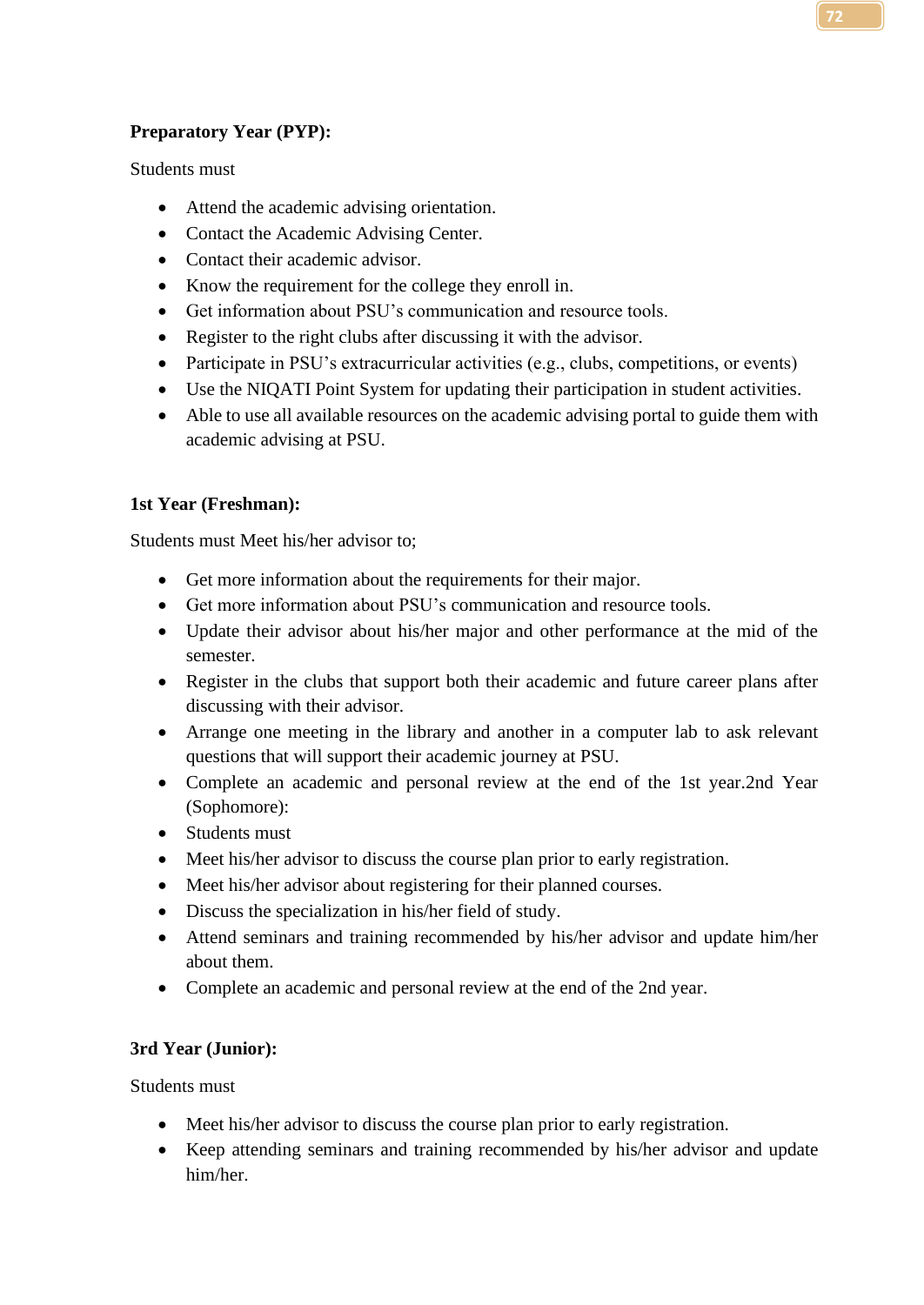- Volunteer in becoming a student advisor by helping his/her advisor with junior students.
- Complete an academic and personal review at the end of the 3rd year.

## **4th Year (Senior):** Students must

- Meet his/her advisor to discuss the course plan prior to early registration.
- Keep attending seminars and training recommended by his/her advisor and update him/her.
- Volunteer in becoming a student advisor by helping his/her advisor with junior students.
- Complete an academic and personal review at the end of the 4th year.
- •
- Select the potential career titles and companies for the COOP.
- Get recommendation letters and prepare a CV before finishing the COOP with the Career Unit.

## **Support Services provided by the Deanship of Student Affairs with respect to Academic Advising**

The collaboration between the Academic Advising Center (AAC) and the Deanship of the StudentAffairs (DSA) represents and illustrates the ideas that student learning does not occur exclusivelywithin the classroom and that university affects students profoundly in many different dimensions.The DSA will play an important role with academic advising center which will emphasize the holistic view of education focuses on the growth of the intellectual and emotional capacities of students, as well as their development of a stable sense of identity, interpersonal skills, moral andspiritual values, ethics, career goals and vocational skills, and physical/mental wellness.

The following will highlight the areas where cooperation between the DSA and AAC occur:

**Tutoring Center:** PSU offers tutoring sessions for all of the students who need extra academic support. Academically challenged students can easily seek help and find the support they need to strengthen their academic weaknesses and solve their courses' difficulties with the help and support of a specialist who is able to deliver the needed knowledge.

## **How to utilize the services of the Student Tutoring Center?**

The academic advisor will report his/her low achieved struggling students to the department academic advising coordinator who will be raising this issue to the academic advising center. TheAAC will contact the DSA regarding arranging the tutoring sessions need for the reported student.

**73**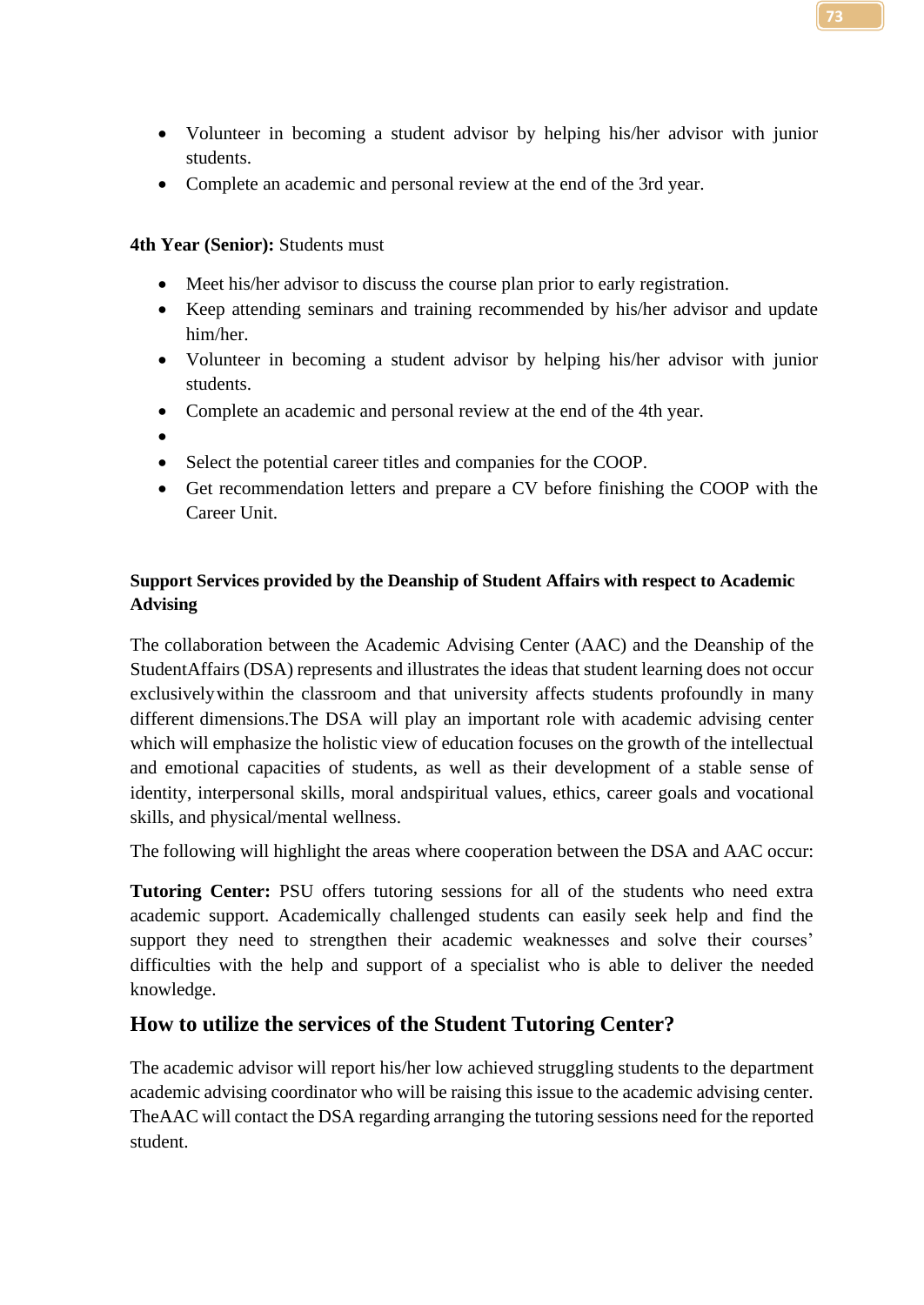**Counseling Unit:** Students in need are supported by a counselor who provides nonacademic counseling services, such as personal, psychological and social counseling. These services are offered to students who, either on their own initiative or upon referral by their academic advisor, seek assistance, help, or advice from the unit. The counseling unit also provides hotline service that maintains confidentiality, which allows students to speak anonymously to a universitycounselor over the phone. Students may then elect to meet the counselor in person.

## **How to utilize the services of the Student Counselling Center?**

The academic advisor will report his/her counseling needed students to the department academic advising coordinator who will be raising this issue to the academic advising center. The AAC will contact the DSA regarding arranging the counseling service. Student's confidentiality will be highly emphasized and assured.

**Peer Advising:** Peer advising can be performed by any or all three student entities, namely: **seniorundergraduate students, student council and** volunteered **alumni.**

The university may assign experienced and highly trained **undergraduate senior students**, preferably with high GPA as peer advisors who can support the academic advising Center with respect to addressing a variety of students' academic issues, especially during orientation, early or regular registration week. The assignment of a peer advisor is particularly emphasized on advising low GPAs, helping all students to use institutional/program resources, or making them familiar with PSU academic policies for students. Score points in the NIQATI System and a certificate of participation will be given to the peer advisor to appreciate his/her role and contribution to the university.

**Alumni** also may volunteer by giving sessions to the students reflecting on their experiences at PSU and discussing how it influences their career life. Alumni also could provide students with advice that may help them with their studying strategies and future prospective jobs.

Selecting and assigning peer advisors students will be based on the Academic Advising Coordinator's recommendations for every program with the coordination of the DSA. This groupof peer advisors will be trained and managed by the Academic Advising center assisted by the Student Council. The peer advisor shall have no authority over students.

The **student Council** also plays an important role in peer advising, such as

Meeting with students during their weekly interactive sessions to hear student issues.

Creating a platform encouraging students to participate in extra-curricular activities suchas student clubs or community services.

Sharing used-learning resources among the students.

**Career center:** PSU offers services for career counseling and support in regard to the students'employment skills and planning. The career center will provide consultation to the senior students in regard to their carrier/study specialization path as well as professional personality analysis, which will help students define their interests and chose the right career.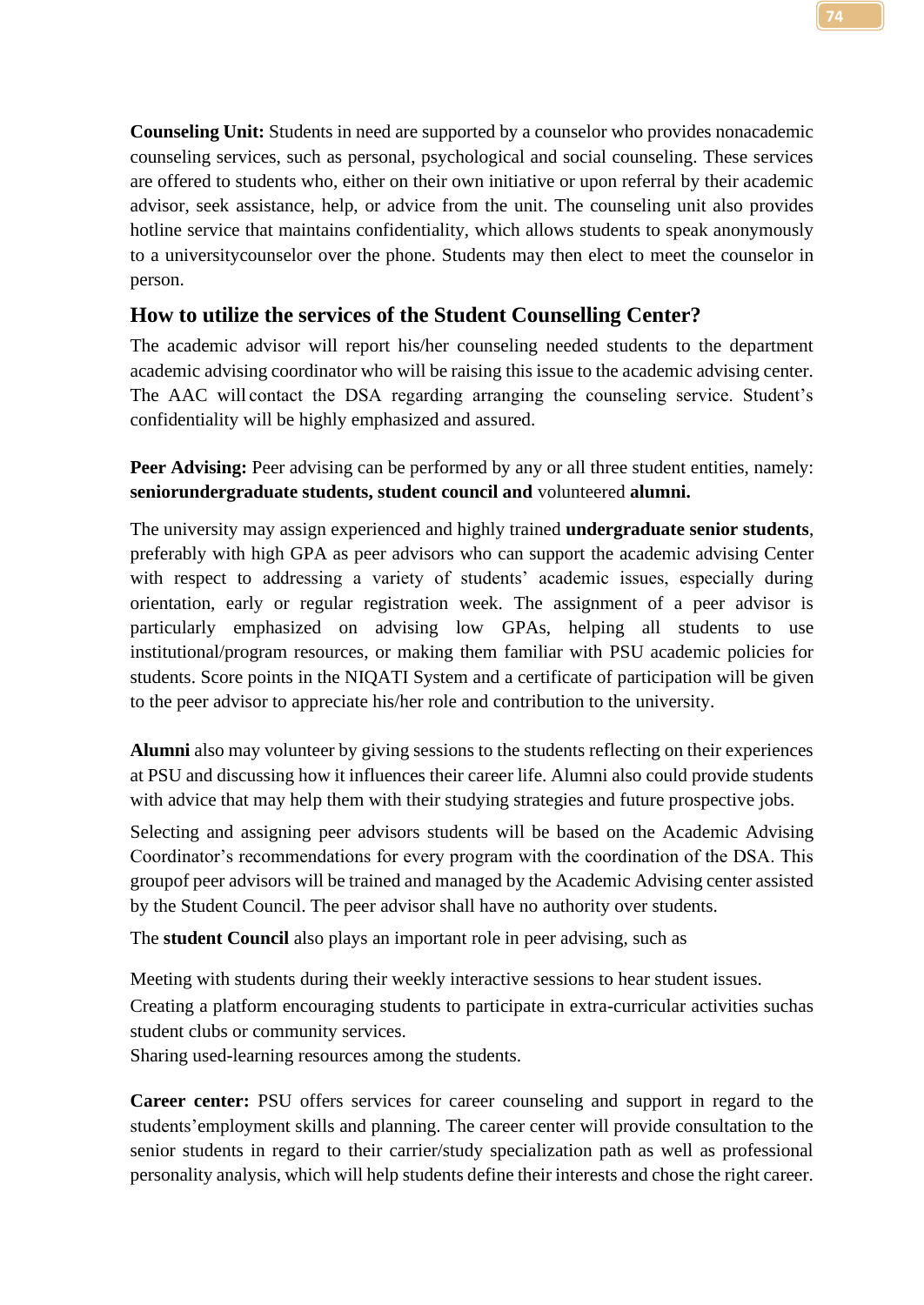The career center will also help students improve and develop the needed skills for their future professions,such as CV writing, job interview preparation, and others.

**COOP center:** The COOP Unit provides various support services for students seeking advice regarding practical training for future employment. The department academic advisor coordinatorwill submit the list of the prospective coop students to the department coopcoordinator who will be in charge of preparing and connecting the students with the coop center.

**Student Clubs:** The academic advising coordinator can approach the Deanship of Student Affairsthrough the AAC, asking for providing information about various student clubs so that the studentsare able to decide to participate in a club suitable to his/her needs and major.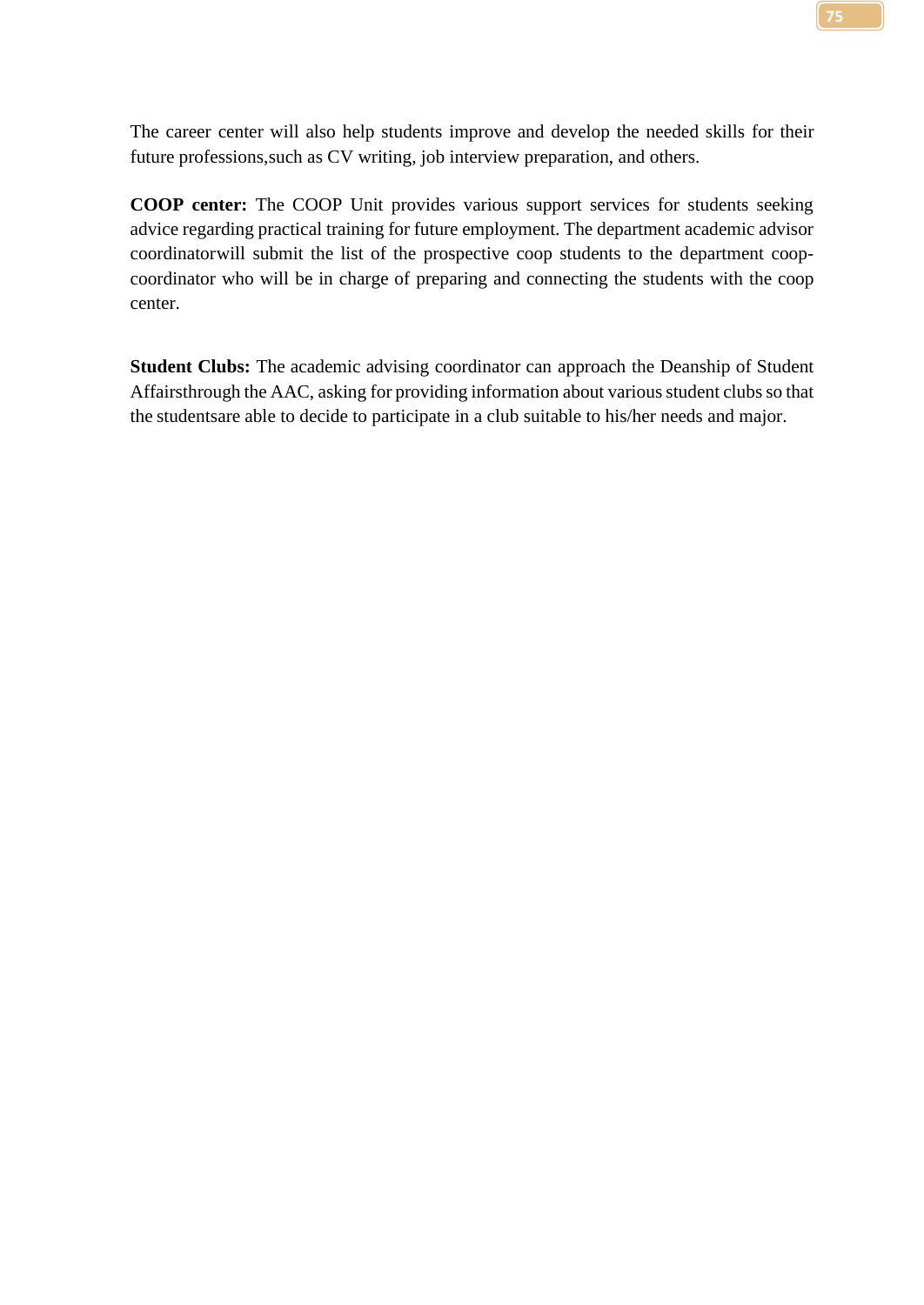# **Prince Sultan University Policy Management System Students with Special Needs Policy**

**Policy Code:SM0002 Policy Name:Students with Special Needs Policy Handler:Academic Affairs Date Created:2 February 2017 Date of Current Review: 15 August 2020 Approved by:University Council Date of Approval:**

## **Overview**

Prince Sultan University recognizes that some students are in need of special treatment due to certain circumstances beyond a student's control as a result of a disorder, disability or any otherimpairment the student may have. It is the policy of Prince Sultan University to actively facilitate students with special needs in admission, enrolments processes and during the course of their studies.

## **Purpose**

This policy is to provide support for any student who may need support in his/her learning experience at PSU due to any special needs.

## **Identification of students with special needs**

When identifying students with disabilities:

Deanship of Admissions and Registration seeks to get the student's medical documents showing the special need during the admission process and thereafter.

Deanship of Admissions and Registration contacts the dean of student affairs to relay the information.

The dean of student affairs contact the chairperson or dean of the student intended department and college to contacts the student's academic adviser and all relevant instructors each semester to inform them of the status of this student.

## **Supporting Students with Special Needs**

The Deanship of Student Affairs and the student's academic adviser provide support for students in order to maximize the learning opportunities throughout his/her period of study. Thesupport consists of processes which students without special needs would not usually require, such as:

- Helping in enrolment processes
- Helping students in need to access their results
- Following up with their academic progress
- Provide reasonable support on instruction and assessments to appropriate teaching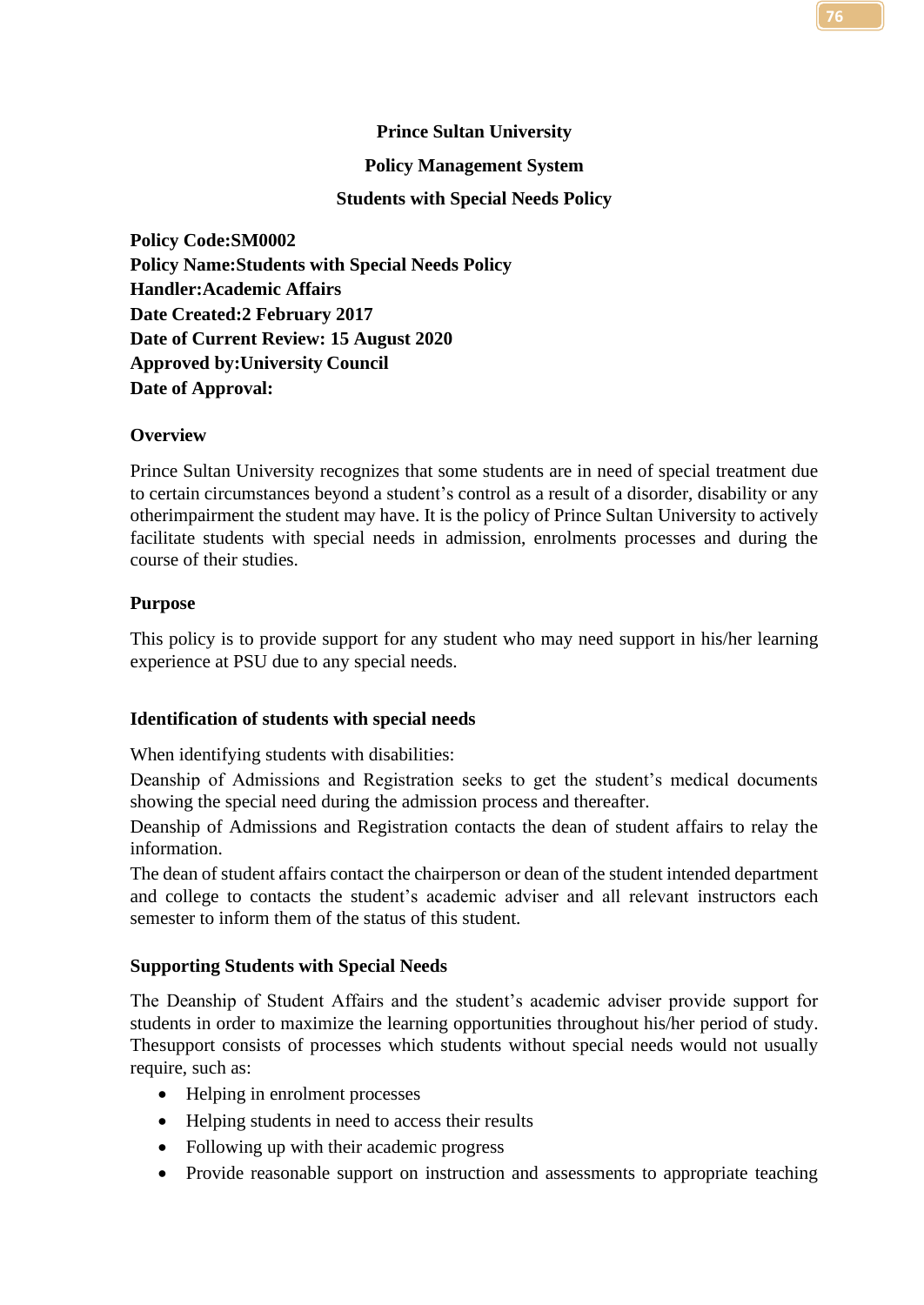staff

- Provide reasonable help in tutoring and assist with understanding assigned tasks such as planning and reviewing assignments
- Ensure appropriate physical access and facilities
- Formulate special learning programs for students with special needs
- Develop alternative tasks to assess students with special needs
- Report positive and negative outcomes to the chairperson for early intervention.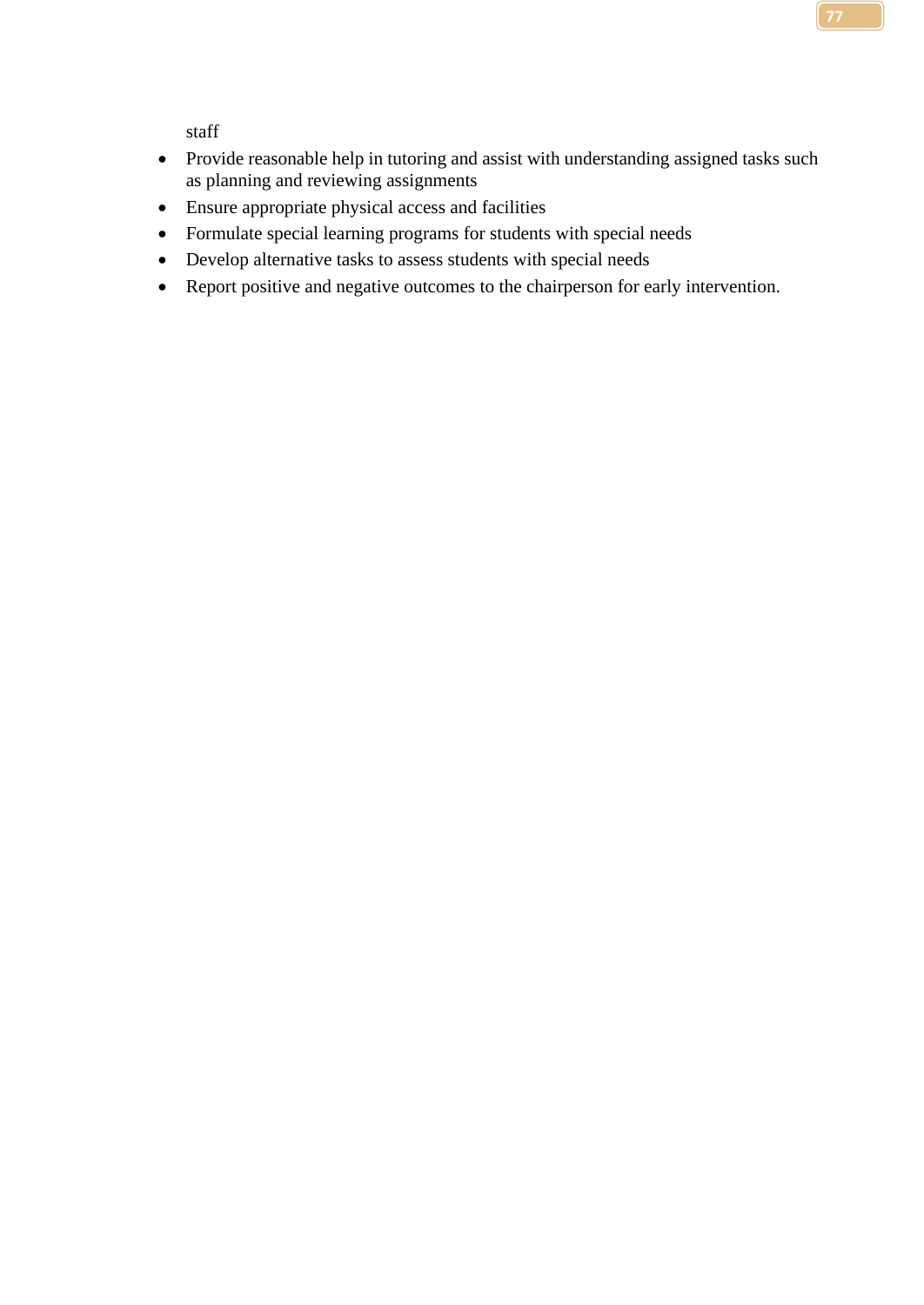# **Prince Sultan University Policy Management System Academic Integrity Policy**

**Policy Code:TL0014 Policy Name:Academic Integrity Policy Handler:Institutional Academic Executive Committee Date Created:2 February 2017 Date of Current Review: 15 August 2020 Approved by:University Council Date of Approval:**

## **Overview**

At PSU we expect our faculty members, students, and administrative staff to:

- 1. Be aware of the importance of academic integrity and honesty
- 2. Adhere to intellectual honesty; to avoid the wrongful appropriation of someone else's work, research, findings, thoughts, or ideas, and to conduct one's own work in accordance with the highest ethical principles.
- 3. Maintain the highest level of academic integrity in all aspects of life at the university.
- 4. Be vigilant of and report any incidents of academic dishonesty, or perceived violations of any component of this Policy.

## **Purpose**

The goal of the Academic Integrity Policy is to ensure that the highest ethical and professional standards of performance and conduct are adhered to, at all times, in PSU, so that the Universitymaintains its high reputation for the fairness and equity of all of its students, and the quality assurance of its graduates.

## **Scope**

This policy applies to the whole PSU Community (faculty, students, administrative staff).

## **Definitions**

**Academic integrity** means conducting oneself with honesty and responsibility in study, scholarship, and all aspects of one's education at university. Academic assignments and activitiesexist to help students learn; grades exist to show how fully this goal is attained; course credit is granted so that the student is prepared for further study in the program. Therefore, all work and all grades must result from the student's own understanding and effort, and the only operative consideration should be merit.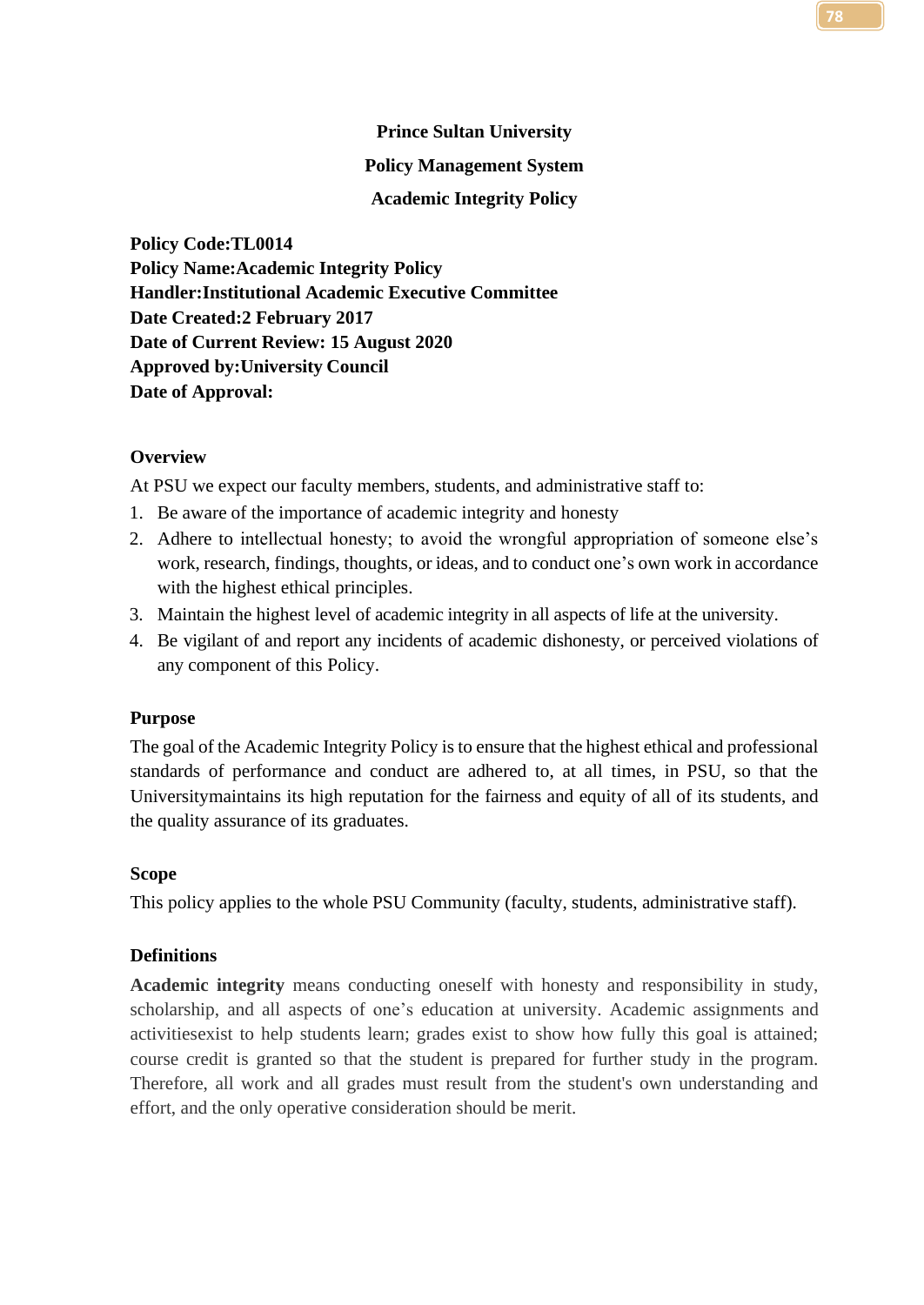## **Policy**

All faculty members, students, and administrative staff members are required to abide by the guidelines listed below in reference to the academic integrity practices expected at PSU.

## **Academic Integrity Violations**

# **Assignment Misconduct**

This includes, but is not limited to, the submission of work that is to be marked, and for credit,that is : Taken from unauthorized sources (Wikipedia, Cliff Notes, Coles Summaries, etc.) Copied or paraphrased point-by-point from another student Previously or simultaneously submitted, in another course, for credit

# **Exam Misconduct**

This includes, but is not limited to, the act of : Copying, or even intentionally looking at, the work of another student Obtaining and using –or attempting to do so—unauthorized aids or information of any kind Speaking to another student, once the exam has officially begun

# **Falsification/Fabrication**

This includes, but is not limited to, the act of:

Altering any grade, mark, point(s) or comments given on an assignment submitted for re-grade. Submitting an illegitimate or forged excuse to be excused from a test, assignment, or exam.

# **Fraud**

This includes, but is not limited to, the act of: Taking a test, major, or exam in place of another student Arranging for another student to take a test, major, or exam for the offending student. Presenting false or forged identification at a test, major, or exam

# **Plagiarism**

This occurs when one takes phrases, sentences, paragraphs, ideas, rhetorical organization, or identifiable ideas and insights from a published or unpublished source –book, article, website, etc., and uses these in one's own work without providing specific credit to the source, as to where thesecomponents were taken from.

In other words, one needs to distinguish between the writing and ideas that are one's own, and thewriting and work taken from somewhere else and used. There is nothing wrong with using the work of other writers, as long as credit is given to the sources –the places it was found. There is a need to do these 3 things: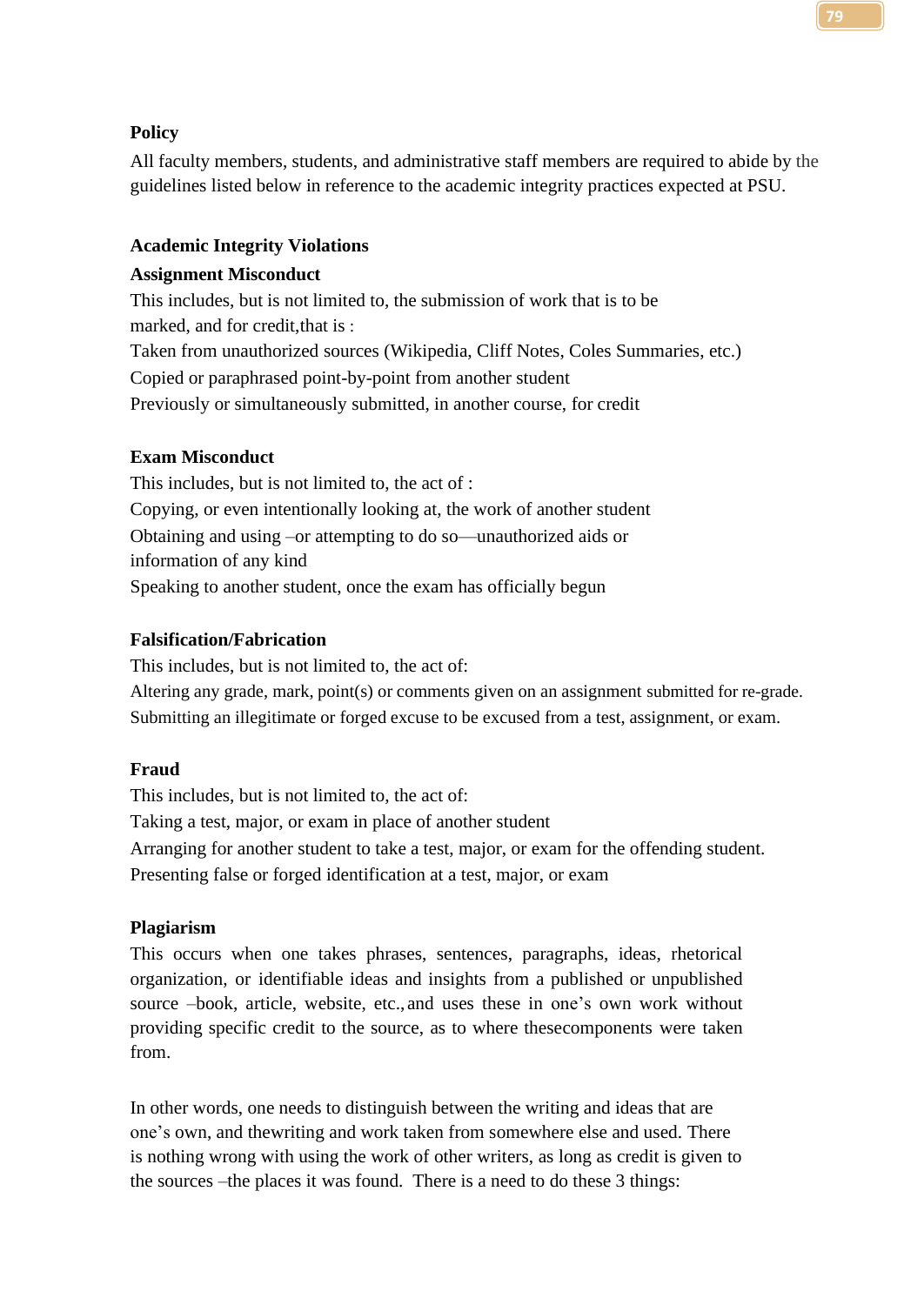Acknowledge that it is not yours.

Specify who actually wrote it, and where and how it appeared, and where you found it. Provide annotation/information that enables the teacher (or any other reader of your work)to look it up and see it in its original form –the form you used.

# **PSU Faculty Members are expected to implement the following:**

Use educational and classroom strategies that encourage students to behave honestly; 2. Clarify to all students what academic integrity is, and what is considered a violation thereof, andto prepare and distribute a declaration to be signed by students, ensuring they have been apprisedabout academic integrity;

Give clear guidelines about appropriate academic behavior.

Use different types of assignments, testing, and educational mechanisms that reduce the incidence of academic dishonesty.

Set an example for their students by adhering to the highest principles of academic integrity.

## **The TLC:**

Plan, organize, and conduct workshops and campaigns for faculty and students on academic integrity.

Provide advice to faculty members on ways to combat academic dishonesty.

Raise awareness of the consequences and penalties and sanctions for academic dishonesty.

Organize and conduct –in collaboration with the Research and Translation Center and the E-Learning Center—an annual antiplagiarism and anti-academic offense campaign, in order to raise students' awareness of the seriousness of academic integrity.

Plan –in collaboration with the E-Learning Center—an online course on academic integrity, and on ways to avoid all aspects of academic dishonesty.

### **Students:**

Follow the expectations set by their instructors, and the TLC, for academic integrity.

Continually ask their instructors for guidance and clarification of all matters related to academic offenses.

Protect their own work by not allowing it to be used or accessed by others.

Report all perceived instances of academic dishonesty to the relevant constituency. Always adhere to principles of academic integrity.

## **Procedures for addressing violations of Academic Integrity:**

### **PHASE 1**

When the instructor, or student, or any member of the PSU community, believes that an act of academic dishonesty occurred, that person must do the following: Refer the incident to the department chair or unit leader. The department chair or unit leader will conduct a preliminary assessment of the allegation, and if warranted, schedule a departmental hearing.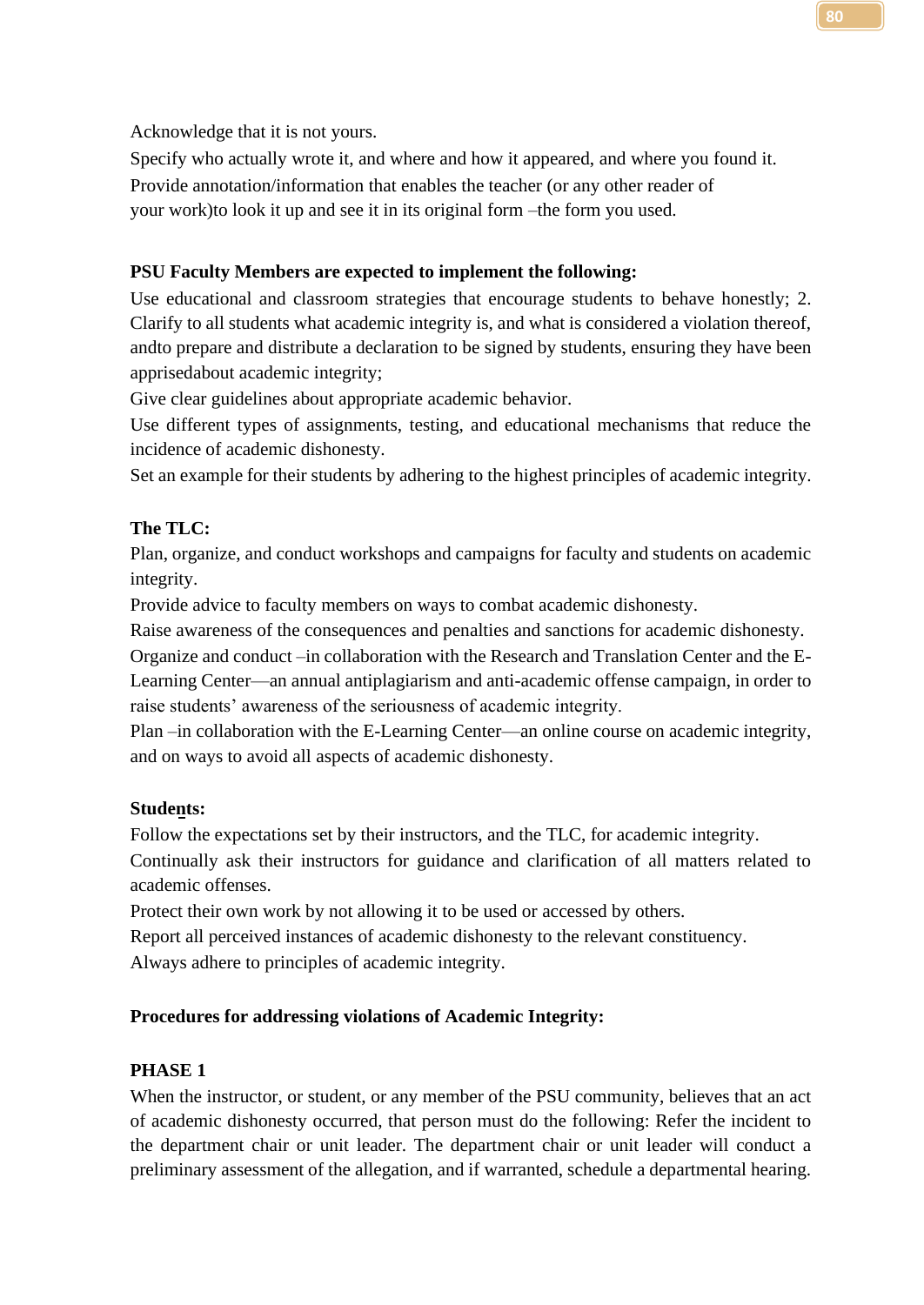The hearing will include the department chair or unit leader, the plaintiff, and the accused. Submit the proof of the alleged academic integrity violation to the department chair or unit leader. Proof can be (but is not limited to):

Turnitin originality report

Same work submitted under a different name

Other types of proof that would constitute any of the above-listed violations. Present the accused with the charge and evidence.

## **PHASE 2**

When the Department is notified, there shall be a hearing scheduled no later than 2 weeks from the date of the reporting of the allegation.

If the Department Chair concludes that a proven violation of academic integrity has occurred, he or she shall:

Give an official written warning, to be placed in the student's file

Recommend that the respective instructor assign a designation of "0" (zero) for that particular assignment

Require that the student completes an online course on academic integrity, and submit proof of its completion

## **FOR A SECOND OFFENSE**

An automatic "F" in the course Loss of scholarship benefits

## **FOR A THIRD OFFENSE**

Suspension of the student for one semester, or, Expulsion from the University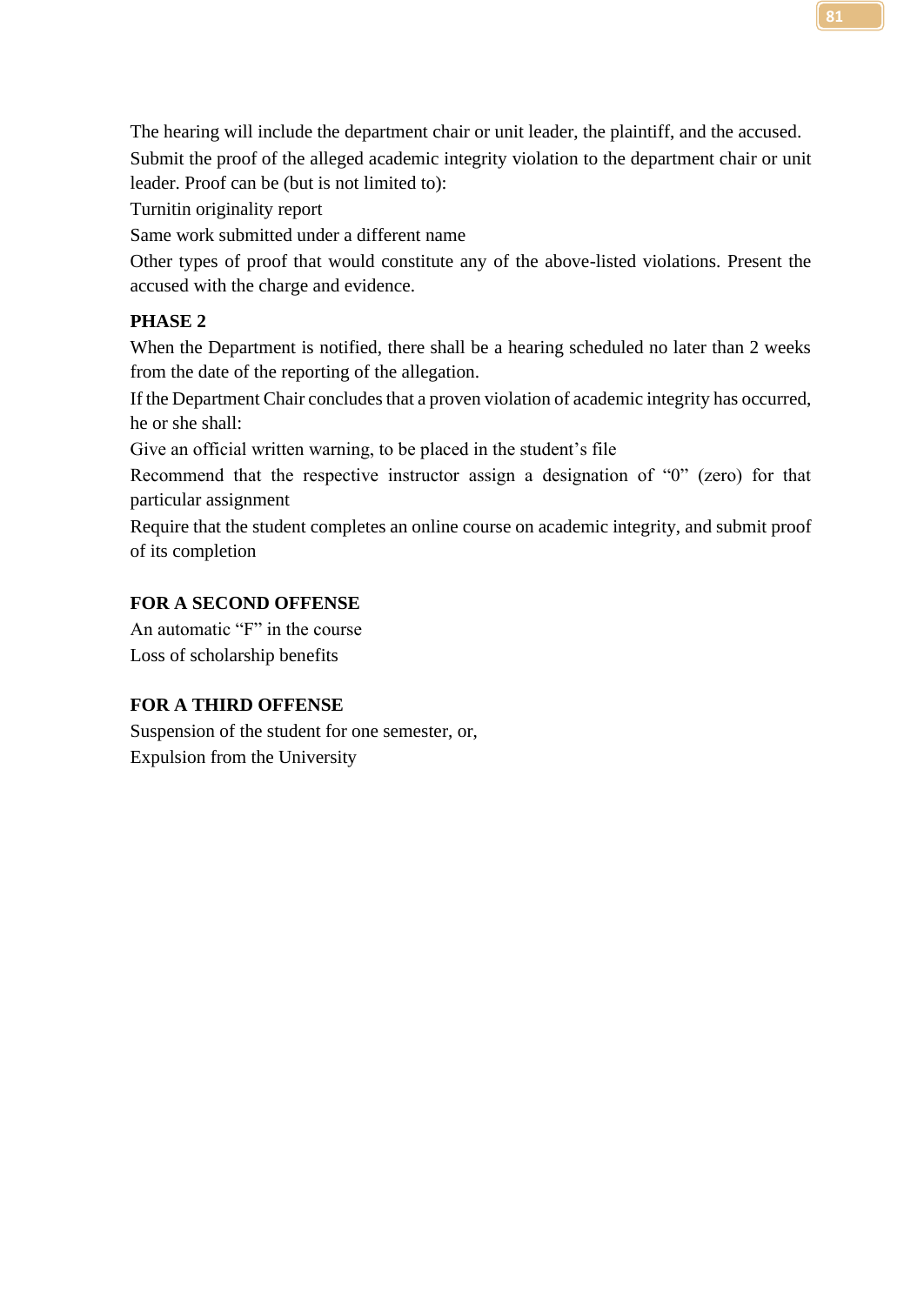# **Prince Sultan University Policy Management System Faculty Code of Conduct Policy**

**Policy Code:TL0015 Policy Name:Policy on Faculty Code of Conduct Handler:Academic Affairs Date Created:2 February 2017 Date of Current Review: 15 August 2020 Approved by:University Council Date of Approval:**

## **Overview**

Prince Sultan University values all stakeholders on campus and recognizes that each person contributes to the overall success of the institution. The University further recognizes that it is through the efforts of its faculty, administrators, and staff that it achieves national and international prominence and delivers a world-class education to its students. The culture of the University is one of respect, civility, trust, cooperation, and collaboration among all its members. We believe all members of the University are entitled to an environment that ensures collegiality and mutual respect.

## **Purpose**

The purpose of this policy is to provide guidelines on the code of ethics of PSU's faculty members. It is intended to help maintain a high standard of professional conduct and personal integrity. It provides the grounds for informing faculty members of the acceptable behavior that is consistent with the university mission, the system of values of the society, and the universally-accepted principles or norms of academic professionalism.

### **Scope**

This policy applies to all academic faculty members at PSU regardless of academicrank.

### **Policy**

This code of conduct states the levels of conduct and behavior expected from a faculty member. It is divided into five categories, each of which relates to a given area of interaction or behavior. Faculty responsibilities, ethical principles, and types of unacceptable behavior are organized around the individual faculty member's relation to students and teaching, to scholarship, to the university, to colleagues, and to the community. The list of statements given under each category is not assumed to be exhaustive. The recognizing of what is acceptable conduct and what is not lies in the faculty member's wisdom of understanding his/her role as a professional in a given environment. All faculty members are expected to observe a high standard of professional conduct. All faculty members are encouraged to treat students, colleagues, administration officials, and other members of the community with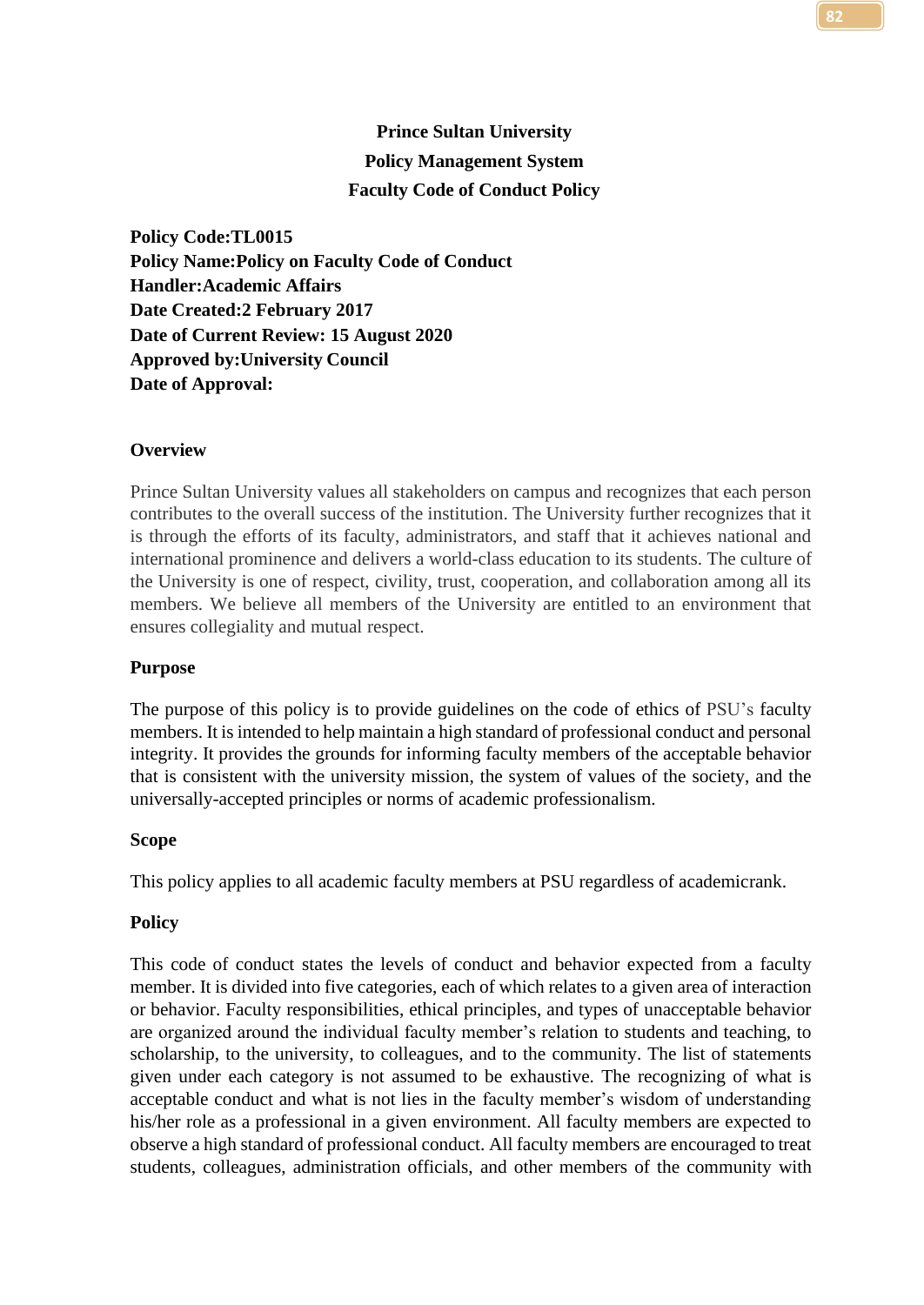respect, honesty, and the utmost consideration. Faculty members should also observelegal and social restrictions. Failure to meet the ethical, legal, and social responsibilities can endanger the whole mission of the university.

### **General**:

Faculty members shall dedicate their time to perform their assigned duties in compliance with Article 20 of the Faculty Governing Policies and Regulations 2019-2020.

Faculty members shall commit to teaching the assigned teaching load in accordance with article 21 of the Faculty Governing Policies and Regulations 2019-2020.

Faculty members shall include 5 hours in their schedule for office hours in compliance with Article 23 of the Faculty Governing Policies and Regulations 2019-2020.

Faculty members will seek approval from the University's Rector for conducting business or providing consultation with any other entity in KSA refer to Articles 25 & 26 of the Faculty Governing Policies and Regulations 2019-2020.

Faculty members shall be aware of Article 72's Termination stipulations of the Faculty Governing Policies and Regulations 2019-2020 and agree not to commit any of the stated infarctions.

#### **Students**:

Students have joined the university to be well-educated and well-received by all parties in the university. It is our primary responsibility as faculty members to prepare these students for a successful future and to avoid using the power we have by making wrong judgments about the relationship between faculty members and students. Thus:

Faculty members are expected to provide students with a class environment free from bias and cultural prejudice, and interact with them professionally.

Faculty members are expected to assess students in a non-capricious manner and provide them with prompt feedback on their achievements. They should make every reasonable effort to foster honest academic conduct and to assure that their evaluations of students reflect each student's true merit.

Faculty members are expected to serve as role models of professional conduct. They should demonstrate respect for students as individuals and adhere to their proper roles as intellectual guides and counselors.

Faculty members are expected to respect the confidential nature of the relationship between professor and student and keep the students' personal records in any course confidential as well.

Faculty members must refrain from seeking or accepting any personal or financial advantage, such as gifts, loans, etc., that might reasonably be interpreted as an attempt to influence the faculty member in the conduct of his/her duties.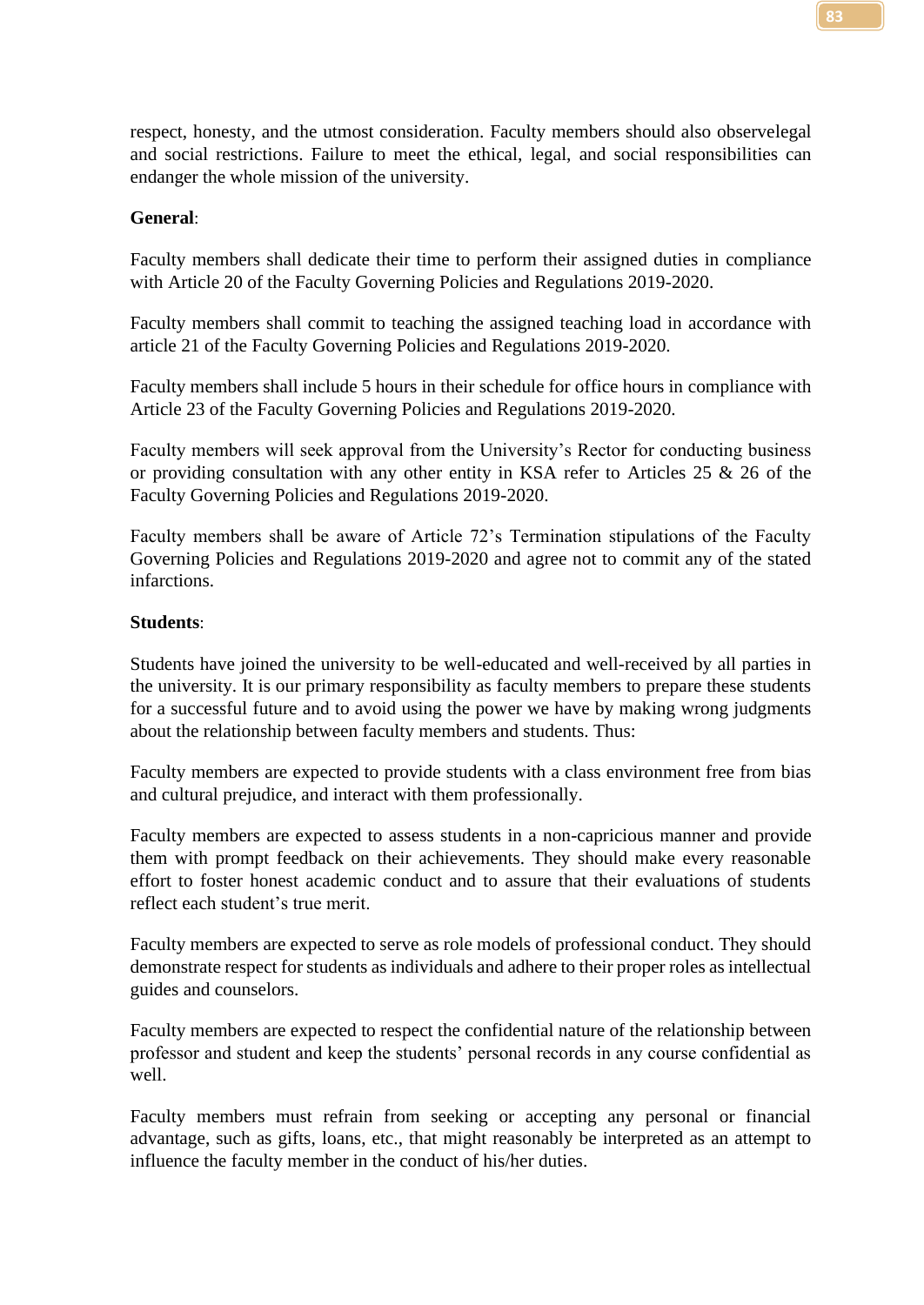Faculty members are expected to improve their teaching performance, to find more efficient ways of accomplishing their work, and to use opportunities to increase their skills.

Faculty members are expected to enter their attendance in Edugate in a timely manner.

### **Colleagues**:

Faculty Members are part of a professional community of scholars that has its own set of values and ethical responsibilities and obligations. They should acknowledge the fact that colleagues, including administrative support staff, are essential to the development and mission of the university. Thus:

Faculty members must encourage each other to create a professional environment in which all engage in positive and respectful behavior toward one another.

Faculty members must treat fellow employees with courtesy, respect, and dignity. In the exchange of constructive criticism and ideas, professors show due respect for the opinions of others.

Faculty members must refrain from malicious gossip about colleagues, strive to be objective in their professional judgment of other colleagues, and acknowledge their academic contributions and intellectual work.

Faculty members must avoid discrimination against any individual for reasons of race, color, religion, age, national origin, or disability.

### **University**:

The university's mission and objectives cannot be achieved without the full involvement of all parties, including administration, faculty, staff, and students. Regulations, policies, and procedures are established to achieve the mission and objectives of the university with respect to teaching, research, and community service. As a member of an academic institution, faculty members should seek to be as effective as possible in contributing to the development of this institution. Thus:

Faculty members will give due regard to the university's guidelines, policies, and regulations.

Faculty members will avoid intentional disruption of functions or activities sponsored or authorized by the university.

Faculty members will avoid situations with the potential for conflict of interest or conflict of commitment.

Faculty members will refrain from engaging in activities outside the University that conflict with his/her required hours of work, job performance, obligations, and responsibilities to the university.

Faculty members will exercise care in the use of property and funds entrusted to them. They should refrain from using university time, facilities, or property other than for officially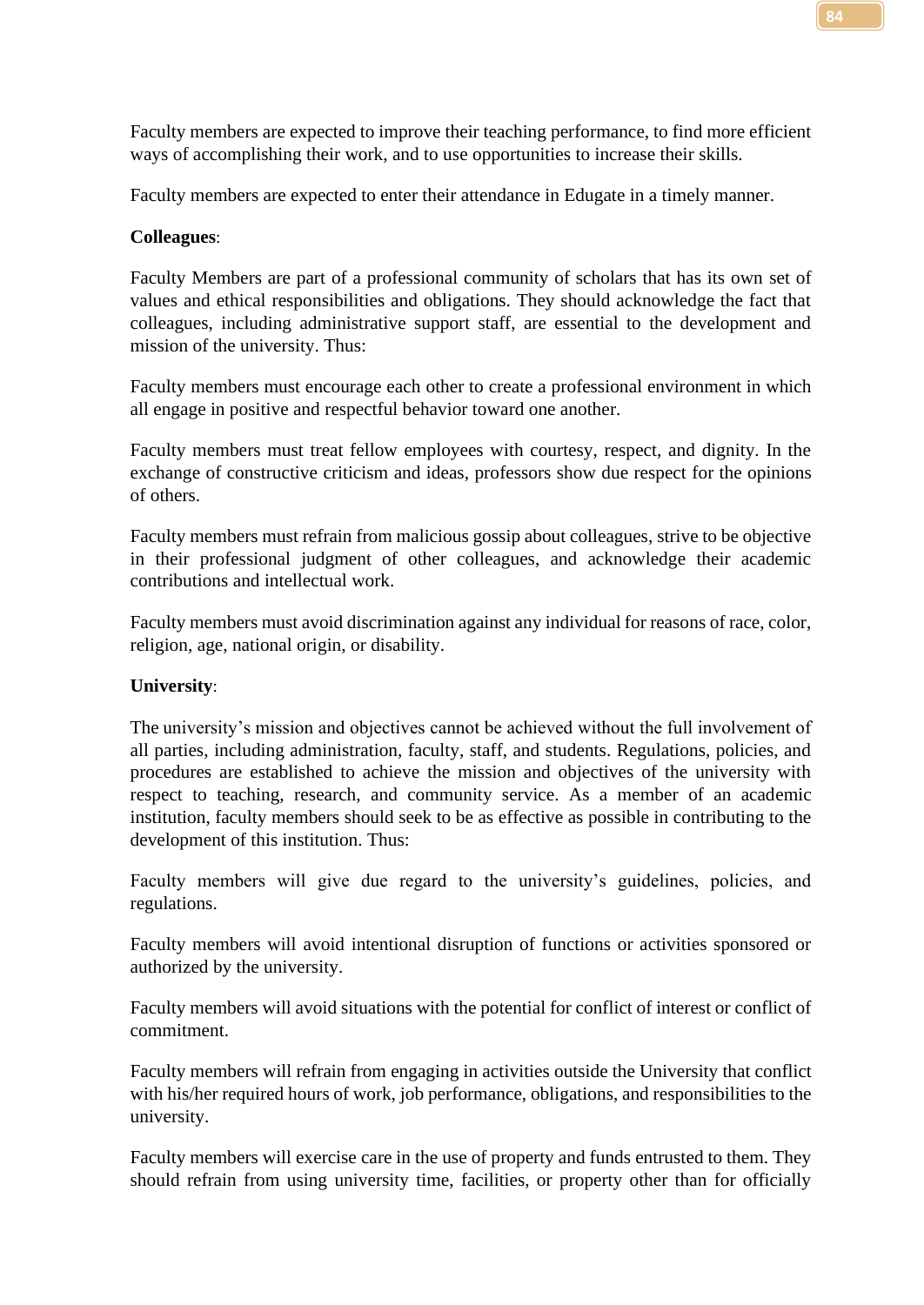approved activities.

Faculty members who hold managerial positions are expected to provide effective leadership for those they supervise, to set an example by their own proper conduct, attitude, and work habits, and to have concern for the rights, privileges, and general welfare of their employees.

PSU stationery and mail services are to be used only for official University business.

Unauthorized solicitations of any kind on PSU time and property are not permitted. Requests to conduct solicitations, other than PSU sponsored activities, must be submitted in writing to the University Rector.

## **Public**:

The university is an institution that has been established to serve its community. The work and conduct of its employees will be directed toward this end. The society has a system of values, regulations, and policies which the university should comply with and provide support for. Thus:

Faculty members should treat the general public with courtesy, respect, and dignity.

Faculty members should provide the community with programs that are relevant, accessible, and of high quality.

Faculty members should avoid intentional misrepresentation of personal views as a statement of the position of the university.

Faculty members should promote good citizenship by participating in activities that lead to the progress of the community, including volunteer work.

Faculty members should avoid public discussions of political or religious issues. Preaching and group worshipping other than Islam are prohibited.

The use and/or importation of drugs or alcohol are criminal offenses, with very serious penalties in the courts. Smoking is also prohibited in all buildings on campus.

Female faculty members are expected to dress conservatively (i.e., Abayas and scarves) in public places.

## **Scholarship**:

The fact that faculty members are expected to be active and preferably at the forefront of their professional areas in science, technology, research, and scholarship, means that they have a major responsibility of contributing to the advancement of knowledge in their areas of concern. Their primary responsibility to their subject is to seek and to state the truth as they see it. Thus:

Faculty members should devote their energies to developing and improving their scholarly competence.